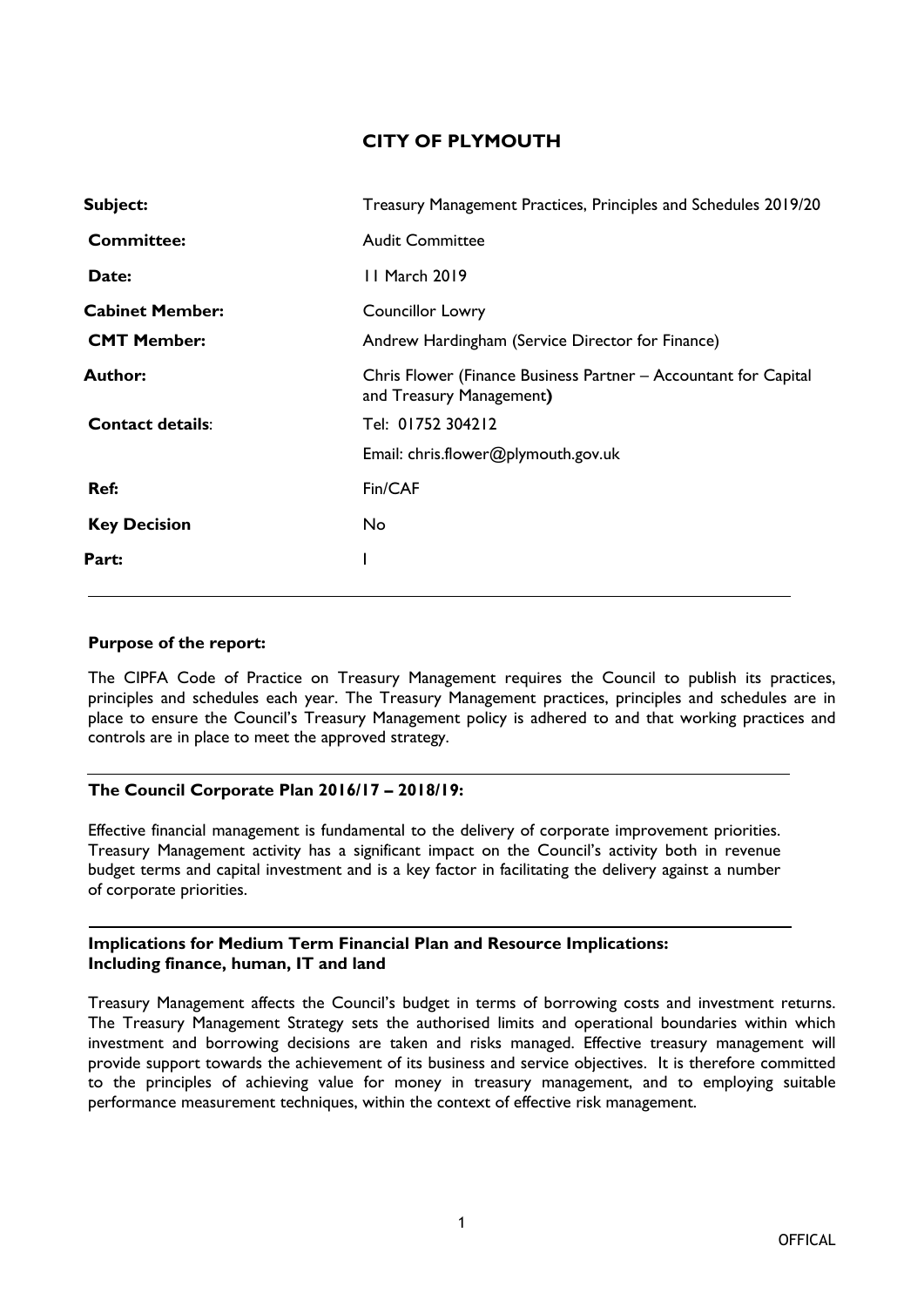#### **Other Implications: e.g. Child Poverty, Community Safety, Health and Safety, and Risk Management:**

The current volatility and uncertainty within the global financial markets has had a substantial effect on Treasury Management activities. The risk in the Council's investments and loans will be constantly monitored and acted upon in accordance with the principles and procedures set out in the Council's Treasury Management Practices, Principles and Schedules.

#### **Recommendations & Reasons for recommended action:**

To approve the Treasury Management Practices, Principles and Schedules for 2018/19 as set out in this report to ensure compliance with the CIPFA Code of Practice for Treasury Management.

#### **Alternative options considered and reasons for recommended action:**

There are no alternative options. The Council has adopted the CIPFA Code of Practice for Treasury Management which requires the Treasury Management Practices, Principles and Schedules to be scrutinised and approved by the Audit Committee .

#### **Published work/information**

Treasury Management Strategy 2019/20 at Council on 25 February 2019

#### **Background papers:**

None

#### **Sign off:**

| Fin                                                                                                                           | PL.18.19.<br>224 | Leg | LT/622<br>25/1/2<br>802 | Mon<br>$\mathsf{Off}$ | LT/62225/<br>1/2802 | <b>HR</b> |  | Assets |  | IT |  | Strat<br>Proc |  |
|-------------------------------------------------------------------------------------------------------------------------------|------------------|-----|-------------------------|-----------------------|---------------------|-----------|--|--------|--|----|--|---------------|--|
| Originating SMT Member Andrew Hardingham, Service Director for Finance                                                        |                  |     |                         |                       |                     |           |  |        |  |    |  |               |  |
| Has the Cabinet Member(s) agreed the contents of the report? Yes, but subject to any recommendations<br>from Audit Committee. |                  |     |                         |                       |                     |           |  |        |  |    |  |               |  |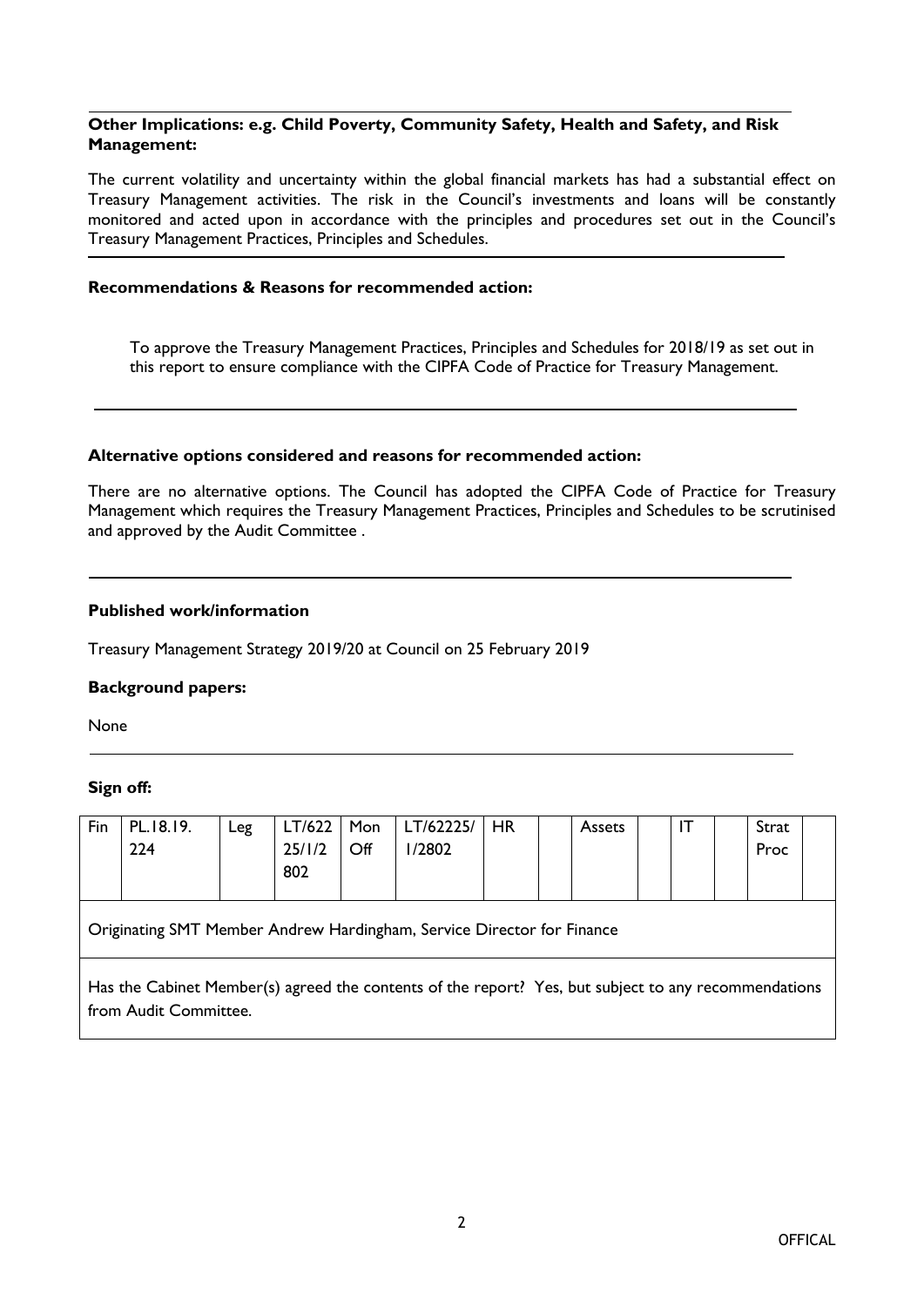# **TREASURY MANAGEMENT PRACTICES PRINCIPLES AND SCHEDULES 2019-20**



**This document has been prepared in the sequence provided by CIPFA. For ease of use, the key areas for Plymouth City Council treasury operations are referenced below:**

| <b>INDEX</b>                                                        | <b>TMP Number</b> | Page |
|---------------------------------------------------------------------|-------------------|------|
| Organisational chart of the Council's Finance and Treasury Division | TMP <sub>5</sub>  | 29   |
| Statement of duties and responsibilities                            |                   |      |
| Absence cover                                                       |                   |      |
| Liquidity Management, Cash flow, bank overdraft, short-term         |                   |      |
| borrowing/lending                                                   | TMP I             | 6    |
| <b>Cash Flow forecasts</b>                                          | TMP <sub>8</sub>  | 44   |
| Bank statements, payment scheduling                                 | TMP <sub>8</sub>  | 46   |
| Electronic banking and dealing                                      | TMP I             | 6    |
| Standard Settlement Instructions, Payment Authorisation             |                   |      |
| Approved types and sources of borrowing                             | TMP <sub>4</sub>  | 25   |
| Approved investment instruments                                     |                   |      |
| Counterparty and Credit Risk Management                             | TMP I             | 6    |
| Current criteria                                                    |                   |      |
| Counterparty List and Limits                                        |                   |      |
| Dealing:                                                            | TMP <sub>5</sub>  | 29   |
| - Authorised dealers                                                |                   |      |
| - Dealing limits                                                    |                   |      |
| - List of approved brokers                                          |                   |      |
| - Deal Ticket pro-forma                                             |                   |      |
| - Direct dealing list                                               |                   |      |
| - Settlement transmission procedures                                |                   |      |
| Reporting arrangements/Performance measurement                      | TMP <sub>6</sub>  | 35   |
| Officers' responsibilities for reporting                            | TMP <sub>2</sub>  | 9    |
|                                                                     | TMP <sub>5</sub>  | 29   |
| Budget, Statement of Accounts, treasury-related information         | TMP <sub>7</sub>  | 40   |
| requirements for Auditors                                           |                   |      |
| Anti Money Laundering Procedures                                    | TMP 9             | 47   |
| Training and Qualifications                                         | <b>TMP 10</b>     | 49   |
| <b>Contingency Arrangements</b>                                     | TMP I             | 6    |
| <b>External Service Providers</b>                                   | TMP II            | 50   |
| References to Statute and Legislation                               | TMP I             | 6    |
| Corporate Governance                                                | <b>TMP 12</b>     | 52   |
| Non-financial Investments                                           | <b>TMP 13</b>     | 53   |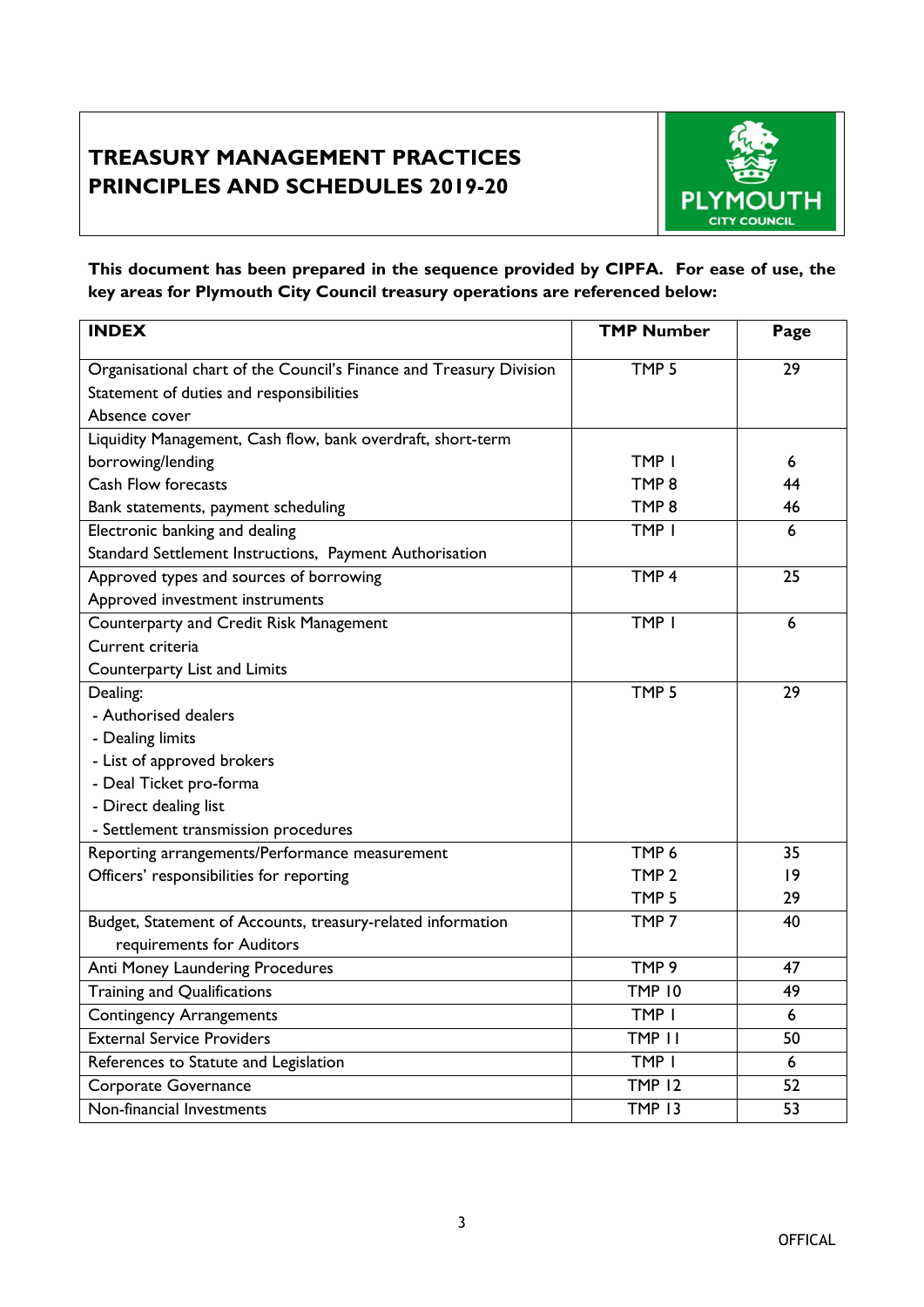#### **INTRODUCTION**

The Audit Committee is required to approve the Treasury Management Practices, Principles and Schedules each year as a requirement of the Council's Treasury Management Strategy.

The CIPFA Code of Practice on Treasury Management in the Public Services (the Code) was last revised in December 2017. The Code requires setting out the responsibilities and duties of members and officers, allowing a framework for reporting and decision making on all aspects of treasury management. There is now no longer a requirement to formally approve the Treasury Management Code, but instead the Council is now required by law to have regard to the Code.

Treasury Management is defined by CIPFA as:

**The management of the Authority's investments, cash flows, its banking, money market and capital market transactions; the effective control of the risks associated with these activities; and the pursuit of optimum performance consistent with those risks.**

'Investments' in the definition above covers all the financial assets of the Council, as well as other nonfinancial assets which the Council holds primarily for financial returns, including but not limited to investment property portfolios. Such non-financial assets are not managed as part of the Council's normal treasury management or under treasury management delegations, but they nonetheless require appropriate investment and risk management under the Code; a separate Treasury Management Practice (TMP 13) in this document is therefore included, specific to these investments.

The Code identifies three key principles:

- (1) Public service organisations should put in place formal and comprehensive objectives, policies and practices, strategies and reporting arrangements for the effective management and control of their treasury management activities
- (2) Their policies and practices should make clear that the effective management and control of risk and prime objectives of their treasury management activities and that responsibility for these lies clearly within these organisations. Their appetite for risk should form part of their annual strategy, including any use of financial instruments for the prudent management of those risks, and should ensure that priority is given to security and portfolio liquidity when investing treasury management funds
- (3) They should acknowledge that the pursuit for value for money in treasury management, and the use of suitable performance measures, are valid and important tools for responsible organisations to employ in support of their business and service objectives; and that within the context of effective risk management, their treasury management policies and practices should reflect this

CIPFA recommends that all public service organisations adopt, as part of their standing orders, financial regulations, or other formal policy documents appropriate to their circumstances, the following four clauses.

- (1) The Council will create and maintain, as the cornerstones for effective treasury management
	- a. A treasury management policy statement, stating the policies, objectives and approach to risk management of its treasury management activities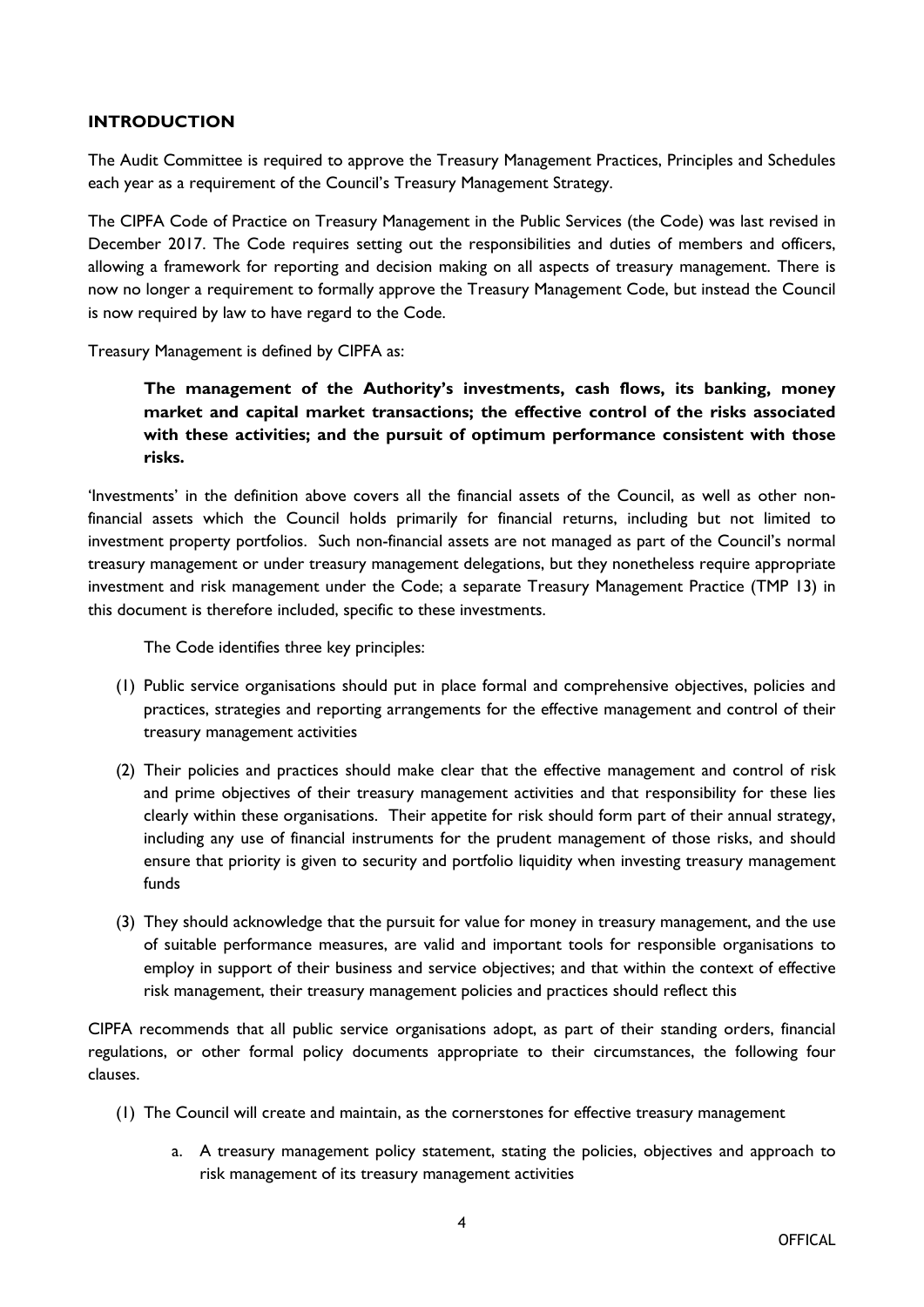- b. Suitable treasury management practices (TMPs), setting out the manner in which the organisation will seek to achieve those policies and objectives, and prescribing how it will manage and control those activities
- (2) The Council will receive reports on its treasury management policies, practices and activities, including, as a minimum, an annual strategy and plan in advance of the year, a mid-year review and an annual report after its close, in the form prescribed in its TMPs.
- (3) The Council delegates responsibility for the implementation and regular monitoring of its treasury management policies and practices to the Audit Committee and for the execution and administration of treasury management decisions to the Section 151 Officer, who will act in accordance with the organisation's policy statement and TMPs and, if he/she is a CIPFA member, CIPFA's Standard of Professional Practice on Treasury Management
- (4) The Council nominates the Audit Committee to be responsible for ensuring effective scrutiny of treasury management strategy and policies

The Treasury Management Practices (TMPs) comprise:

- TMP 1: Risk management
- TMP 2: Performance measurement
- TMP 3: Decision-making and analysis
- TMP 4: Approved instruments, methods and techniques
- TMP 5: Organisation, clarity and segregation of responsibilities and dealing arrangements
- TMP 6: Reporting requirements and management information arrangements
- TMP 7: Budgeting, accounting and audit arrangements
- TMP 8: Cash and cash flow management
- TMP 9: Money laundering
- TMP 10: Training and qualifications
- TMP 11: Use of external service providers
- TMP 12: Corporate governance
- TMP 13 Non-financial Investments

Schedules supporting these practices and other documents held at an operational level specify the systems and routines to be employed and the records to be maintained in fulfilling the Council's treasury functions.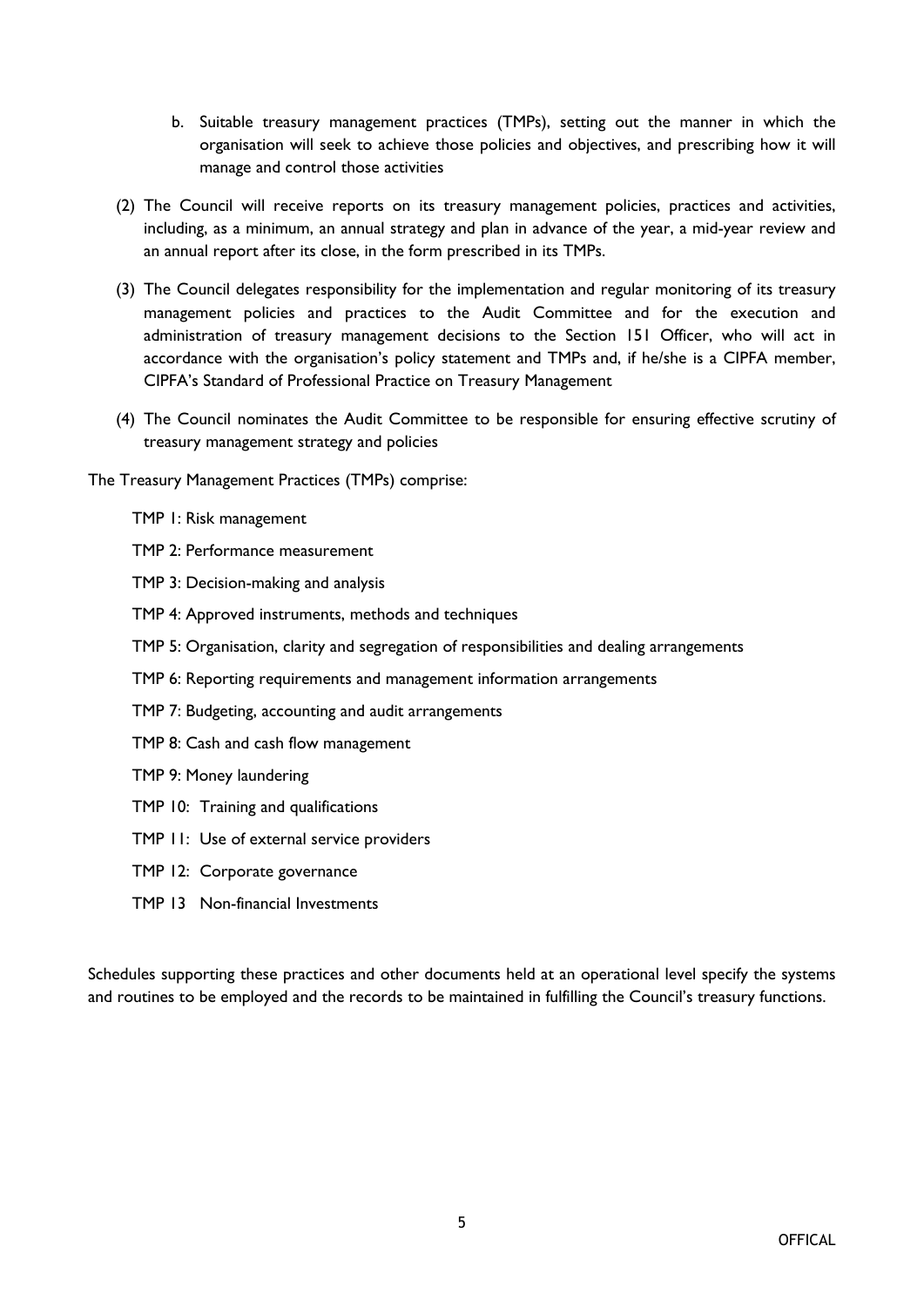#### **1. TMP 1: RISK MANAGEMENT**

- 1.1 All treasury management activities involve both risk and the pursuit of reward or gain for the Council. The council's policies and practices emphasise that the effective identification, management and containment of risk are the prime objectives of treasury management activities.
- 1.2 The Section 151 Officer will design, implement and monitor all arrangements for the identification, management and control of treasury management risk, will report at least annually on the adequacy/suitability thereof, and will report, as a matter of urgency, the circumstances of any actual or likely difficulty in achieving the organisation's objectives in this respect, all in accordance with the procedures set out in **TMP6 Reporting requirements and management information arrangements**. In respect of each of the following risks, the arrangements which seek to ensure compliance with these objectives are set out as schedules below. Accordingly, it will ensure that robust due diligence procedures cover all external investment.
- 1.3 **Credit and Counterparty Risk Management**: Credit and counterparty risk is the risk of failure by a third party to meet its contractual obligations to the Council under an investment, borrowing, capital, project or partnership financing, particularly as a result of the third party's diminished creditworthiness, and the resulting detrimental effect on the Council's capital and revenue resources.
- 1.3.1 Principle: The Council regards a key objective of its treasury management activities to be the security of the *principal sums it invests. Accordingly, it will ensure that its counterparty lists and limits reflect a prudent* attitude towards organisations with whom funds may be deposited, and will limit its investment activities to the *instruments, methods and techniques referred to in TMP4 Approved instruments, methods and* techniques, and listed in the schedule. It also recognises the need to have, and will therefore maintain, a formal counterparty policy in respect of those organisations from which it may borrow, as per the Treasury *Management Strategy, or with whom it may enter into other financing arrangements.*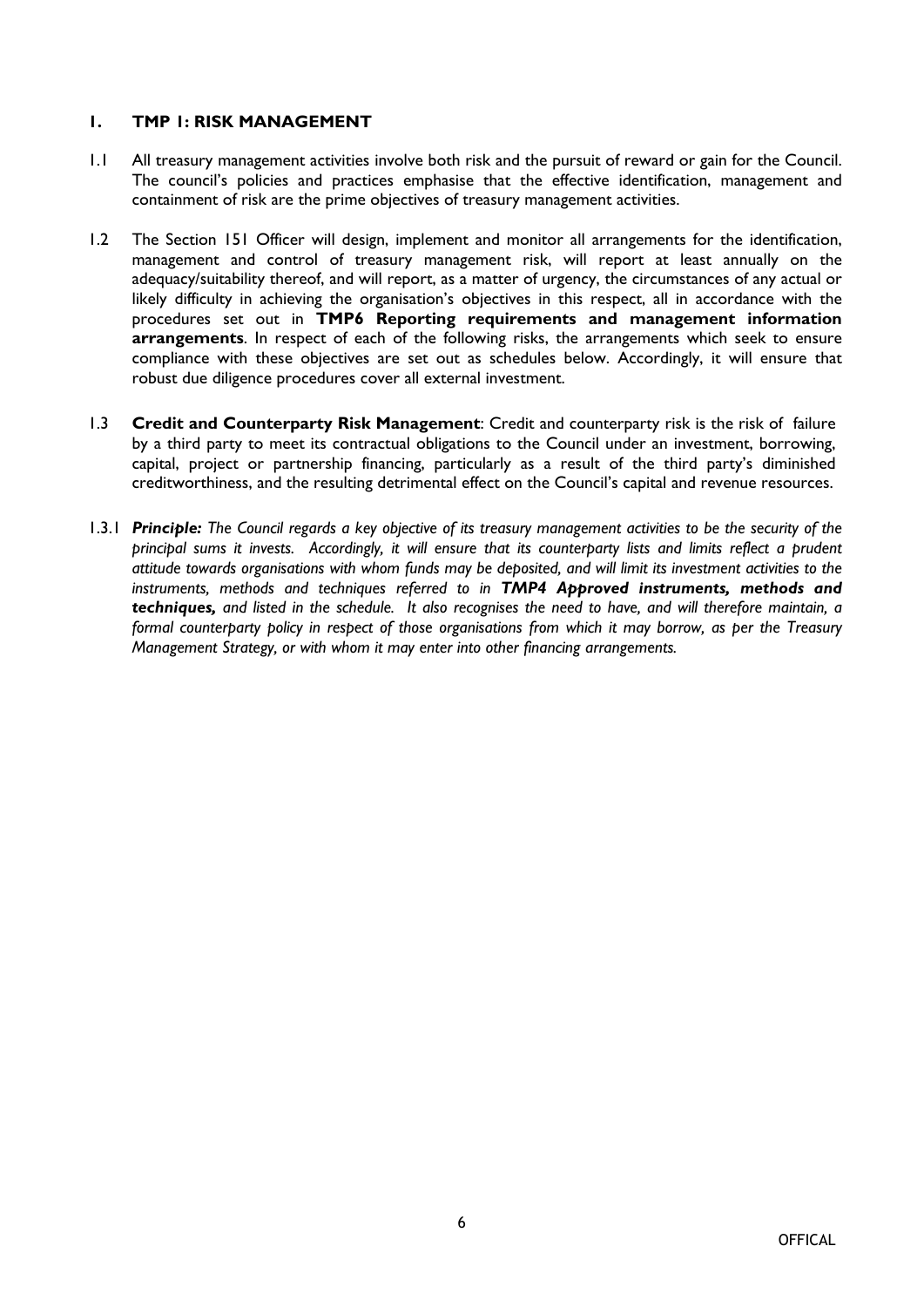| Criteria to be used for<br>creating/managing<br>approved counterparty                | The Section 151 Officer is responsible for setting prudent criteria and the<br>Council's treasury advisors will also provide guidance and assistance in setting<br>the criteria.                                                                                                                                                                                                                                                                                                                                                                                                                                                                                                                                                                            |
|--------------------------------------------------------------------------------------|-------------------------------------------------------------------------------------------------------------------------------------------------------------------------------------------------------------------------------------------------------------------------------------------------------------------------------------------------------------------------------------------------------------------------------------------------------------------------------------------------------------------------------------------------------------------------------------------------------------------------------------------------------------------------------------------------------------------------------------------------------------|
| lists/limits                                                                         | The criteria will be agreed by Council.                                                                                                                                                                                                                                                                                                                                                                                                                                                                                                                                                                                                                                                                                                                     |
|                                                                                      | The current criteria are contained in the Treasury Management Strategy.                                                                                                                                                                                                                                                                                                                                                                                                                                                                                                                                                                                                                                                                                     |
|                                                                                      | The Council's treasury management advisors will advise on credit policy and<br>creditworthiness related issues. The Council's treasury management advisors<br>will provide a counterparty list based on its criteria (determined at least<br>annually) and will monitor and update the credit standing of the institutions on<br>a regular basis. This assessment will include consideration of credit ratings<br>from main ratings agencies and other alternative assessments of credit strength<br>(for example, statements of potential government support where applicable,<br>resolution mechanisms for failing financial institution's balance sheet liabilities,<br>CDS information, the composition of an institution's balance sheet liabilities). |
|                                                                                      | Investment limits are set by reference to the lowest long-term rating from the<br>agencies and other relevant factors, including external advice. The Council will<br>also take into account information on corporate developments and market<br>sentiment towards investment counterparties.                                                                                                                                                                                                                                                                                                                                                                                                                                                               |
|                                                                                      | The credit rating criteria will also apply to securities issued by financial and<br>non-financial institutions, which in some instances, might be higher than that of<br>the issuing institution.                                                                                                                                                                                                                                                                                                                                                                                                                                                                                                                                                           |
|                                                                                      | Higher time and cash limits may be set for secured investments (e.g. those with<br>underlying collateral or which are by regulation excluded from being bailed-<br>in/restructured in the event of financial distress.)                                                                                                                                                                                                                                                                                                                                                                                                                                                                                                                                     |
|                                                                                      | Where there is no investment-specific rating, but collateral upon which the<br>investment secured is rated, then the higher of the collateral and counterparty<br>rating will be used to determine time and cash limits.                                                                                                                                                                                                                                                                                                                                                                                                                                                                                                                                    |
| Approved methodology<br>for changing limits and<br>adding/removing<br>counterparties | The Section 151 Officer has delegated responsibility to add or delete<br>counterparties and to review limits to the Council's treasury management<br>advisors as detailed above.                                                                                                                                                                                                                                                                                                                                                                                                                                                                                                                                                                            |
| Risk management :<br>creditworthiness                                                | Where an entity's credit rating is downgraded so that it fails to meet the<br>minimum criteria, then<br>- No new investments will be made;                                                                                                                                                                                                                                                                                                                                                                                                                                                                                                                                                                                                                  |
| deteriorates below the<br>minimum criteria                                           | - Any existing investments that can be recalled or sold at no cost will be<br>recalled or sold;<br>- Full consideration will be given to the recall or sale of other existing<br>investments with the affected counterparty.                                                                                                                                                                                                                                                                                                                                                                                                                                                                                                                                |
| (a) ratings are placed on<br>review for<br>downgrade                                 | Where a credit rating is placed on 'review' for possible downgrade (also<br>termed 'rating watch negative' or 'credit watch negative') so that it may fall<br>below the minimum approved credit criteria, then only investments that can be<br>withdrawn on the next working day will be made with that organisation until<br>the rating review has been completed and its outcome known.                                                                                                                                                                                                                                                                                                                                                                   |
|                                                                                      | The policy will not apply for 'negative outlooks' which indicate a long-term<br>direction of travel rather than a possibility of an imminent downgrade.                                                                                                                                                                                                                                                                                                                                                                                                                                                                                                                                                                                                     |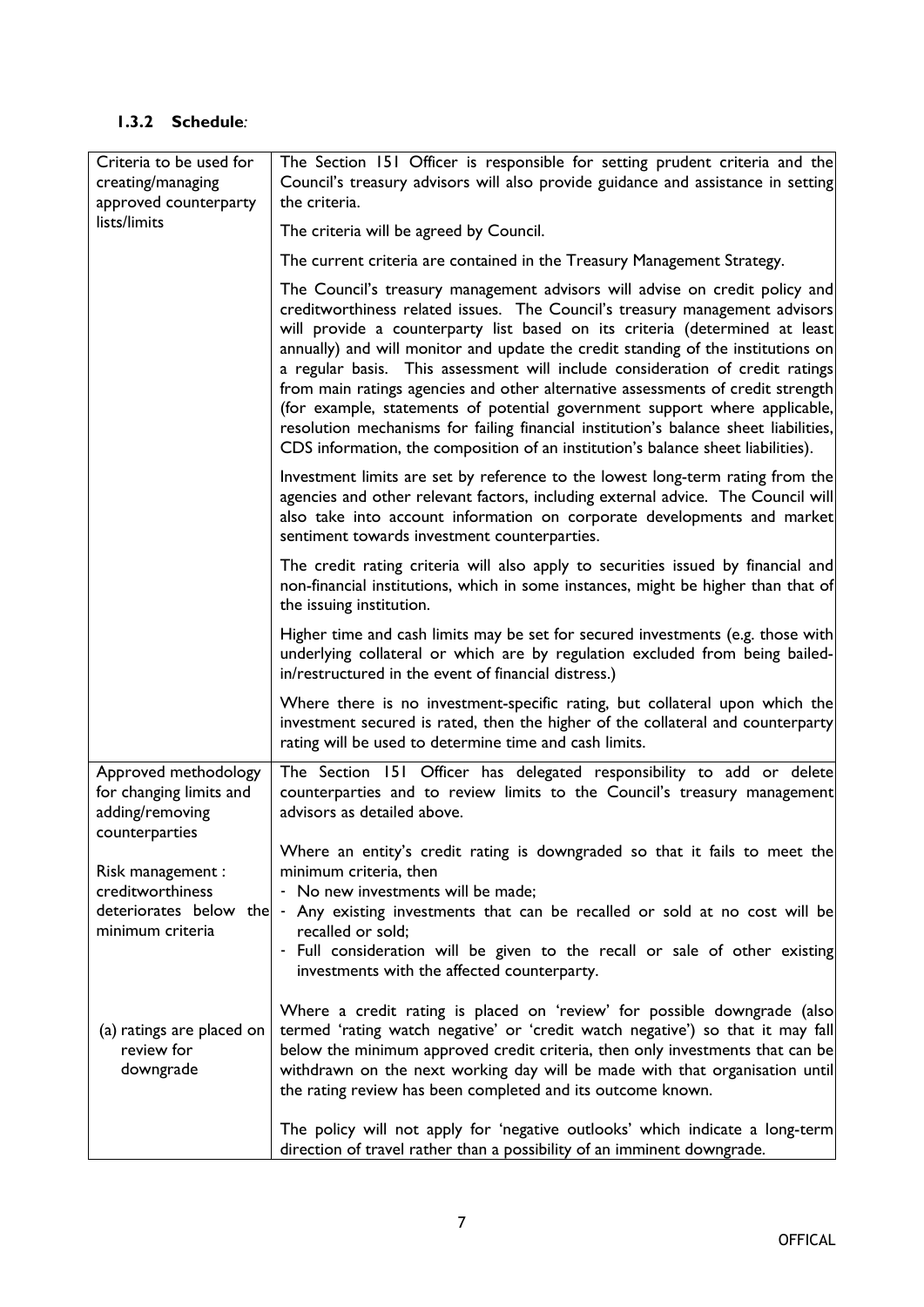| Counterparty list and<br>limits                                                         | A full individual listing of banking* counterparties based on the criteria will be<br>provided by the Council's treasury management advisors. As credit ratings etc.<br>are subject to change without notice, any changes will be advised by the<br>Council's treasury management advisors.<br>* It may be impractical to determine a specific list of non-financial<br>counterparties in whose securities investments might be made. The minimum<br>credit rating criteria, whether the security is secured or unsecured, and due<br>diligence on the counterparty's creditworthiness will determine its selection for<br>investment. |
|-----------------------------------------------------------------------------------------|----------------------------------------------------------------------------------------------------------------------------------------------------------------------------------------------------------------------------------------------------------------------------------------------------------------------------------------------------------------------------------------------------------------------------------------------------------------------------------------------------------------------------------------------------------------------------------------------------------------------------------------|
| Details of credit rating<br>agencies' services and<br>their application                 | The Council considers the ratings of the main ratings agencies when making<br>investment decisions. Credit rating agency information is just one of a range of<br>instruments used to assess creditworthiness of institutions.                                                                                                                                                                                                                                                                                                                                                                                                         |
|                                                                                         | No investments will be made with an organisation if there are substantive<br>doubts about its credit quality, even though it may meet the minimum credit<br>rating criteria.                                                                                                                                                                                                                                                                                                                                                                                                                                                           |
| Description of the<br>general approach to<br>collecting/using<br>information other than | The Council's Treasury Advisor, Arlingclose, provides timely information on<br>counterparties, in terms of credit rating updates and economic summaries.<br>Credit default swap information is received monthly, as well as information on<br>share price.                                                                                                                                                                                                                                                                                                                                                                             |
| credit ratings for<br>counterparty risk<br>assessment                                   | The Council's Treasury Advisor also undertakes analysis on the balance sheet<br>structure of key banking institutions to help inform the potential restructure<br>(i.e. bail-in) of a bank's unsecured liabilities should this be required by the<br>regulatory authorities.                                                                                                                                                                                                                                                                                                                                                           |
|                                                                                         | In addition, the Council's officers read the quality financial press for information<br>on counterparties.                                                                                                                                                                                                                                                                                                                                                                                                                                                                                                                             |
| Country, sector and<br>group listings of<br>counterparties and                          | Investments will be displayed so as to show total group exposure, total country<br>exposure and total sector exposure.                                                                                                                                                                                                                                                                                                                                                                                                                                                                                                                 |
| overall limits applied to<br>each, where appropriate                                    | Group limits will be set for the above, in terms of monetary value/percentage<br>of overall portfolio, where appropriate. Group limits for organisations under<br>the same ownership will be set at the same level as the lead institution in that<br>group.                                                                                                                                                                                                                                                                                                                                                                           |

- **1.4 Liquidity Risk Management***:* Liquidity risk is the risk that cash will not be available when it is needed, that ineffective management of liquidity creates additional unbudgeted costs, and that the Council's business/service objectives will be thereby compromised.
- **1.4.2** *Principle: The* Section 151 Officer *will ensure the Council has adequate though not excessive cash* resources, borrowing arrangements, overdraft or standby facilities to enable it at all times to have the level of *funds available to it which are necessary for the achievement of its business/service objectives.*

The Council will only borrow in advance of need where there is a clear business case for doing so and will only *do so for the current capital programme or to fund future debt maturities.*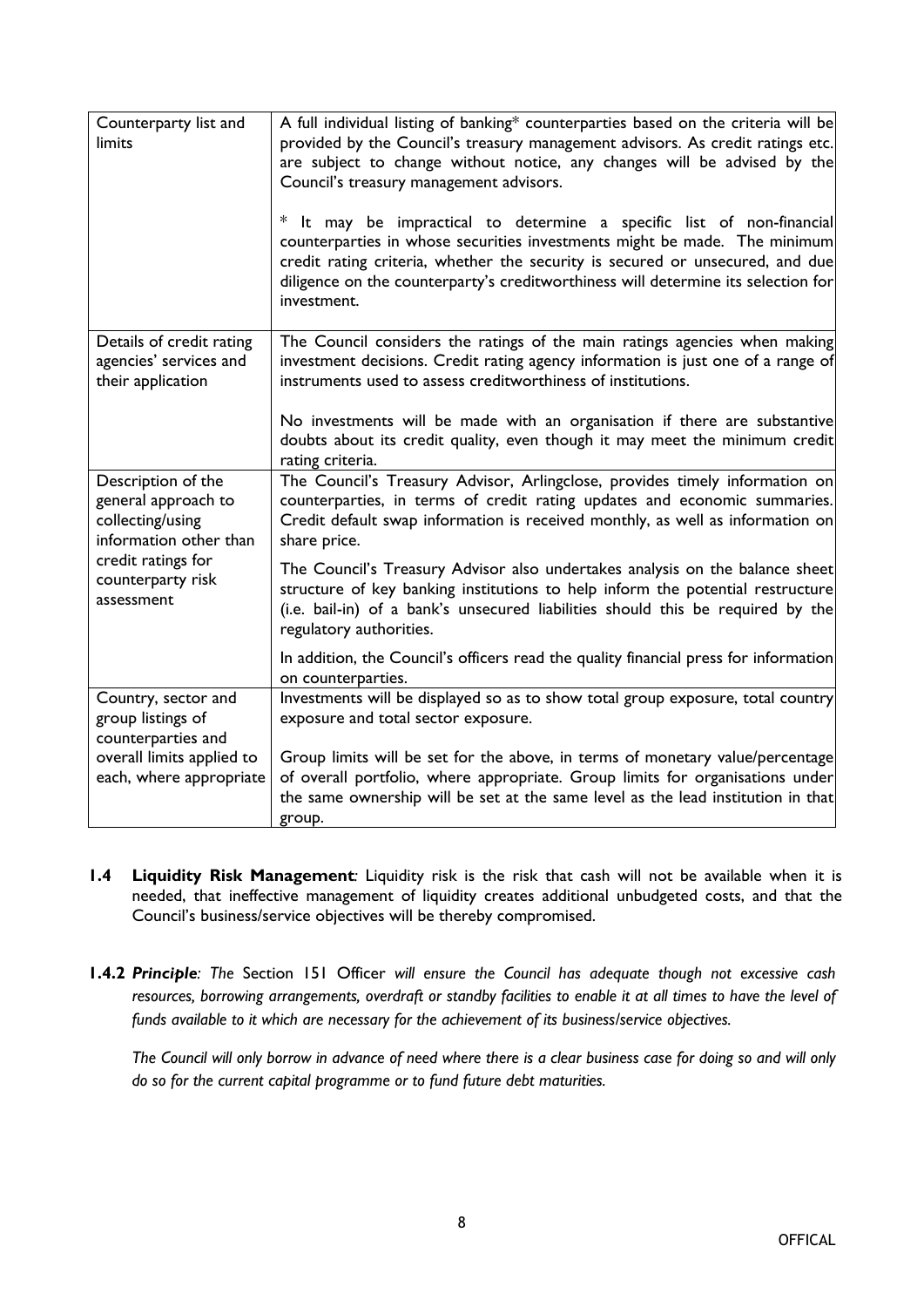## **1.4.3 Schedule**:

| Cash flow and cash<br><b>Balances</b>                 | The Council will aim for effective cash flow forecasting and monitoring of cash<br>balances and will maintain a single cashflow forecast to determine the maximum<br>period for which funds may be prudently committed. The forecast is compiled on<br>a prudent basis to minimise the risk of the Council being forced to borrow on<br>unfavourable terms to meet its financial commitments.<br>The Treasury Team shall seek to optimise the balance held in the Council's main<br>bank accounts at the close of each working day in order to minimise the amount<br>of bank overdraft interest payable or maximise the amount of interest that can be<br>earned.<br>In order to achieve the maximum return from investments, a daily cash balance of |
|-------------------------------------------------------|--------------------------------------------------------------------------------------------------------------------------------------------------------------------------------------------------------------------------------------------------------------------------------------------------------------------------------------------------------------------------------------------------------------------------------------------------------------------------------------------------------------------------------------------------------------------------------------------------------------------------------------------------------------------------------------------------------------------------------------------------------|
|                                                       | $+/-$ £100,000 is the objective for the Council's bank account.                                                                                                                                                                                                                                                                                                                                                                                                                                                                                                                                                                                                                                                                                        |
| Short term<br>investments                             | The Council uses various Reserve Accounts, Call Accounts and Money Market<br>Funds to manage its liquidity requirements These Accounts/Funds are named on<br>the Council's approved counterparty list. The maximum balance on each of these<br>accounts is reviewed and set as part of the Council's investment strategy.                                                                                                                                                                                                                                                                                                                                                                                                                              |
| Temporary Borrowing                                   | Temporary borrowing up to 1 year through the money market is available should<br>there be a cash flow deficit at any point during the year.                                                                                                                                                                                                                                                                                                                                                                                                                                                                                                                                                                                                            |
|                                                       | At no time will the outstanding total of temporary and long-term borrowing<br>together with any bank overdraft exceed the Prudential Indicator for the<br>Authorised Borrowing Limit agreed by the Council before the start of each<br>financial year.                                                                                                                                                                                                                                                                                                                                                                                                                                                                                                 |
| standby facilities                                    | Bank Overdraft and The Council has an authorised overdraft limit with its bankers Barclays of<br>£100,000 at an agreed rate of 1% above base rate. The facility is used as a<br>contingency.                                                                                                                                                                                                                                                                                                                                                                                                                                                                                                                                                           |
| Policy in<br>terms<br>borrowing in advance<br>of need | of The Council may need to borrow in advance of need where this is expected to<br>provide the best long-term value for money. Since amounts borrowed will be<br>invested until spent, the Council may be exposed to the risk of both the loss of<br>the borrowed sums, and also that investment and borrowing rates may change<br>during the intervening period. These risks will be managed as part of the<br>Council's overall treasury risk management.                                                                                                                                                                                                                                                                                             |
|                                                       | The total amount borrowed will not exceed the authorised borrowing limit. The<br>maximum period between borrowing and expenditure is expected to be 2 years,<br>although linking loans with particular items of expenditure is not required.                                                                                                                                                                                                                                                                                                                                                                                                                                                                                                           |

- **1.5 Interest Rate Risk Management**: Interest Rate risk is the risk that fluctuations in the levels of interest rates create an unexpected or unbudgeted burden on the Council's finances, against which the Council has failed to protect itself adequately.
- 1.5.2 Principle: The Council will manage its exposure to fluctuations in interest rates with a view to containing its *interest costs, or securing its interest revenues, in accordance with the amounts provided in its budgetary arrangements as amended in accordance with TMP6 Reporting requirements and management information arrangements.*

#### **1.5.3 Schedule***:*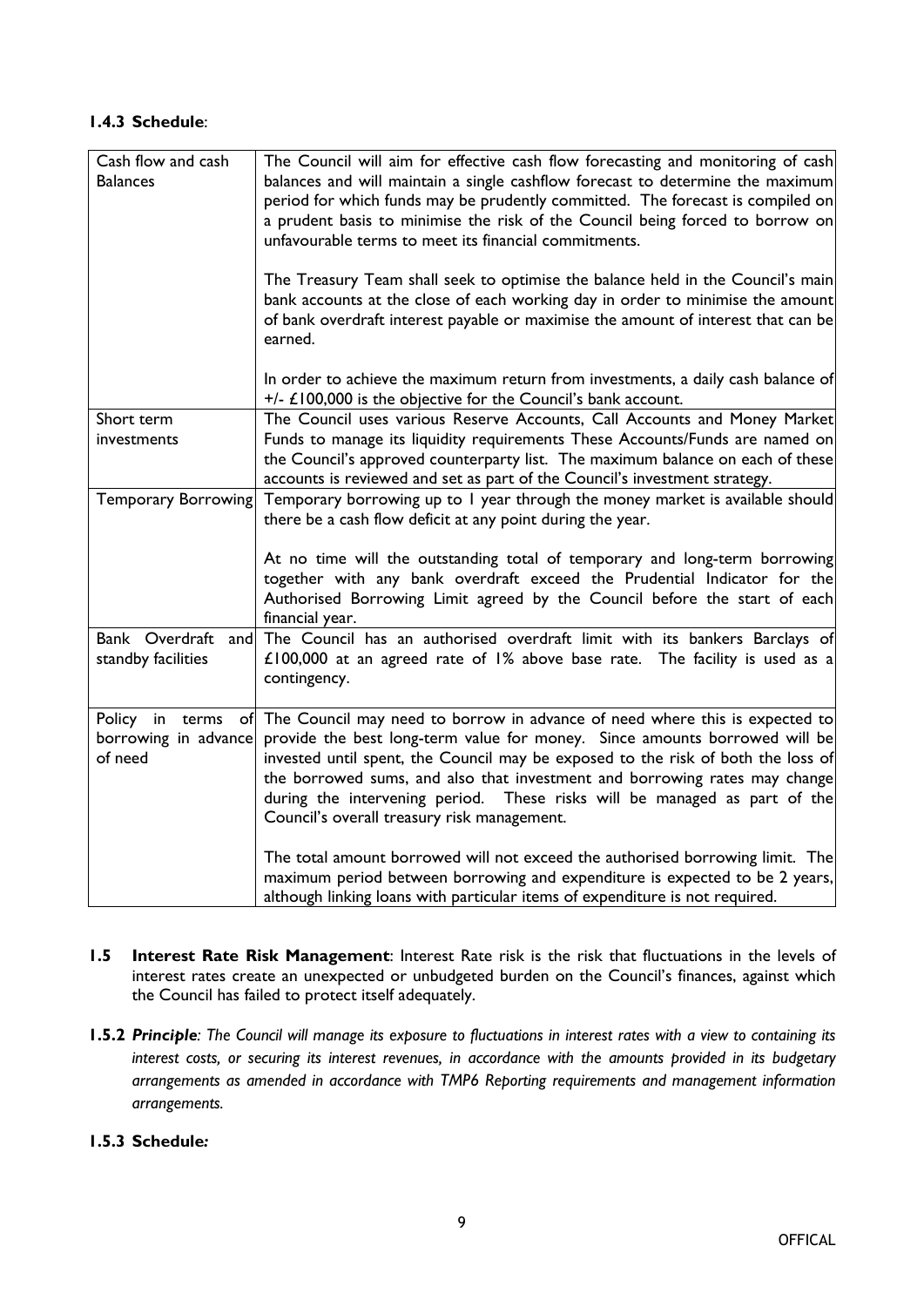| Proportions of                              | Borrowing/investments may be at a fixed or variable rate.                                                                                                                                                                                                                                                                                                                                                                                    |
|---------------------------------------------|----------------------------------------------------------------------------------------------------------------------------------------------------------------------------------------------------------------------------------------------------------------------------------------------------------------------------------------------------------------------------------------------------------------------------------------------|
| fixed/variable rate                         |                                                                                                                                                                                                                                                                                                                                                                                                                                              |
| debt/interest                               | In setting its forward Treasury Strategy on an annual basis, the Council will<br>determine the necessary degree of certainty required for its plans and budgets but<br>will, at the same time, allow sufficient flexibility enable it to benefit from potentially<br>advantageous changes in market conditions and level of interest rates and also to<br>mitigate the effects of potentially disadvantageous changes.                       |
|                                             | The proportion of fixed and variable rate debt will be determined as part of the<br>annual borrowing strategy to address the issues of affordability but without<br>compromising the longer-term stability of the debt portfolio. The proportion will<br>be kept under review on a regular basis.                                                                                                                                            |
| Managing changes to<br>interest rate levels | The main impact of changes in interest rate levels is to monies borrowed and<br>invested at variable rates of interest.                                                                                                                                                                                                                                                                                                                      |
|                                             | The Council will consider matching borrowing at variable rates with investments<br>similarly exposed to changes in interest rates as a way of mitigating any adverse<br>budgetary impact.                                                                                                                                                                                                                                                    |
|                                             | The Council may determine it is more cost effect in the short-term to fund its<br>borrowing requirement through the use of internal resources ('internal borrowing')<br>or through borrowing short-term loans. The benefits of such borrowing will be<br>monitored regularly against the potential for incurring additional costs by deferring<br>borrowing or refinancing in future years when interest rates are expected to be<br>higher. |
|                                             | Alternatively, the Council may consider forward starting loans where the interest<br>rate is agreed and fixed in advance but the cash is received in later years. This<br>would enable certainty of cost be achieved without suffering a 'cost of carry' in the<br>intervening period.                                                                                                                                                       |
|                                             | Interest rate forecasts are provided by the Council's advisors and are closely<br>monitored by the Treasury Management Team. Variations from original estimates<br>and their impact on the Council's debt and investments are notified to the Strategic<br>Treasury Management Board as necessary.                                                                                                                                           |
|                                             | For its investments, the Council also considers dealing from forward periods<br>dependent upon market conditions. The Council's counterparty term limits will<br>apply and will include the forward period of the investment.                                                                                                                                                                                                                |
| Negative interest                           | Should economic conditions be such that the Bank of England sets Bank Rate at or                                                                                                                                                                                                                                                                                                                                                             |
| rates                                       | below zero, this is likely to feed through into negative rates on short term, low risk                                                                                                                                                                                                                                                                                                                                                       |
|                                             | investments. In this event, security will be measured as receiving the contractually<br>agreed amount at maturity, even if it is below the amount originally invested.                                                                                                                                                                                                                                                                       |
|                                             |                                                                                                                                                                                                                                                                                                                                                                                                                                              |

- **1.6 Exchange Rate Risk Management**: The risk that fluctuations in foreign exchange rates create an unexpected or unbudgeted burden on the Council's finances against which the Council has failed to protect itself adequately.
- 1.6.2 Principle: The Council will ensure that it protects itself adequately against the risk of fluctuations in foreign *exchange rates creating an unexpected or unbudgeted burden on the Council's finances. It will manage any exposure to fluctuations in exchange rates so as to minimise any detrimental impact on its budgeted income/expenditure levels.*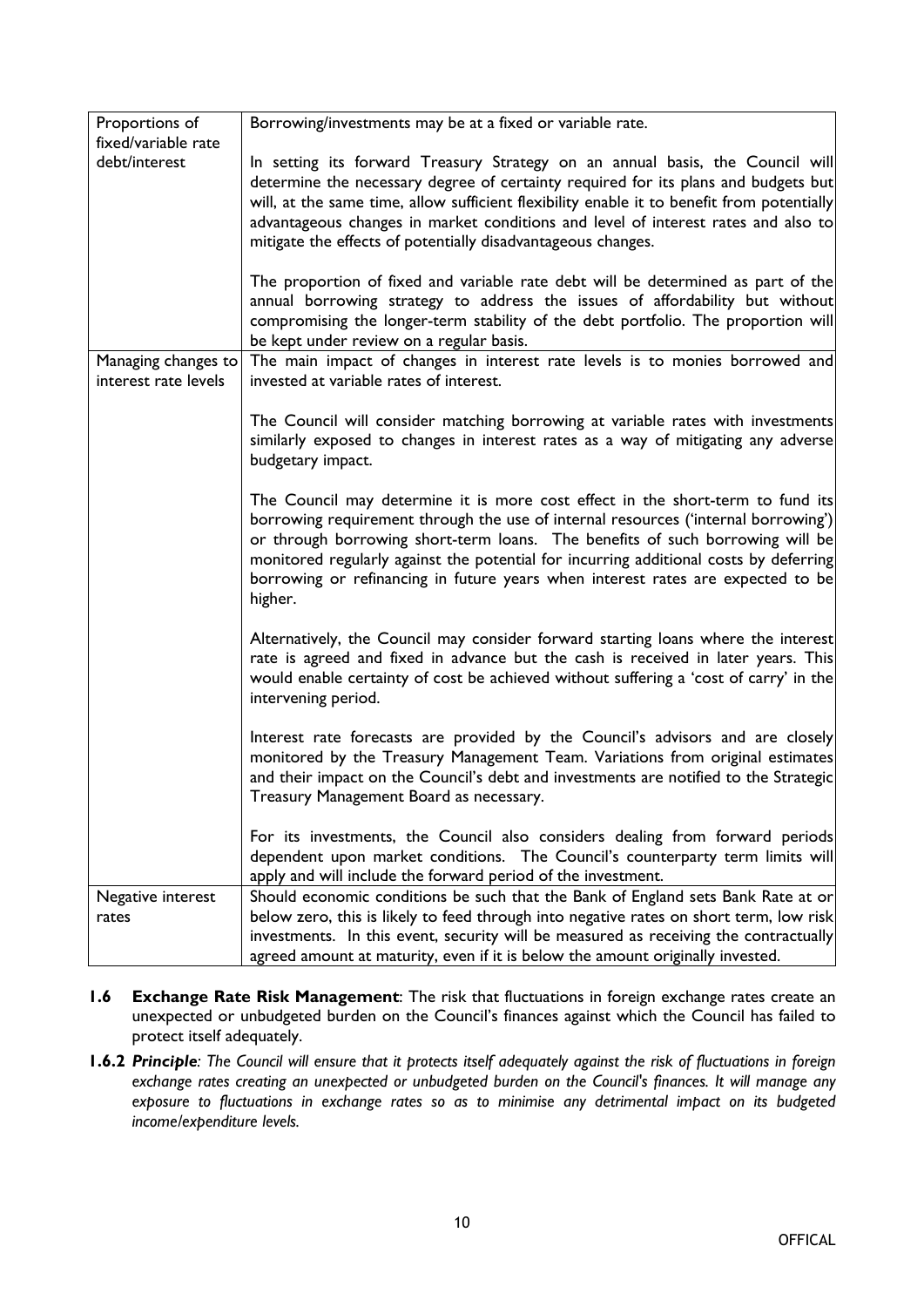# **1.6.3 Schedule**:

| Exchange rate<br>management | risk This Council does not, on a day to day basis, have foreign currency transactions or<br>receipts. The Council holds a Euro account for specific European joint working<br>projects. Any unexpected receipts of foreign currency will be converted to sterling<br>at the earliest opportunity. Where |
|-----------------------------|---------------------------------------------------------------------------------------------------------------------------------------------------------------------------------------------------------------------------------------------------------------------------------------------------------|
|                             | If the Council has a contractual obligation to make a payment in a currency other<br>than sterling then forward foreign exchange transactions will be considered, with<br>professional advice.                                                                                                          |
|                             | At the present time statute prevents the Council borrowing in currencies other<br>than Sterling.                                                                                                                                                                                                        |

#### 1.7 **Inflation risk**

Inflation risk, also called purchasing power risk, is the chance that the cash flows from an investment won't be worth as much in the future because of changes in purchasing power due to inflation.

#### 1.7.1 **Principle**

The Council will keep under review the sensitivity of its treasury assets and liabilities to inflation, and will seek to manage the risk accordingly in the context of the whole organisation's inflation exposures.

| Investments over | Where balances are expected to be invested for more than one year, the Council                             |
|------------------|------------------------------------------------------------------------------------------------------------|
| one year         | will aim to achieve a total return that is equal or higher than the prevailing rate of                     |
|                  | inflation, in order to maintain the spending power of the sum invested.                                    |
| Contractual      | The Council will identify all contractual obligations which are linked to inflation,                       |
|                  | obligations linked to whether receipts or payments, in relation to its treasury assets and liabilities and |
| inflation        | regularly review the financial impact of a $\lt +/$ - $\frac{1}{2}$ increase/decrease in inflation         |
|                  | from existing levels.                                                                                      |

- **1.8 Refinancing Risk Management:** The risk that maturing borrowings, capital, project or partnership financings cannot be refinanced on terms that reflect the provisions made by the organisation for those refinancing, both capital and current (revenue), and/or that the terms are inconsistent with prevailing market conditions at the time.
- *1.8.1* **Principle:** *The Council will ensure that its borrowing, private financing and partnership arrangements are* negotiated, structured and documented, and the maturity profile of the monies so raised are managed, with a view to obtaining offer terms for renewal or refinancing, if required, which are competitive and as favourable to *the organisation as can reasonably be achieved in the light of market conditions prevailing at the time.*

It will actively manage its relationships with its counterparties in these transactions in such a manner as to secure this objective, and will avoid over reliance on any one source of funding if this might jeopardise *achievement of the above.*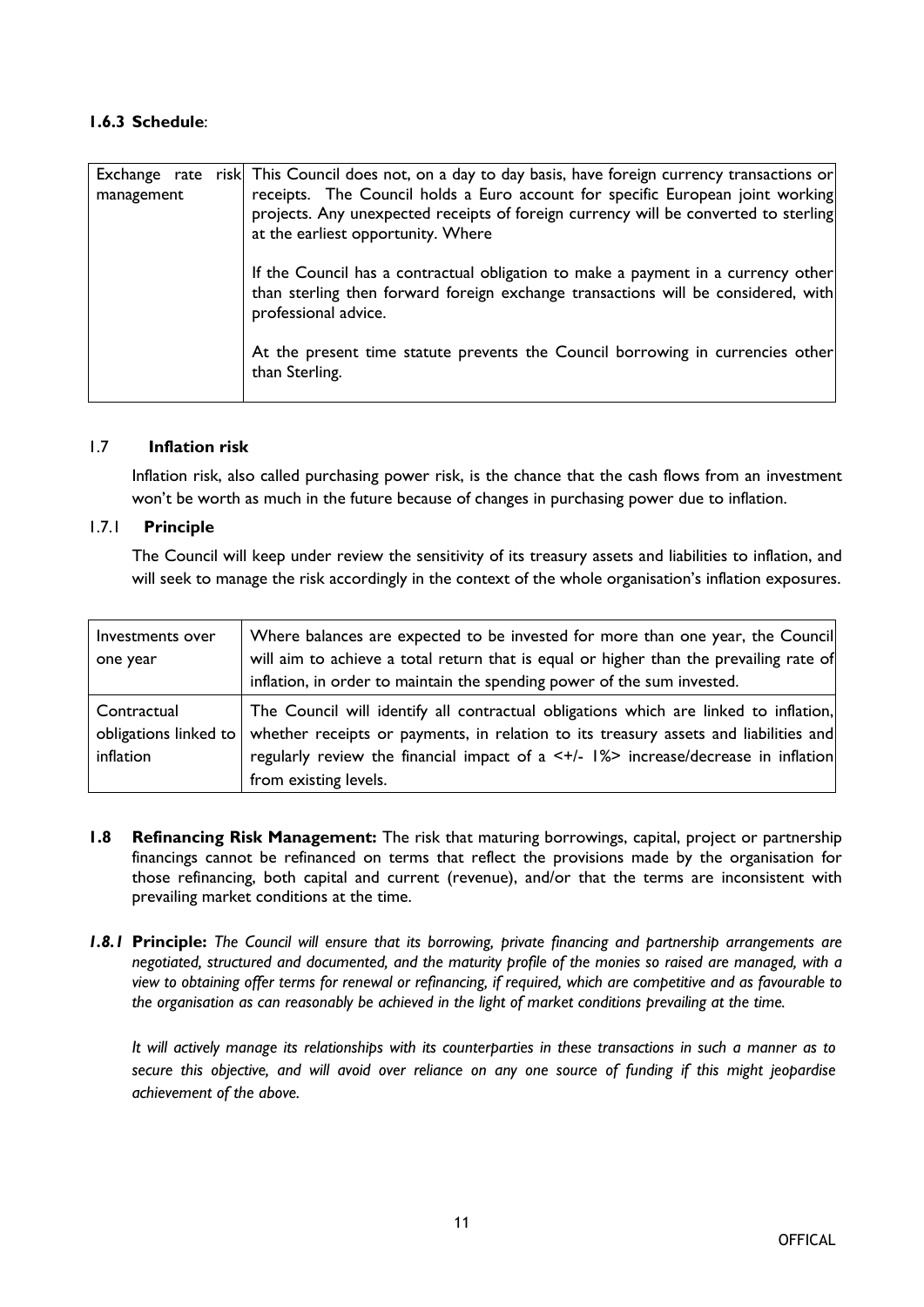| Projected capital        | Three year projections are in place for capital expenditure and it's financing or                                                                                                                                               |
|--------------------------|---------------------------------------------------------------------------------------------------------------------------------------------------------------------------------------------------------------------------------|
| investment               | funding. Financing will be from capital receipts, reserves and any grants or                                                                                                                                                    |
| requirements             | contributions awarded revenue resources or reserves. Funding will be from                                                                                                                                                       |
|                          | internal or external borrowing, as decided.                                                                                                                                                                                     |
|                          | As required by the Prudential Code, the Council will undertake Options                                                                                                                                                          |
|                          | Appraisal to evaluate the best capital expenditure financing route.                                                                                                                                                             |
|                          |                                                                                                                                                                                                                                 |
|                          | The Council's projected long-term borrowing requirement will be linked to the<br>projected Capital Financing Requirement.                                                                                                       |
| Debt profiling, policies | The Council will maintain through its treasury system Logotech reliable records                                                                                                                                                 |
| and practices            | of the terms and maturities of its borrowings, capital, project and partnership<br>funding and, where appropriate, plan and successfully negotiate terms for its<br>refinancing.                                                |
|                          |                                                                                                                                                                                                                                 |
|                          | To assist with long-term borrowing decision making the Council creates, with<br>advice and assistance from its treasury advisor, a 'Liability Benchmark' which<br>forecasts the need to borrow over the medium- to longer-term. |
|                          | Based on the output of the Liability Benchmark and the Council's outlook on                                                                                                                                                     |
|                          | interest rates, any longer-term borrowing will be undertaken in accordance                                                                                                                                                      |
|                          | with the Code and will comply with the Council's Prudential Indicators and the                                                                                                                                                  |
|                          | Annual Treasury Management Strategy.                                                                                                                                                                                            |
|                          |                                                                                                                                                                                                                                 |
|                          | Where the lender to the Council is a commercial body the Council will aim for<br>diversification in order to spread risk and avoid over-reliance on a small<br>number of counterparties.                                        |
| Policy on LOBO call      | The Council's debt portfolio includes loans borrowed on a LOBO (Lender's                                                                                                                                                        |
| options                  | Option Borrower's Option) basis.                                                                                                                                                                                                |
|                          | The call dates for each LOBO loan are denoted within the Operations Folder<br>and are referenced to the LOBO documentation.                                                                                                     |
|                          | Prior to each call date, the Council will evaluate alternative funding sources for<br>comparable interest rates/maturities. This will be discussed at the regular<br>treasury meeting.                                          |
|                          | If the Lender exercises the call option (directly or via the broker) for a revision<br>to the terms of the loan, the Council will thoroughly evaluate the new terms<br>and additionally seek advice from the Council's advisor. |
|                          | It is important to remain within the timescale for the Council to exercise its<br>option should the call be made, but not be rushed into a decision.                                                                            |
| Policy concerning limits | The revenue consequences of financing the capital programme are included in                                                                                                                                                     |
| on revenue               | cash flow models, annual revenue estimates and medium term forecasts.                                                                                                                                                           |
| consequences of capital  |                                                                                                                                                                                                                                 |
| financings               |                                                                                                                                                                                                                                 |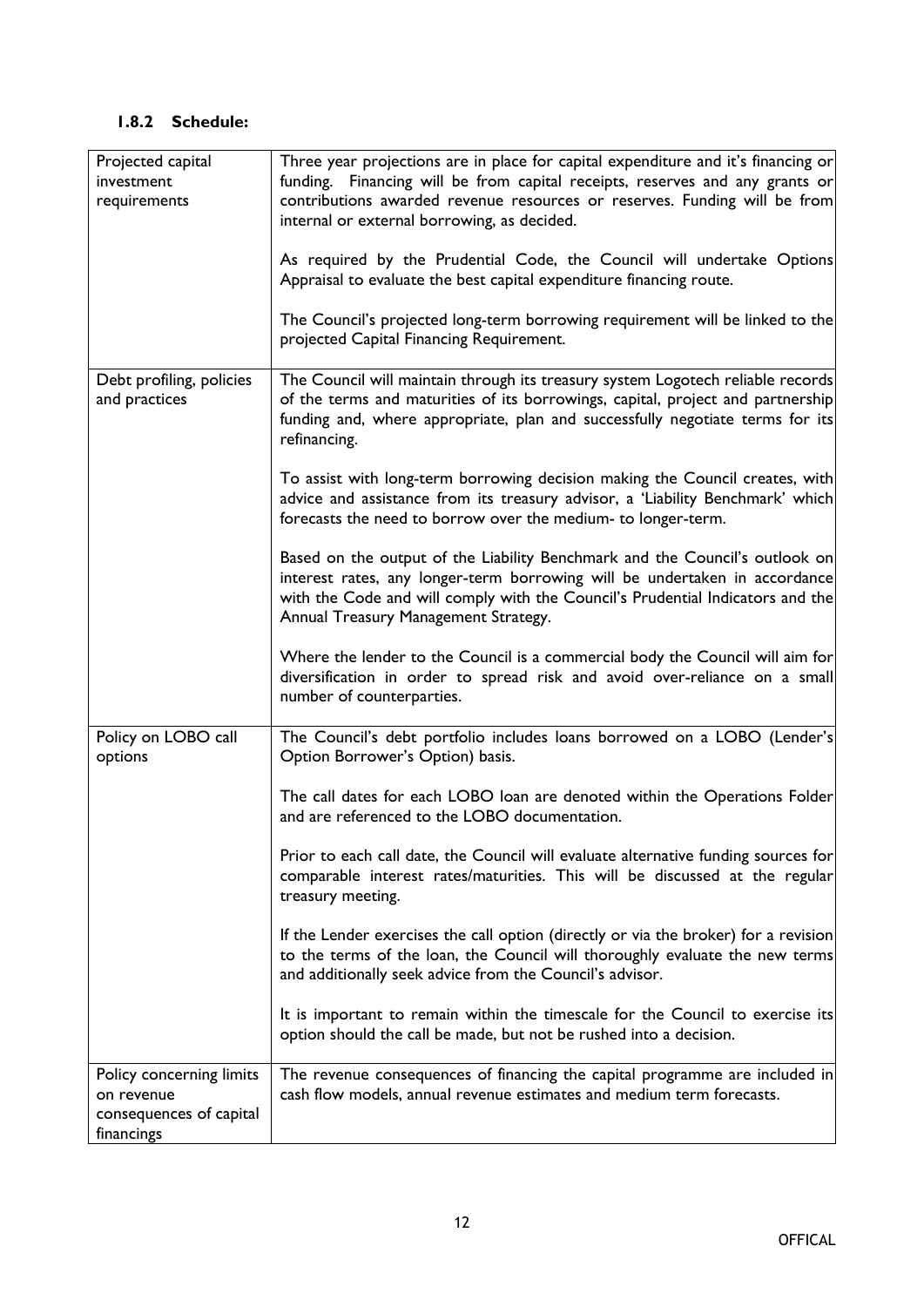- 1.9 **Legal and Regulatory Risk Management:** The risk that the Council itself, or a third party with which it is dealing in its treasury management activities, fails to act in accordance with its legal powers or regulatory requirements, and that the Council suffers losses accordingly.
- 1.9.1 **Principle**: The Council will ensure that all of its treasury management activities comply with its statutory *powers and regulatory requirements. It will demonstrate such compliance, if required to do so, to all parties* with whom it deals in such activities. In framing its credit and counterparty policy under TMPI(I) Credit and *counterparty risk management, it will ensure that there is evidence of counterparties' powers, authority and* compliance in respect of the transactions they may effect with the Council, particularly with regard to duty of *care and fees charged*.

*The Council recognises that future legislative or regulatory changes may impact on its treasury management* activities and, so far as it is reasonably able to do so, will seek to minimise the risk of these impacting *adversely on the organisation.*

| References to                                      | The treasury management activities of the Council shall comply fully with legal                                                                                                                            |
|----------------------------------------------------|------------------------------------------------------------------------------------------------------------------------------------------------------------------------------------------------------------|
| relevant statutes<br>and regulations               | statute and the regulations of the Council such as:                                                                                                                                                        |
|                                                    | CIPFA's Treasury Management Code of Practice and accompanying Guidance<br>$\blacksquare$<br><b>Notes</b>                                                                                                   |
|                                                    | CIPFA Prudential Code for Capital Finance in Local Authorities and<br>٠<br>subsequent amendments                                                                                                           |
|                                                    | CIPFA Standard of Professional Practice on Treasury Management<br>$\blacksquare$                                                                                                                           |
|                                                    | The Local Government Act 2003<br>$\blacksquare$                                                                                                                                                            |
|                                                    | The Local Authorities (Capital Finance and Accounting) (England) Regulations<br>٠<br>2003 SI 2003 No 3146, and subsequent amendments                                                                       |
|                                                    | The MHCLG's statutory Guidance on Minimum Revenue Provision (MRP)<br>٠                                                                                                                                     |
|                                                    | The MHCLG's Guidance on Local Government Investments in England The<br>$\blacksquare$<br>Local Authorities (Contracting out of Investment Functions)                                                       |
|                                                    | The Localism Act 2011<br>$\blacksquare$                                                                                                                                                                    |
|                                                    | The Bank of England's 2017 Money Markets Code<br>٠                                                                                                                                                         |
|                                                    | Council's Constitution including:<br>٠                                                                                                                                                                     |
|                                                    | • Standing Order relating to Contracts                                                                                                                                                                     |
|                                                    | • Financial Regulations                                                                                                                                                                                    |
|                                                    | • Scheme of Delegation                                                                                                                                                                                     |
| Procedures for<br>evidencing the<br>organisation's | The Council's Financial Regulations contain evidence of the power/ authority to act<br>as required by section 151 of the Local Government Act 1972, under the general<br>direction of the Audit Committee. |
| powers/ authorities<br>to counterparties           | The Council will confirm, if requested to do so by counterparties, the powers and<br>authorities under which the Council effects transactions with them.                                                   |
|                                                    | Where required, the Council will also establish the powers of those with whom<br>they enter into transactions, including any compliance requirements in respect of a<br>duty of care and best practice.    |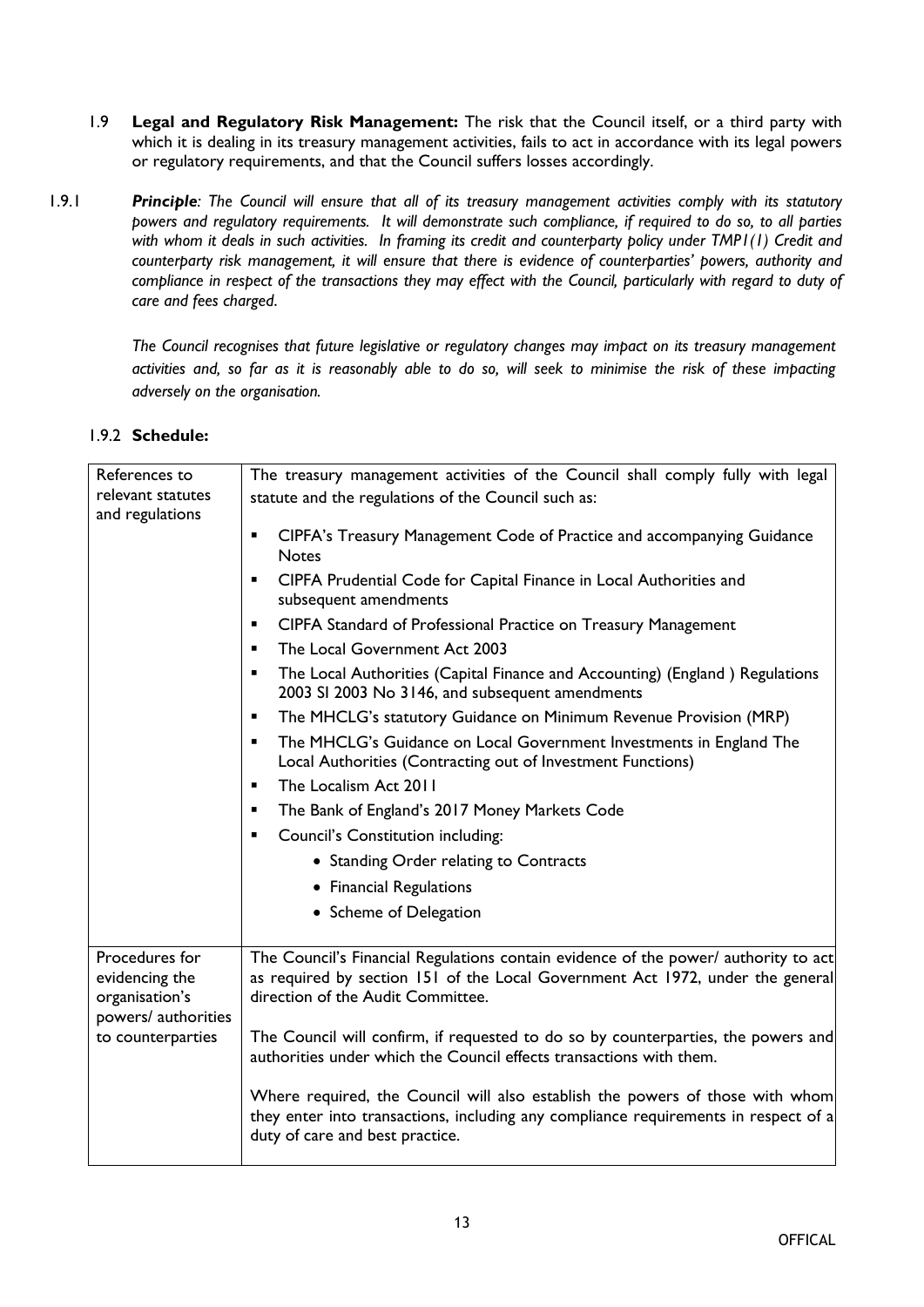| Required            | Investments shall only be made with institutions on the Council's authorised lending |
|---------------------|--------------------------------------------------------------------------------------|
| information from    | list or in securities which meet the Council's approved credit criteria.             |
| counterparties      |                                                                                      |
| concerning their    | The Council will only undertake borrowing from approved sources listed in TMP 4.     |
| powers/ authorities |                                                                                      |
| Statement on        | Political risk is managed by:                                                        |
| political risks and | adoption of the CIPFA Treasury Management Code of Practice<br>$\bullet$              |
| management of the   | adherence to Corporate Governance (TMP 12 - Corporate Governance)<br>$\bullet$       |
| same                | adherence to the Statement of Professional Practice by the Section 151<br>$\bullet$  |
|                     | Officer                                                                              |
|                     | the roles of the Audit Committee.                                                    |

- 1.10 **Fraud, Error and Corruption, and Contingency Management**: This is the risk that the Council fails to identify the circumstances in which it may be exposed to the risk of loss through fraud, error, corruption or other eventualities in its treasury management dealings, and fails to employ suitable systems and procedures and maintain effective contingency management arrangements to these ends. It includes the area of risk referred to as operational risk.
- 1.10.1 Principle: The Council will ensure that it has identified the circumstances which may expose it to the risk of *loss through fraud, error, corruption or other eventualities in its treasury management dealings. Accordingly, it will employ suitable systems and procedures, and will maintain effective contingency management arrangements, to these ends.*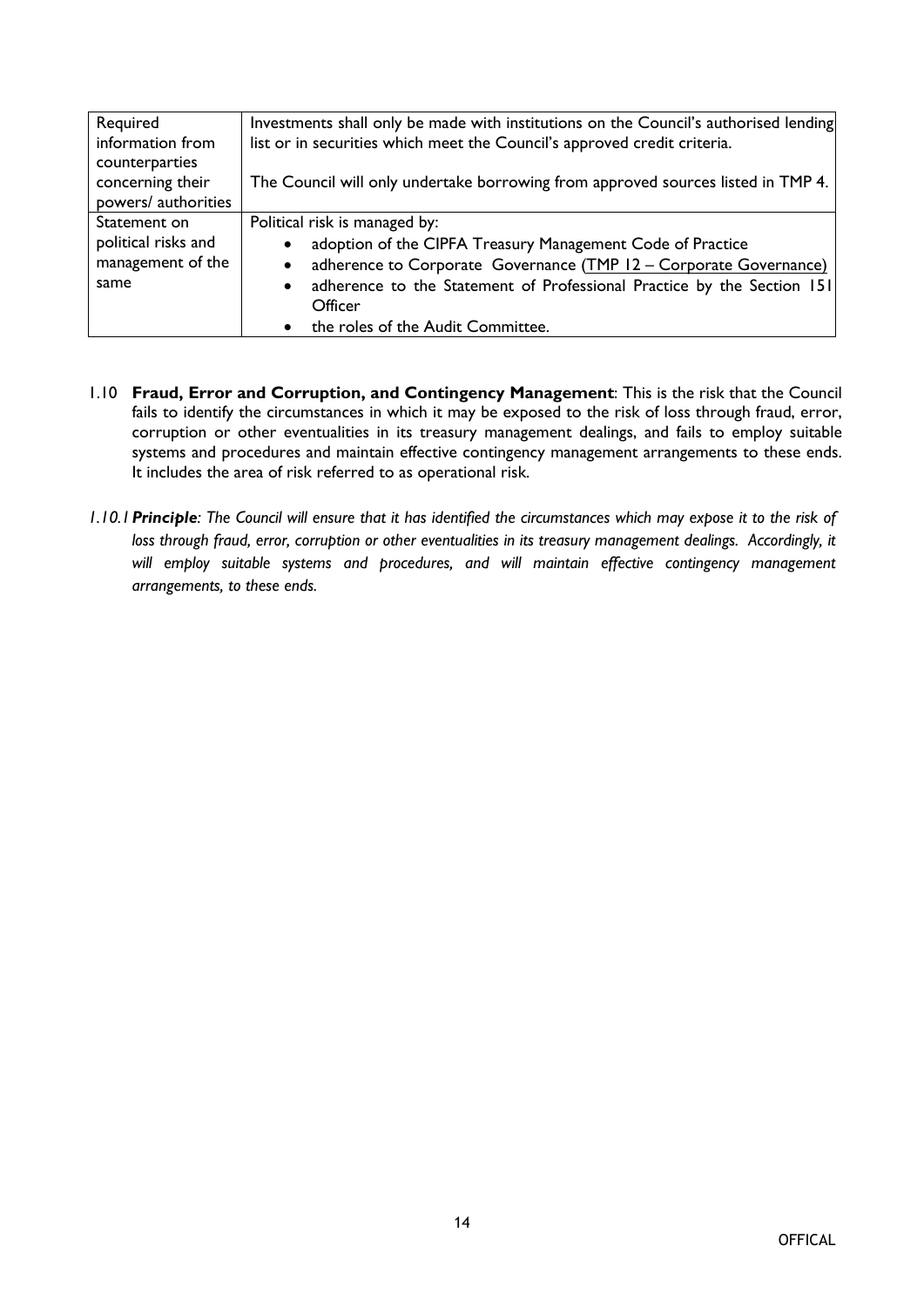| Details of systems<br>and procedures to<br>be followed, | Segregation of duties minimises the possibility of fraud and loss due to error, and is<br>detailed in TMP5 Organisation, clarity and segregation of responsibilities,<br>and dealing arrangements.      |
|---------------------------------------------------------|---------------------------------------------------------------------------------------------------------------------------------------------------------------------------------------------------------|
| including Internet<br>services                          | <b>Electronic Banking and Dealing</b><br>I.                                                                                                                                                             |
|                                                         | (a) Banking: The Council's online banking service provided by Barclays is subject to                                                                                                                    |
|                                                         | separate log-on and password control allowing varying levels of access.  Details of                                                                                                                     |
|                                                         | transactions and balances are available as required, and the system also holds                                                                                                                          |
|                                                         | historic data. Officers having access to the bank's online system are as follows:                                                                                                                       |
|                                                         | Within the Treasury Management Department                                                                                                                                                               |
|                                                         | <b>Finance Business Partner</b><br>$\circ$                                                                                                                                                              |
|                                                         | <b>Principal Technical Accountant</b><br>$\circ$                                                                                                                                                        |
|                                                         | o Technical Accounting Officers                                                                                                                                                                         |
|                                                         | Apprentice<br>$\circ$                                                                                                                                                                                   |
|                                                         | Officer access is reviewed at least 6 monthly or as necessary.                                                                                                                                          |
|                                                         | (b) Access to the Council's treasury management system, Logotech is limited to<br>those officers listed below, each having a separate log-on and password.<br>Within the Treasury Management Department |
|                                                         | <b>Finance Business Partner</b><br>$\circ$                                                                                                                                                              |
|                                                         | <b>Principal Technical Accountant</b><br>$\circ$                                                                                                                                                        |
|                                                         | <b>Technical Accounting Officers</b><br>$\circ$                                                                                                                                                         |
|                                                         | Apprentice<br>$\circ$                                                                                                                                                                                   |
|                                                         | These also are reviewed at least 6 monthly or as necessary.                                                                                                                                             |
|                                                         | (c) Access and use of the online ICD Portal, for our Money Market Funds and iDeal for<br>Arlingclose dealing platform, is listed below:<br>For Fund Selection                                           |
|                                                         | Head of Financial Planning & Reporting<br>$\circ$                                                                                                                                                       |
|                                                         | <b>Finance Business Partner</b><br>$\circ$                                                                                                                                                              |
|                                                         | For Trading, the following members of the Treasury Management team                                                                                                                                      |
|                                                         | Principal Technical Accountant<br>$\circ$                                                                                                                                                               |
|                                                         | <b>Technical Accounting Officers</b><br>$\circ$                                                                                                                                                         |
|                                                         | Full procedure notes covering the day to day operation of the on-line banking<br>system and the treasury management system are documented.                                                              |
|                                                         | Standard Settlement Instructions (SSI) list : a list is maintained of named<br>2.                                                                                                                       |
|                                                         | officers who have the authority to transact loans and investments                                                                                                                                       |
|                                                         | Brokers and counterparties with whom the Council deals direct are<br>provided a copy of the SSI list.                                                                                                   |
|                                                         | A list of named officers with authority to borrow from the PWLB and<br>$\bullet$                                                                                                                        |
|                                                         | invest with the Debt Management Agency Deposit Facility is also<br>maintained with the PWLB/DMADF.                                                                                                      |
|                                                         | <b>Payment Authorisation:</b>                                                                                                                                                                           |
|                                                         | Payments can only be authorised by an agreed cheque signatory(ies) of<br>the Council, the list of signatories having previously been agreed with the                                                    |
|                                                         | Council's bank.                                                                                                                                                                                         |
|                                                         | Other payments made using online banking system and BACS payments<br>can be authorised by an approved list of signatories.                                                                              |
|                                                         | Inflow and outflow of monies borrowed and invested will only be from                                                                                                                                    |
|                                                         | the counterparty's bank accounts.                                                                                                                                                                       |
|                                                         | Separate officers will carry out (a) dealing and (b) recording of                                                                                                                                       |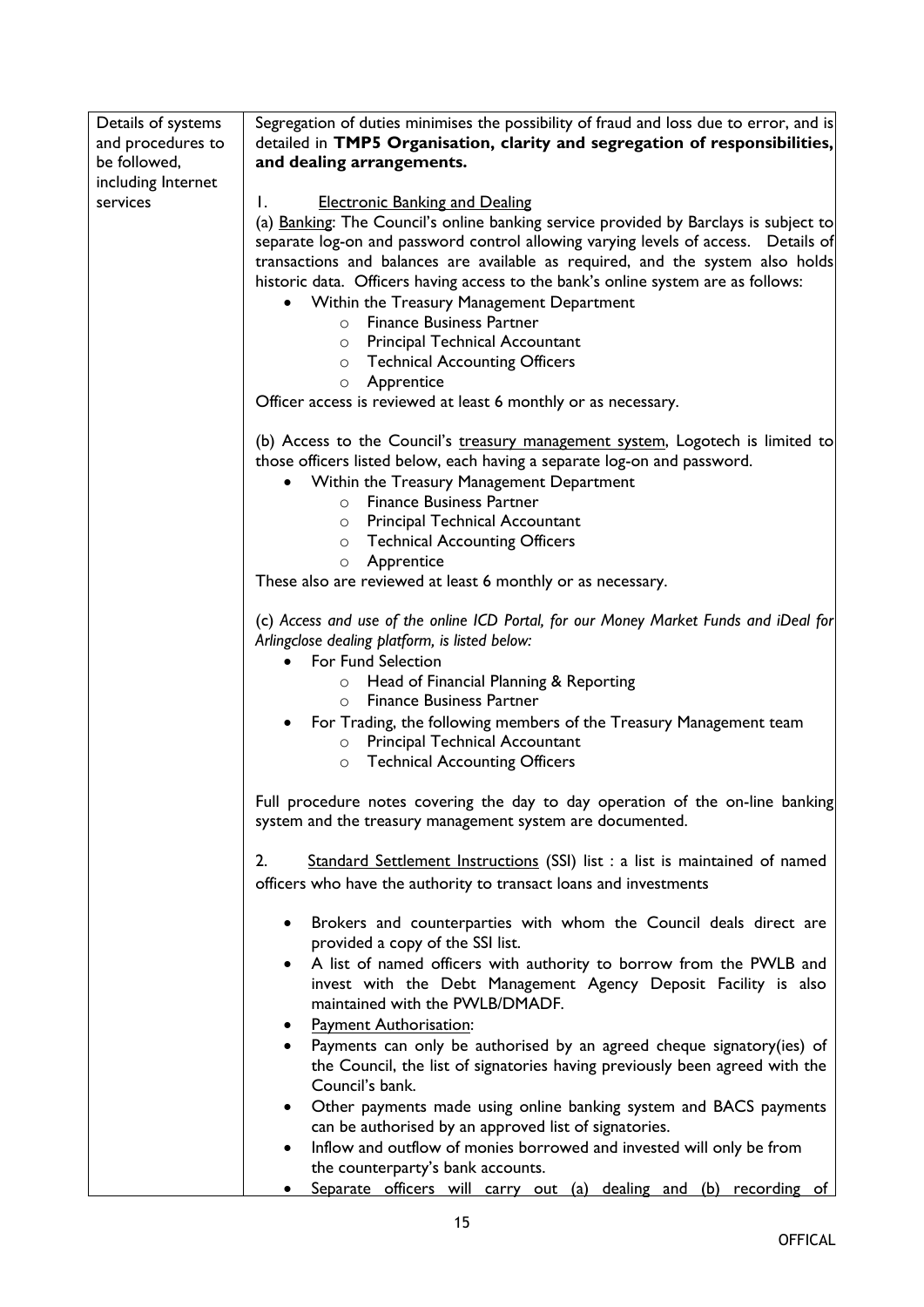| Verification                      | Loans and investments will be maintained in treasury management system which<br>will include fees and brokerage paid.<br>Transactions will be cross-checked against broker notes, counterparty<br>confirmations and PWLB loan schedules by verifying dates, amounts, interest<br>rates, maturity, interest payment dates etc.<br>When receiving requests for change of payment details, due care will be<br>exercised to ascertain the bona fide of the request and avoid potential fraud.<br>Additional checks will be made through pre-existing contact details for the payee<br>before altering payment details.                                                                                                                                                                                                                                                 |
|-----------------------------------|---------------------------------------------------------------------------------------------------------------------------------------------------------------------------------------------------------------------------------------------------------------------------------------------------------------------------------------------------------------------------------------------------------------------------------------------------------------------------------------------------------------------------------------------------------------------------------------------------------------------------------------------------------------------------------------------------------------------------------------------------------------------------------------------------------------------------------------------------------------------|
| Substantiation                    | The Treasury Management system balances are reconciled with financial ledger<br>Ι.<br>codes at the end of each quarter and at the financial year end.<br>2.<br>Working papers are retained for audit inspection.<br>3.<br>The bank reconciliation is carried out monthly from the bank statement to<br>Civica.                                                                                                                                                                                                                                                                                                                                                                                                                                                                                                                                                      |
| Internal Audit                    | Internal Audit carry out an annual regulatory review of the treasury management<br>function including probity testing. See TMP7 Budgeting, accounting and audit<br>arrangements.                                                                                                                                                                                                                                                                                                                                                                                                                                                                                                                                                                                                                                                                                    |
| Contingency<br>Management         | 1. All treasury systems are retained on the Council's network. Daily back-ups<br>are taken and maintained and network back-ups can be used by the service<br>provider, DELT, to restore files, if necessary.<br>2. Temporary off-site working facility: The officers who can avail of this facility<br>following an emergency are The Treasury Management Officers who will<br>individually be made aware of the procedures to follow.<br>3. Electronic Banking System Failure: The Council's bank including the mode of<br>obtaining balance details and information on inflow/outflow of monies and<br>instructions for CHAPS payments can be made over the phone. Hard copies<br>of contact details and account numbers are held onsite, and work mobile<br>phones will be made available.<br>A Disaster Recovery Policy is held by Plymouth City Council.<br>4. |
| <b>Insurance Cover</b><br>details | The Council has Fidelity Guarantee cover. Details of the provider and cover are<br>held by the Corporate Risk and Insurance Team.                                                                                                                                                                                                                                                                                                                                                                                                                                                                                                                                                                                                                                                                                                                                   |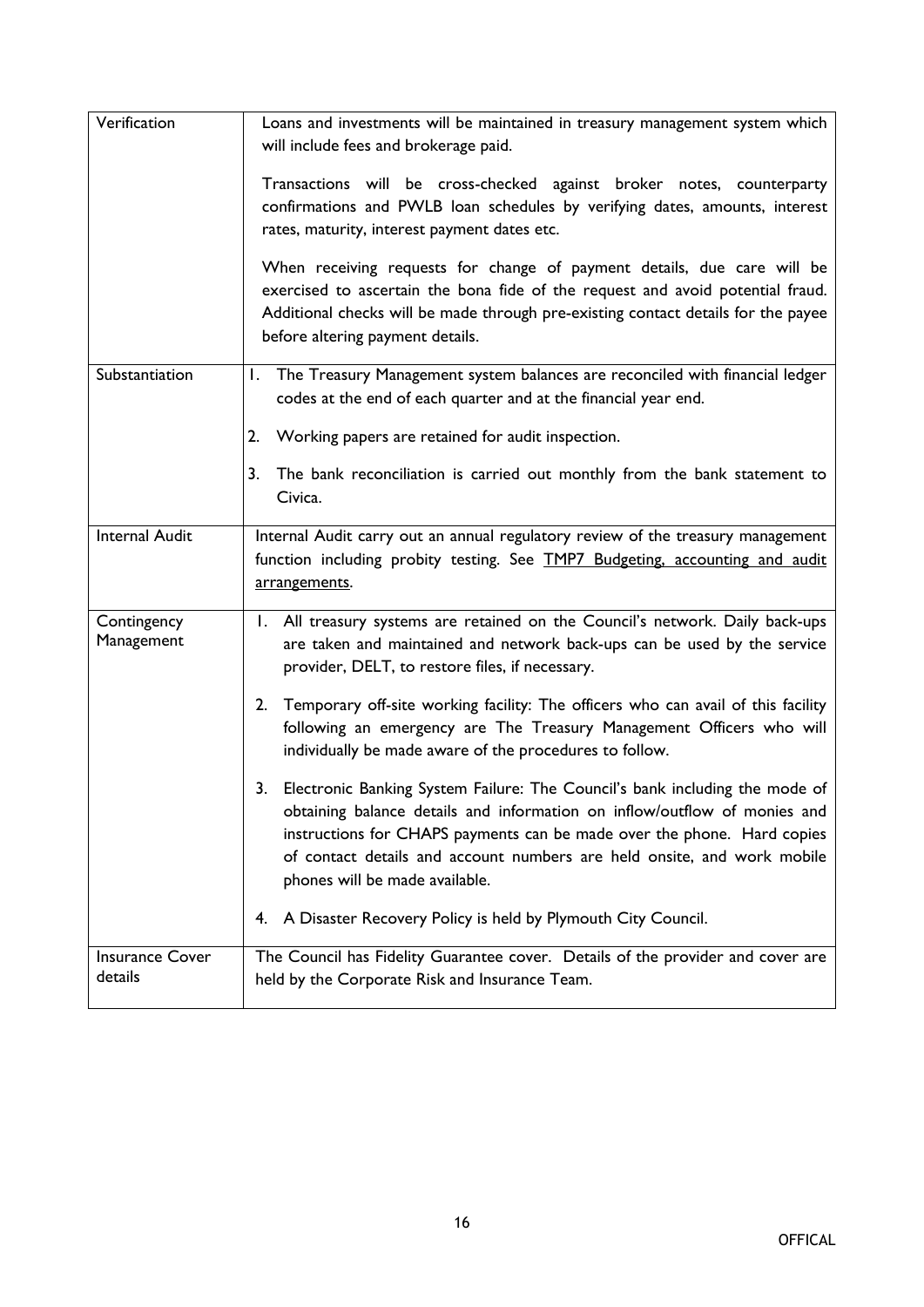- **1.11 Market Risk Management:** This is the risk that, through adverse market fluctuations in the value of the principal sums the Council borrows and invests, its stated treasury management policies and objectives are compromised, against which effects it has failed to protect itself adequately.
- **1.11.1 Principle**: This Council will seek to ensure that its stated treasury management policies and objectives will not be compromised by adverse market fluctuations in the value of the principal sums it invests, and will accordingly seek to protect itself from the effects of such fluctuations.

## **1.11.2 Schedule:**

| Details of approved<br>procedures and limits<br>for controlling exposure<br>to investments whose<br>capital value may<br>fluctuate (gilts, CDs etc.) | Investment instruments used by the external fund managers are subject to<br>fluctuation in capital movements and exposed to interest rate risk. In order to<br>minimise these risks capital preservation is set as the primary objective and<br>pursuit of investment performance should be commensurate with this<br>objective. |
|------------------------------------------------------------------------------------------------------------------------------------------------------|----------------------------------------------------------------------------------------------------------------------------------------------------------------------------------------------------------------------------------------------------------------------------------------------------------------------------------|
|                                                                                                                                                      | Additionally the following risk control guidelines are set for each fund as part<br>of the fund management agreement to control market risk:                                                                                                                                                                                     |
|                                                                                                                                                      | (a) Maximum weighted average duration of the fund;                                                                                                                                                                                                                                                                               |
|                                                                                                                                                      | (b) Maximum permitted exposure to gilts/bonds;                                                                                                                                                                                                                                                                                   |
|                                                                                                                                                      | (c) Maximum maturity of any instrument.                                                                                                                                                                                                                                                                                          |
|                                                                                                                                                      | Pooled Funds with a Variable Net Asset Value (VNAV) – The council may<br>consider VNAV funds, as appropriate, in line with its TMSS and on advice from<br>its treasury advisors.                                                                                                                                                 |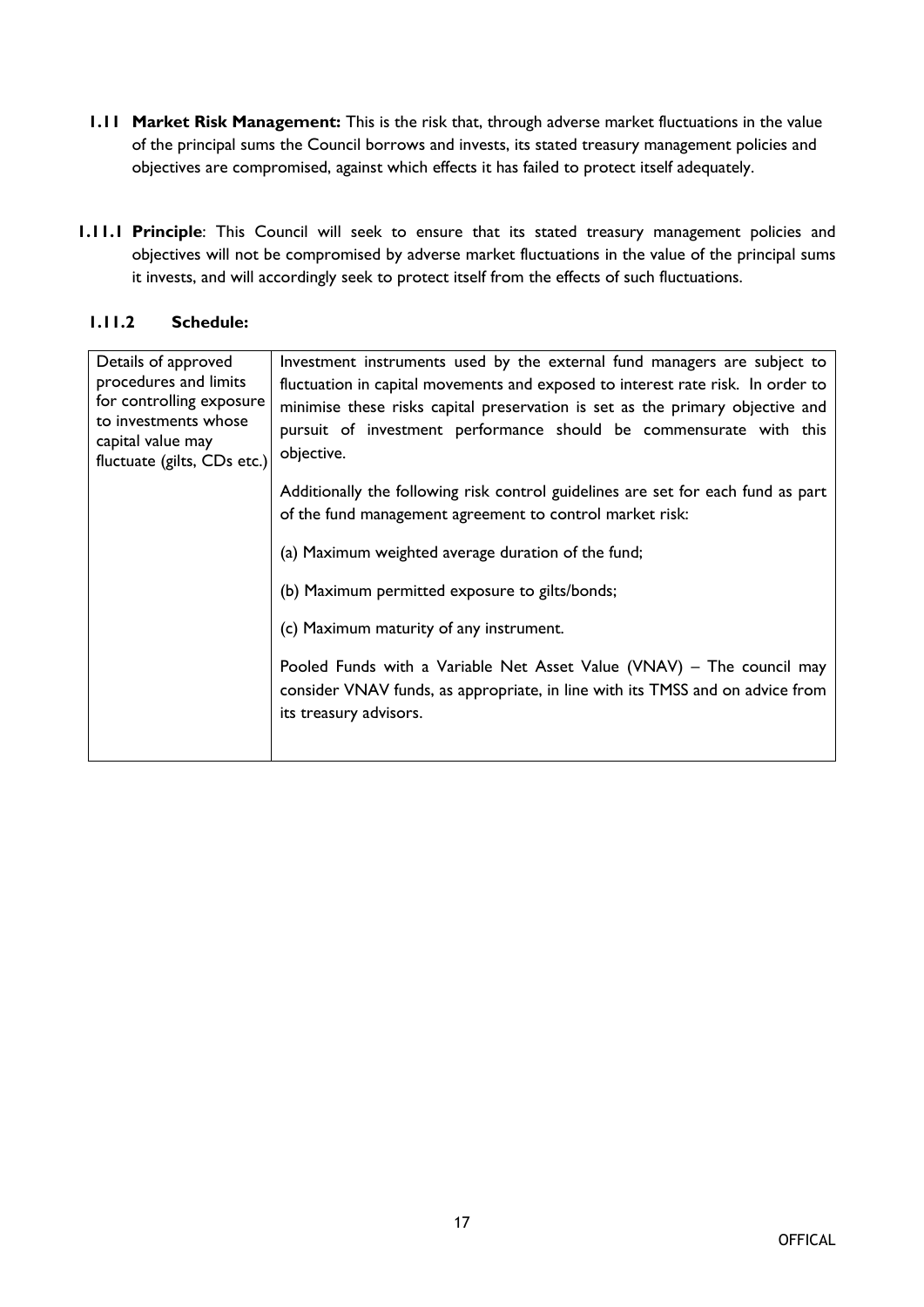| Accounting for          | The method of accounting for unrealised gains or losses on the valuation of                                                                               |
|-------------------------|-----------------------------------------------------------------------------------------------------------------------------------------------------------|
| unrealised gains/losses | financial assets will comply with the Accounting Code of Practice.                                                                                        |
|                         | VNAV pooled funds will be treated as Available for Sale Assets. Segregated                                                                                |
|                         | fund with external managers will be treated as Fair Value through Profit or<br>Loss.                                                                      |
|                         | When first adopting IFRS 9, the new accounting standard from FY 2018/19,                                                                                  |
|                         | the Council irrevocably elected to account for individual investments in                                                                                  |
|                         | "equity instruments" at fair value through other comprehensive income<br>(FVOCI), which is very similar to the available for sale accounting. Investments |
|                         | purchased after the transition to IFRS 9 may also be elected to FVOCI upon                                                                                |
|                         | acquisition. The Council made the election in the 2017/18 statement of                                                                                    |
|                         | accounts for the 31st March 2018 holdings in strategic bond funds, equity                                                                                 |
|                         | funds, multi asset/diversified funds and property funds.                                                                                                  |
|                         | Where pooled funds are classed as capital expenditure, any fair value gains and                                                                           |
|                         | losses charged to Finance I&E will be reversed out to the Capital Adjustment                                                                              |
|                         | Account via the MiRS. It might therefore appear that the election to FVOCI is<br>unnecessary, however, since regulations might change in future and the   |
|                         | election can only be made on initial recognition or on transition to IFRS 9, the                                                                          |
|                         | Council has including capital expenditure funds in its election.                                                                                          |
|                         |                                                                                                                                                           |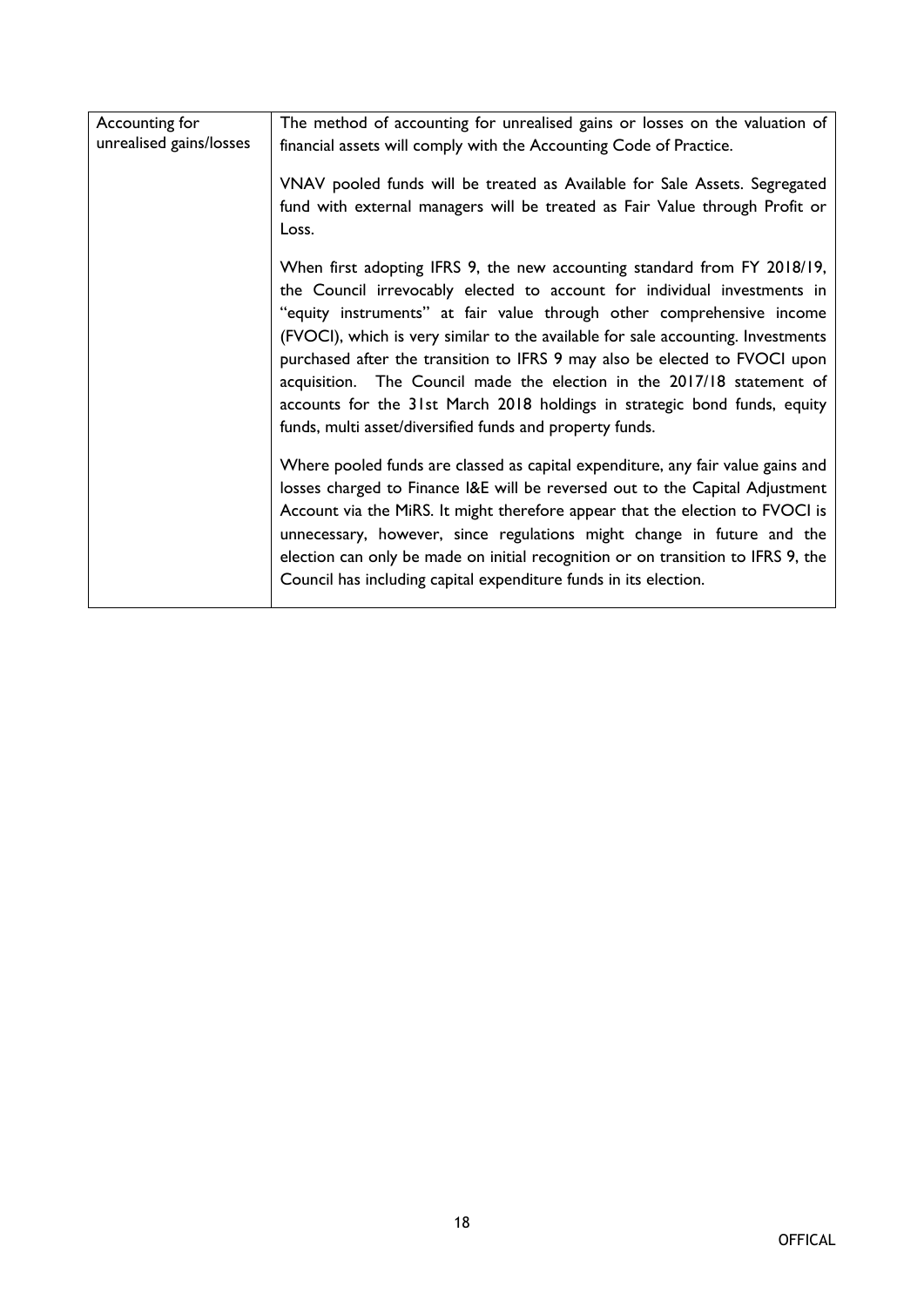### **2 TMP 2: PERFORMANCE MEASUREMENT**

2.1 Principle: The Council is committed to the pursuit of value for money in its treasury management activities, and to the use of performance methodology in support of that aim, within the framework set out in its treasury *management policy statement.*

Accordingly, the treasury management function will be the subject of ongoing analysis of the value it adds in support of the Council's stated business or service objectives. It will be the subject of regular examination of alternative methods of service delivery, or the availability of fiscal or other grant or subsidy incentives, and of *the scope for other potential improvements. CIPFA supports the use of risk benchmarks in measuring treasury management performance.*

*The performance of the treasury management function will be measured using the criteria set out below.*

| Policy concerning<br>methods for testing<br>value for money    | Best value reviews will include the production of plans to review the way services<br>are provided by<br>• Challenging<br>• Comparing performance<br>" Consulting with other users and interested parties<br><b>Applying competition principles</b><br>In order to pursue continuous improvement in the way the Council's functions are<br>exercised, having regard to a combination of value for money, efficiency and<br>effectiveness.                                                                                                                                                                                                                                                                                                                                                                                                                                                                                                                                                                                                                                                                                                                                                                                                                                                                                                                         |
|----------------------------------------------------------------|-------------------------------------------------------------------------------------------------------------------------------------------------------------------------------------------------------------------------------------------------------------------------------------------------------------------------------------------------------------------------------------------------------------------------------------------------------------------------------------------------------------------------------------------------------------------------------------------------------------------------------------------------------------------------------------------------------------------------------------------------------------------------------------------------------------------------------------------------------------------------------------------------------------------------------------------------------------------------------------------------------------------------------------------------------------------------------------------------------------------------------------------------------------------------------------------------------------------------------------------------------------------------------------------------------------------------------------------------------------------|
| Policy concerning<br>methods for<br>performance<br>measurement | Performance measurement at this Council is intended to calculate the<br>$\bullet$<br>effectiveness of treasury activity in delivering the strategic objectives set<br>through the Treasury Management Strategy and the Council's Prudential<br>Indicators and to enhance accountability.<br>Prudential Indicators are local to the Council and are not intended as a<br>$\bullet$<br>comparator between authorities.<br>The performance review will be made in the light of general trends in interest<br>$\bullet$<br>rates during the year and how the decisions made corresponded with these<br>trends and the Council's agreed strategy, i.e. the Council will avoid hindsight<br>analysis.<br>Any comparison of the Council's treasury portfolio against recognised industry<br>standards, market indices and other portfolios is intended to<br>(i) allow the Council the opportunity to assess the potential to add value through<br>changes to the existing ways in which its portfolio is managed and<br>(ii) permit an informed judgement about the merits or otherwise of using new<br>treasury management techniques or instruments.<br>In drawing any conclusions the Council will bear in mind that the characteristics of<br>its treasury operations may differ from those of other councils, particularly with<br>regard to the position on risk. |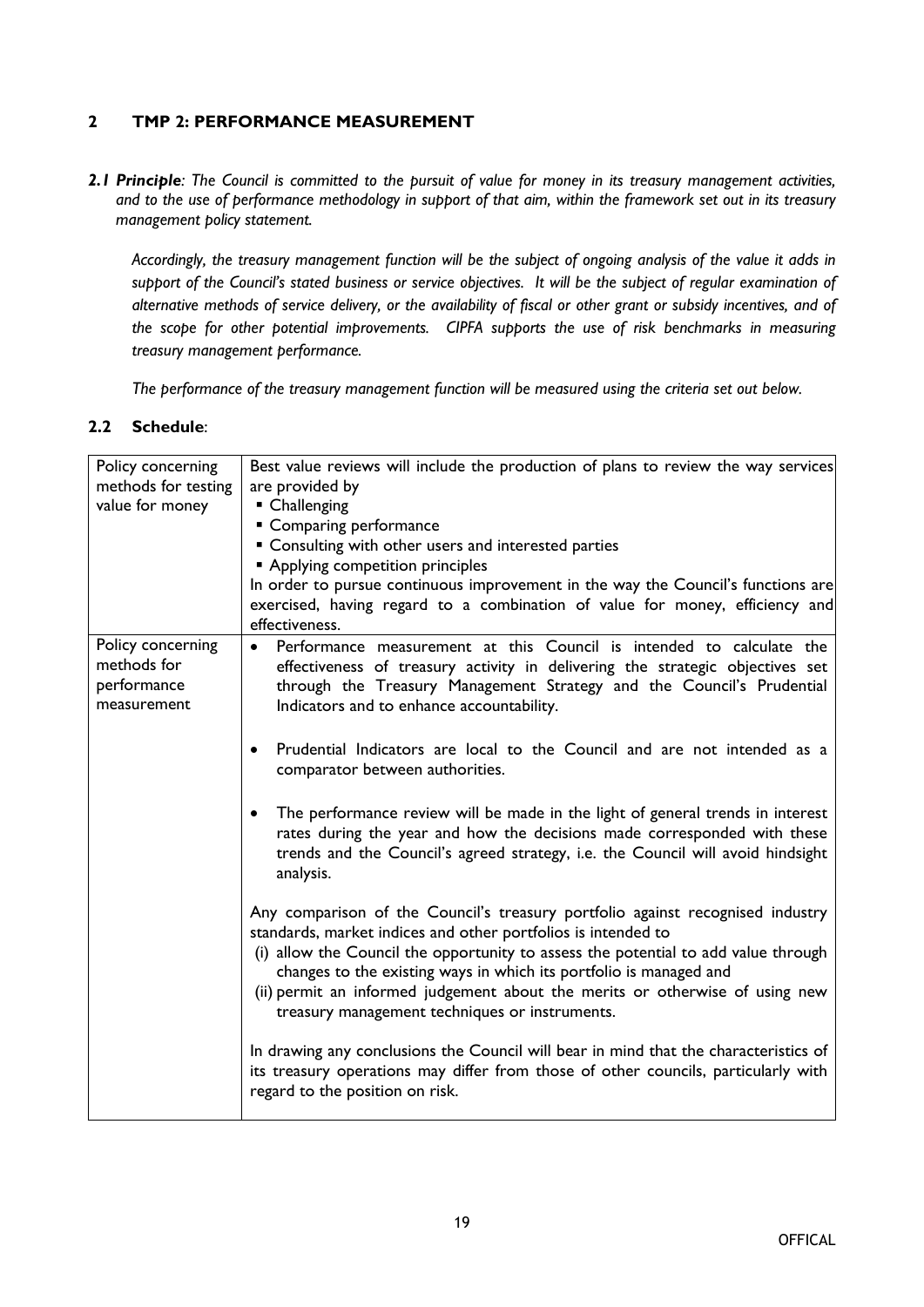| Methodology to be<br>applied for<br>evaluating the<br>impact of treasury<br>management<br>decisions                        | Monitoring of the outcome of treasury management activity against Prudential<br>Indicators approved by the Council will be carried out as part of the budget<br>monitoring reports to the Treasury Management Meetings throughout the year.<br>The year-end Annual Treasury Report will also include, as a matter of course, the<br>outturn against the Pls set prior to the commencement of the financial year and<br>any in-year amendments.<br>The Council's Treasury Management advisers review the existing borrowing and<br>investments and they produce a quarterly report to review the Council's position<br>and benchmark this against other local authorities.<br>The Council participates in the Treasury Management Advisor's quarterly<br>investment benchmarking as well as the Treasury Management Advisor's annual<br>Balance Sheet and Debt benchmarking.                                                                                                                                                                                                                                                                                                                                                                                                                                                 |
|----------------------------------------------------------------------------------------------------------------------------|-----------------------------------------------------------------------------------------------------------------------------------------------------------------------------------------------------------------------------------------------------------------------------------------------------------------------------------------------------------------------------------------------------------------------------------------------------------------------------------------------------------------------------------------------------------------------------------------------------------------------------------------------------------------------------------------------------------------------------------------------------------------------------------------------------------------------------------------------------------------------------------------------------------------------------------------------------------------------------------------------------------------------------------------------------------------------------------------------------------------------------------------------------------------------------------------------------------------------------------------------------------------------------------------------------------------------------|
| Methodology to be<br>employed for<br>measuring the<br>performance of the<br>Council's treasury<br>management<br>activities | Treasury management activity is reviewed half yearly against strategy and prevailing<br>economic and market conditions through the treasury monitoring report to<br>Strategic Treasury Board.<br>The report will include:<br>CFR Funding Ratio (gross borrowing as a % of the Loans CFR)<br>a)<br>Gross and Net Borrowing; Leverage Ratio (gross borrowing as a proportion<br>b)<br>of net borrowing)<br>Average rate on gross borrowing vs weighted average maturity<br>c)<br>The effect of new borrowing and/or maturities on the above<br>d)<br>An analysis of any risks inherent within the debt portfolio (e.g. exposure to<br>e)<br>variable rate; LOBOs in their call period)<br>Total investments including average rate and maturity profile<br>f)<br>The rate of return on investments against their indices for internally and<br>g)<br>externally managed funds<br>An analysis of any risks inherent within the investment portfolio (e.g.<br>h)<br>exposure to market movements in the value of CDs, gilts/bonds, callable<br>deposits in their call period)<br>A statement whether the treasury management activity resulted in a breach<br>i)<br>of the Prudential Indicators and other limits set within treasury strategy<br>Daily bank balances: any major deviations from the target bank balances<br>j) |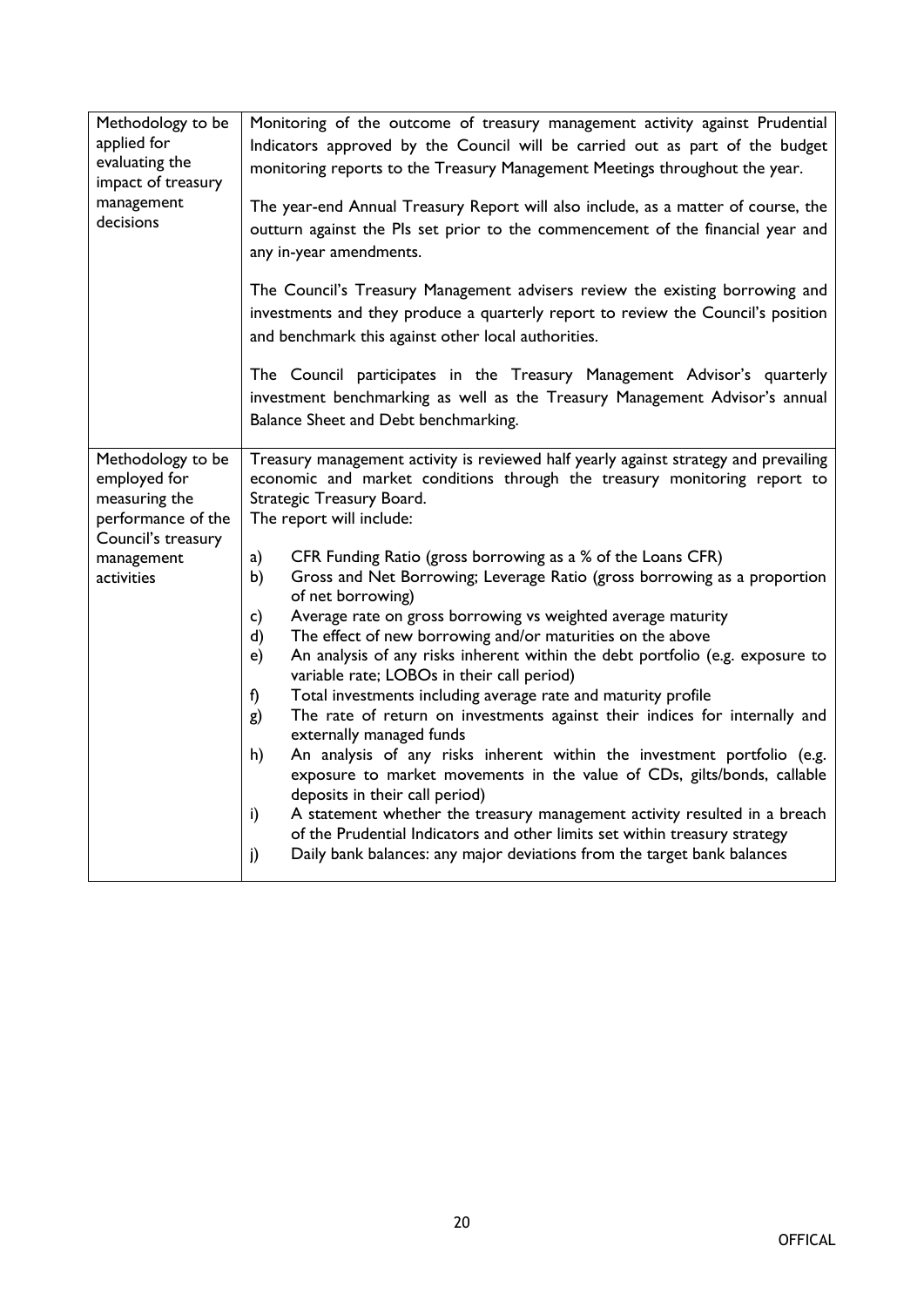| Benchmarks and     | <b>Treasury Management Costs -</b>                                                                                                                                                              |
|--------------------|-------------------------------------------------------------------------------------------------------------------------------------------------------------------------------------------------|
| calculation        | Costs are split into Debt Management, Investment Management and Other.                                                                                                                          |
| methodology with   | Investment Management is then shown as cost per £m invested, and Debt                                                                                                                           |
| regard to risk and | Management Costs per £m value of debt.                                                                                                                                                          |
| return             | <b>Investment returns</b> are compared to 7-day LIBID                                                                                                                                           |
|                    | Internally Managed Investment Returns - total interest accruing during the month or                                                                                                             |
|                    | year on average daily balances invested during the calendar month.                                                                                                                              |
|                    | Externally Managed Investment Returns - the growth (i.e. increase in value                                                                                                                      |
|                    | of the fund) in respect of the monthly average value of the fund.                                                                                                                               |
|                    | <b>Debt Management</b>                                                                                                                                                                          |
|                    | Average Rate on external debt borrowed in financial year<br>٠                                                                                                                                   |
|                    | Average period to maturity of external debt<br>٠                                                                                                                                                |
|                    | Average period to maturity of new loans in financial year<br>$\blacksquare$                                                                                                                     |
|                    | Ratio of PWLB and market debt (beginning and end of period)<br>$\blacksquare$<br>Ratio of fixed and variable rate debt (beginning and end of period)<br>٠                                       |
|                    |                                                                                                                                                                                                 |
| Best value         | The treasury management function will be the subject of ongoing analysis of the<br>value it adds in support of the Council's stated corporate and service objectives.                           |
|                    | When tendering for treasury-related or banking services, the Council adheres to its<br>Financial Regulations. These require that:                                                               |
|                    | a) For placing a contract with a value below $£100k$ , at least 3 quotes are required,<br>for contracts between £100k - £150k 5 quotes are required. Above this a<br>formal tender is required. |
|                    | b) When placing a contract with a value in excess of $£172.5k$ , a tendering process                                                                                                            |
|                    | that meets the requirements of the EU procurement procedures (OJEU) is<br>undertaken.                                                                                                           |
|                    | If necessary, the Council will also consult with other users of similar services as<br>c)<br>well as with interested parties.                                                                   |
|                    | d) The Council will also evaluate alternative methods service delivery.                                                                                                                         |
|                    |                                                                                                                                                                                                 |
|                    |                                                                                                                                                                                                 |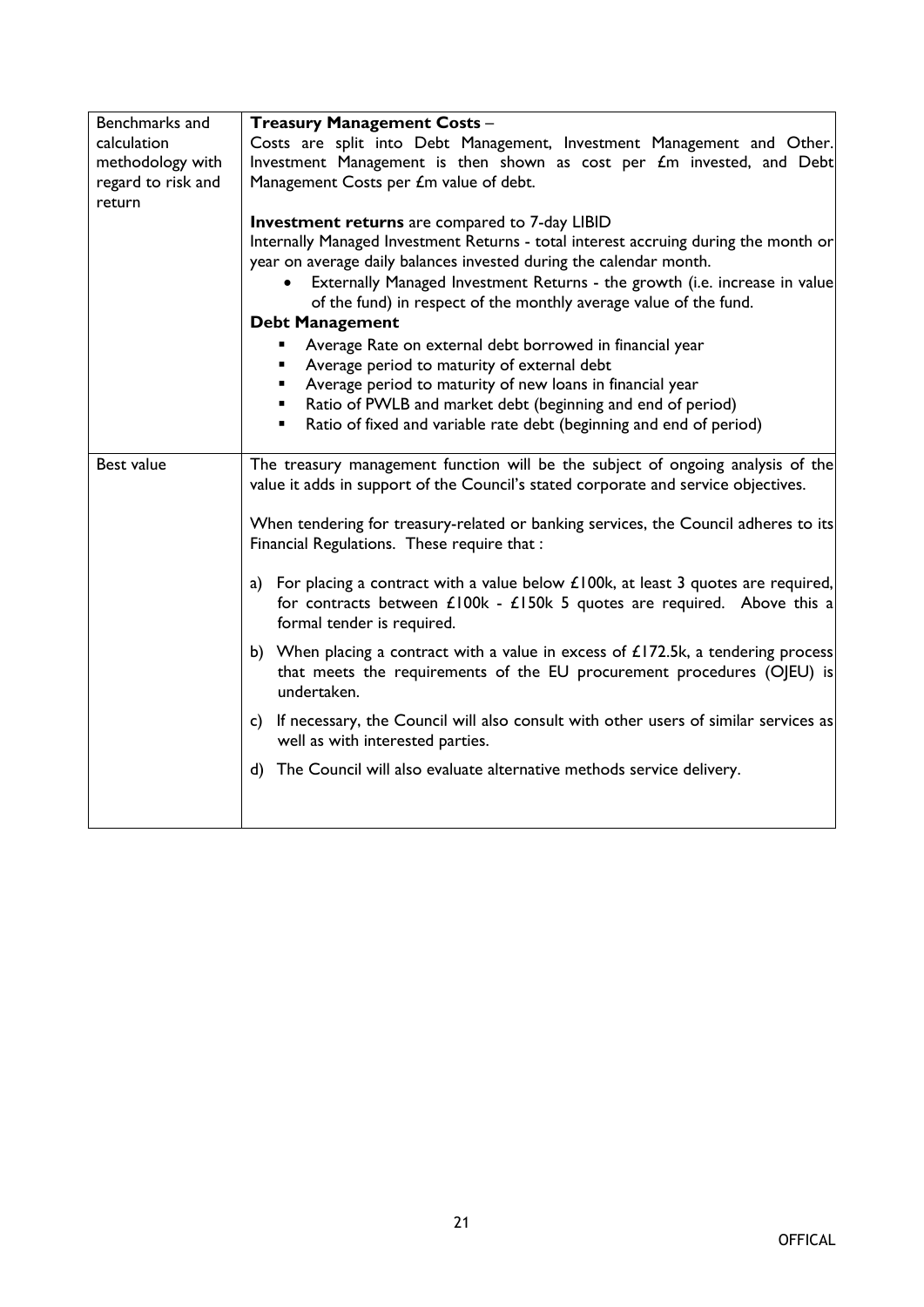# **3 TMP 3: DECISION-MAKING AND ANALYSIS**

3.1 Principle: The Council will maintain full records of its treasury management decisions, and of the processes and *practices applied in reaching those decisions, both for the purposes of learning from the past, and for* demonstrating that reasonable steps were taken to ensure that all issued relevant to those decisions were taken *into account at the time.*

The guidance on decision making states that relevant due diligence should take place on all transactions. In *respect of investment decisions, the organisation should consider the risks to capital and returns and the implications for the organisation's future plans and budgets.*

*The issues to be addressed and processes and practices to be pursued in reaching decisions are detailed below.*

| Capital expenditure and<br>investment plans | The 2017 Prudential Code requires the Council to look at capital expenditure<br>and investment plans in the light of overall organisational strategy and resources<br>and ensure that decisions are being made with sufficient regard to the long run<br>financing implications and potential risks to the Council.                                                                                                                                                                                                                                                                                                                                                                                                                                                                                                                                                                                          |
|---------------------------------------------|--------------------------------------------------------------------------------------------------------------------------------------------------------------------------------------------------------------------------------------------------------------------------------------------------------------------------------------------------------------------------------------------------------------------------------------------------------------------------------------------------------------------------------------------------------------------------------------------------------------------------------------------------------------------------------------------------------------------------------------------------------------------------------------------------------------------------------------------------------------------------------------------------------------|
|                                             | Effective financial planning, option appraisal and governance processes are<br>essential in achieving a prudential approach to capital expenditure, investment<br>and debt.                                                                                                                                                                                                                                                                                                                                                                                                                                                                                                                                                                                                                                                                                                                                  |
| Major treasury decisions                    | As a public service organisation, there is a requirement to demonstrate<br>openness and accountability in treasury management activities. Accordingly, the<br>Council will create and maintain an audit trail of major treasury management<br>decisions which comprise either:<br>a) Changes to Prudential Indicator(s) during the course of the financial year<br>b) Options Appraisal to determine a funding decision<br>c) raising a new long-term loan / long-term source of finance<br>d) prematurely restructuring/redeeming an existing long-term loan(s)<br>d) investing longer-term (i.e. in excess of I year)<br>f) utilisation of investment instruments which constitute capital expenditure (i.e.<br>loan capital/share capital in a body corporate)<br>g) leasing<br>h) change in banking arrangements<br>i) appointing/replacing a treasury advisor<br>j) appointing/replacing a fund manager |
|                                             | k) any other determined by the Council                                                                                                                                                                                                                                                                                                                                                                                                                                                                                                                                                                                                                                                                                                                                                                                                                                                                       |
| Process                                     | The Council's strategy for the application of its treasury policy is set out in the<br>annual Treasury Management Strategy.                                                                                                                                                                                                                                                                                                                                                                                                                                                                                                                                                                                                                                                                                                                                                                                  |
|                                             | A rolling monthly cashflow forecast will be prepared for the ensuing 12 months<br>and will include the financing, borrowing and surplus cash requirements of the<br>Council, for the purpose of:                                                                                                                                                                                                                                                                                                                                                                                                                                                                                                                                                                                                                                                                                                             |
|                                             | applying the strategy on a day to day basis                                                                                                                                                                                                                                                                                                                                                                                                                                                                                                                                                                                                                                                                                                                                                                                                                                                                  |
|                                             | monitoring the results of the strategy                                                                                                                                                                                                                                                                                                                                                                                                                                                                                                                                                                                                                                                                                                                                                                                                                                                                       |
|                                             | recommending amendments to the strategy to the Council where<br>applicable during the course of the year.                                                                                                                                                                                                                                                                                                                                                                                                                                                                                                                                                                                                                                                                                                                                                                                                    |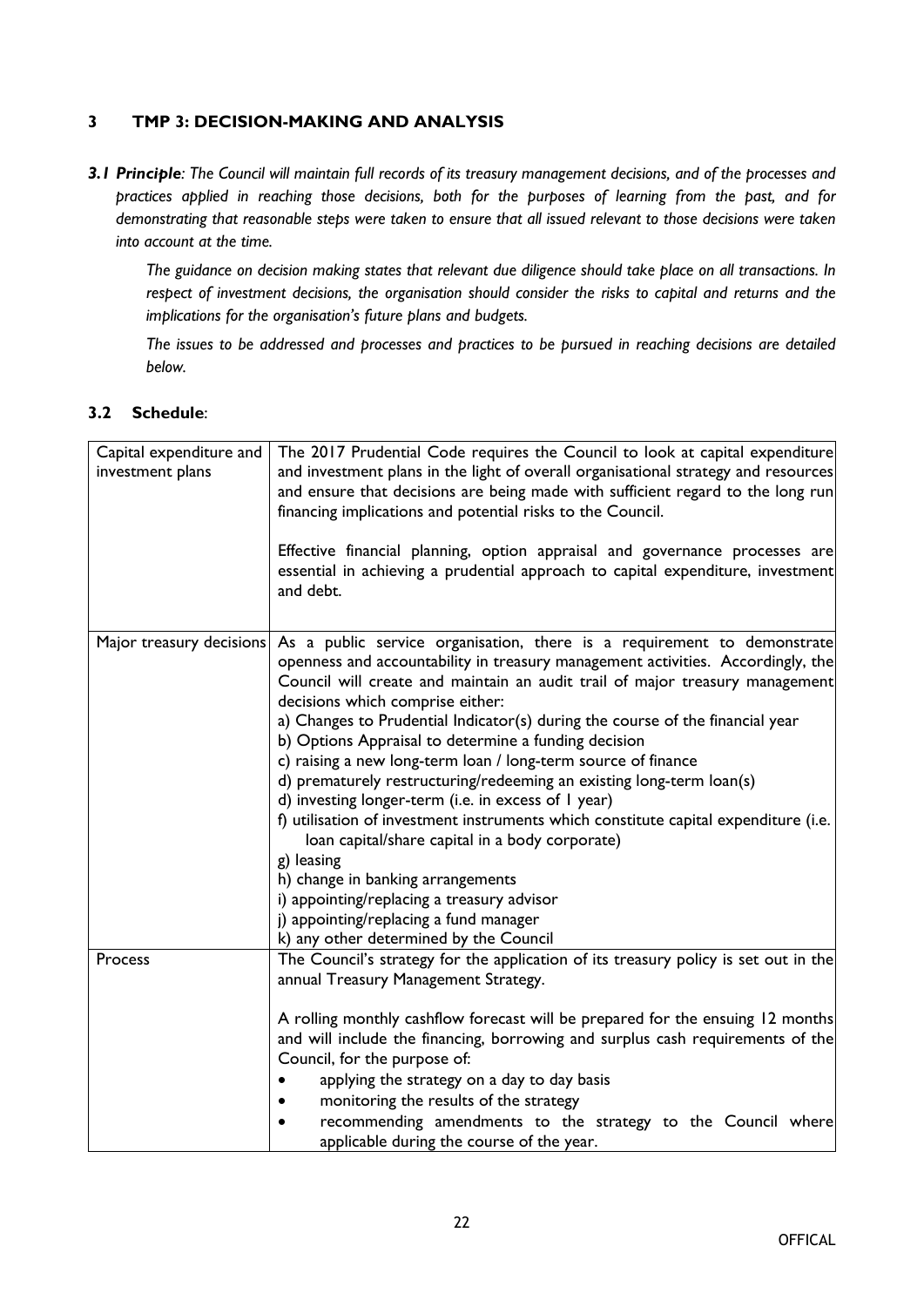| Delegated powers for                                 | The Section 151 Officer has delegated powers to carry out the Council's                                                                                  |
|------------------------------------------------------|----------------------------------------------------------------------------------------------------------------------------------------------------------|
| treasury management                                  | strategy for debt management, capital finance and borrowing, depositing surplus                                                                          |
|                                                      | funds and managing the cash flows of the Council.                                                                                                        |
|                                                      |                                                                                                                                                          |
| Issues to be addressed,<br>evaluation, authorisation | In exercising these powers, the Section 151 Officer and those to whom the<br>treasury activity have been delegated will                                  |
|                                                      | have regard to the nature and extent of any associated risks to which<br>٠                                                                               |
|                                                      | the Council may become exposed and put in place effective                                                                                                |
|                                                      | mechanisms for risk management and mitigation;                                                                                                           |
|                                                      | be certain about the legality of the decision reached and that the<br>٠                                                                                  |
|                                                      | necessary authority to proceed has been obtained;                                                                                                        |
|                                                      | be satisfied that the documentation is appropriate to deliver the<br>$\bullet$                                                                           |
|                                                      | Council's objectives, protect the Council's interests, and to maintain                                                                                   |
|                                                      | an effective audit trail;                                                                                                                                |
|                                                      | ensure that the perceived credit risk associated with the approved                                                                                       |
|                                                      | counterparties parties is judged satisfactory and is within agreed limits;                                                                               |
|                                                      | be satisfied that the terms of any transactions have been fully checked<br>٠<br>against the market, and have been found to be competitive; is this being |
|                                                      | carried out.                                                                                                                                             |
|                                                      | follow best practice in implementing the treasury transaction.                                                                                           |
|                                                      |                                                                                                                                                          |
|                                                      | In exercising Borrowing and Funding decisions, the Section 151 Officer will with                                                                         |
|                                                      | advice from the council's Treasury Management Advisors:                                                                                                  |
|                                                      | evaluate economic and market factors that may influence the manner                                                                                       |
|                                                      | and timing of any decision to fund;                                                                                                                      |
|                                                      | consider alternative forms of funding, including use of revenue<br>$\bullet$<br>resources, leasing and private partnerships;                             |
|                                                      | consider the use of internal resources and/or the most appropriate<br>٠                                                                                  |
|                                                      | periods to fund and repayment profiles to use;                                                                                                           |
|                                                      | consider ongoing revenue liabilities created;                                                                                                            |
|                                                      | where applicable, monitor regularly the benefits of internal borrowing<br>$\bullet$                                                                      |
|                                                      | against the potential for incurring additional costs by deferring                                                                                        |
|                                                      | borrowing into future years.                                                                                                                             |
|                                                      | The Council's objective when investing money is to strike an appropriate                                                                                 |
|                                                      | balance between risk and return, minimising the risk of incurring losses from                                                                            |
|                                                      | defaults and the risk of receiving unsuitably low investment income.                                                                                     |
|                                                      | In exercising Investment decisions, the Section 151 Officer will:                                                                                        |
|                                                      | Determine that the investment is within the Council's strategy and pre-                                                                                  |
|                                                      | determined instruments and criteria;                                                                                                                     |
|                                                      | consider the optimum period, in the light of core balances and<br>٠                                                                                      |
|                                                      | reserves, cash flow availability and prevailing market conditions;                                                                                       |
|                                                      | the credit risk associated with unsecured investments with banks and                                                                                     |
|                                                      | building societies                                                                                                                                       |
|                                                      | consider the alternative investment products and techniques available if                                                                                 |
| Processes to be                                      | appropriate.<br>The processes to be followed will be in keeping with TMP 4: The Council's                                                                |
| followed                                             | Approved, Instruments, Methods and Techniques.                                                                                                           |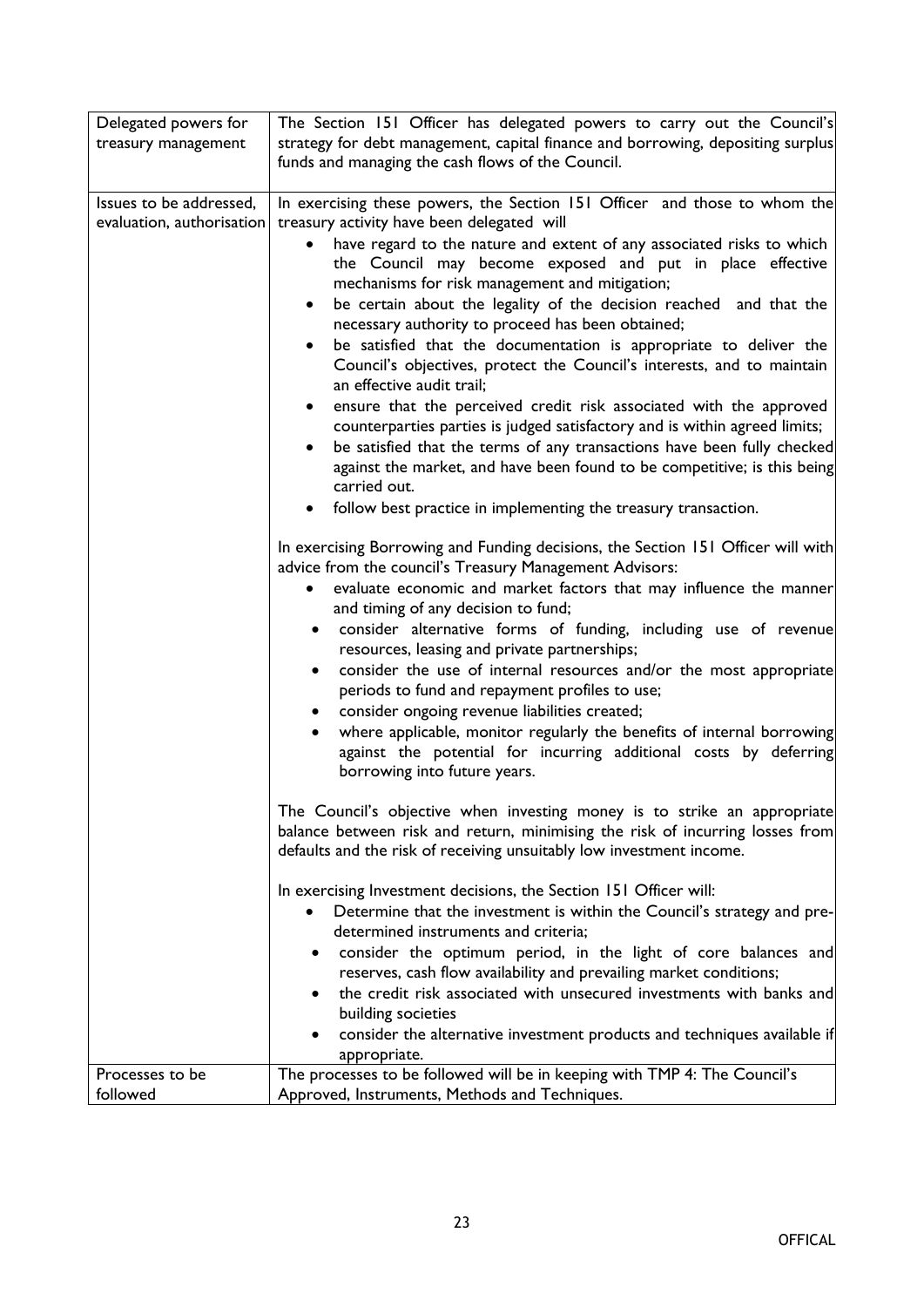| be kept | Evidence and records to The Council will maintain a record of all major treasury management decisions,<br>the processes undertaken and the rationale for reaching the decision made.<br>These will allow for an historical assessment of decisions made and verification<br>that any checks and safeguards are indeed in place and operating correctly. |
|---------|---------------------------------------------------------------------------------------------------------------------------------------------------------------------------------------------------------------------------------------------------------------------------------------------------------------------------------------------------------|
| Other   | Records and working papers will be maintained by the Council electronically.<br>The Council will maintain in its Operating Folder for the call dates for all LOBOs<br>The Council's Treasury Strategy will also state the maximum exposure to LOBO<br>being called in that financial year.                                                              |
|         | A LOBO is called; the new interest rate will be reviewed against other borrowin<br>rates, and will be redeemed if necessary.                                                                                                                                                                                                                            |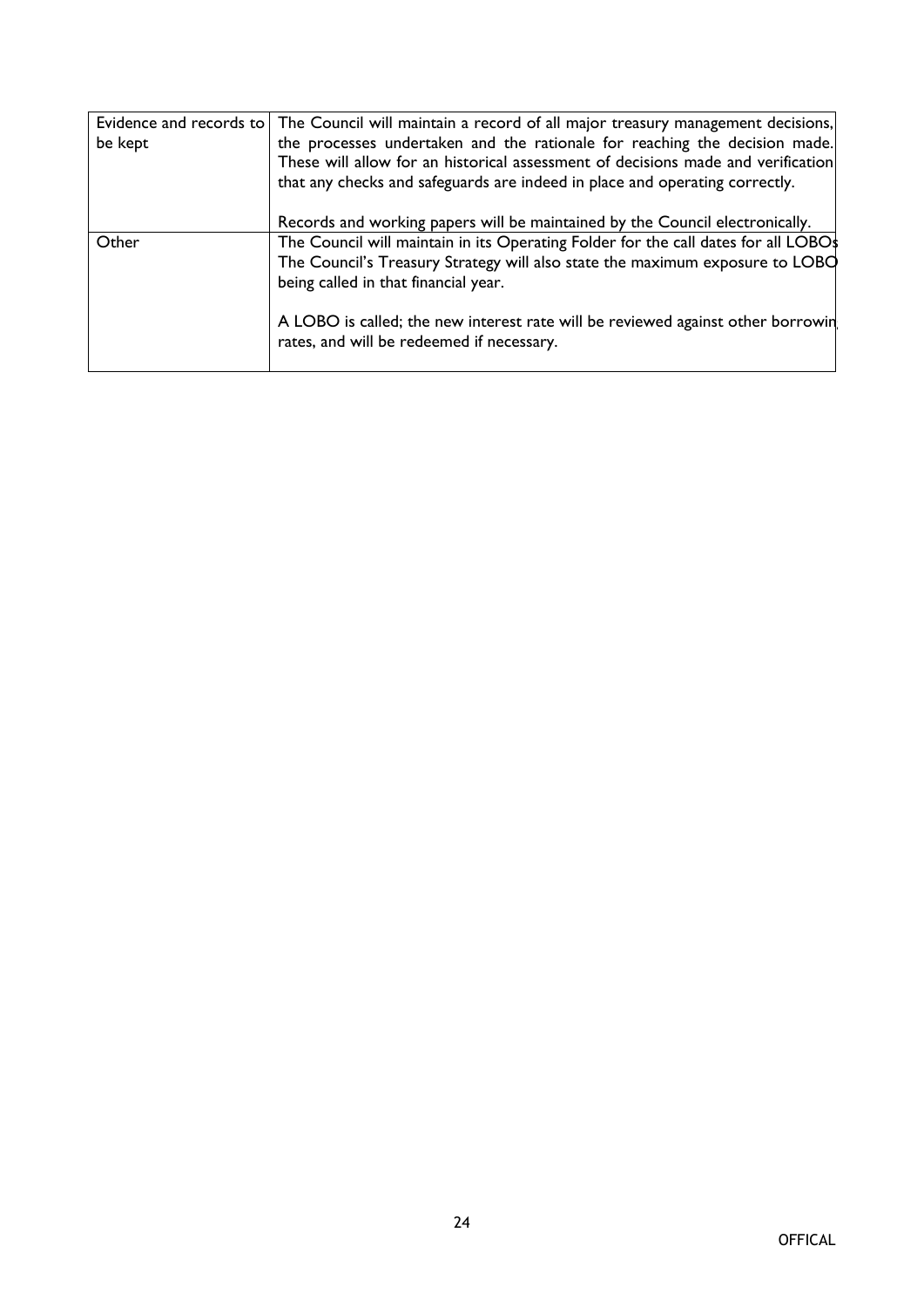#### **4 TMP 4: APPROVED INSTRUMENTS, METHODS AND TECHNIQUES**

*4.1 Principle: The Council will undertake its treasury management activities by employing only those instruments, methods and techniques detailed in the schedule to this document, and within the limits and parameters defined in TMP1 Risk Management.*

The consideration of skills and experience is particularly critical where organisations request to be treated as professional clients under MIFID II. Designation under MIFID II should be endorsed by the treasury management strategy and regularly reviewed to ensure that designation remains appropriate."

| Approved treasury     | The Council is permitted to undertake the following activities:                                                                                                                                                                                                                                                                                                                                                                                                           |
|-----------------------|---------------------------------------------------------------------------------------------------------------------------------------------------------------------------------------------------------------------------------------------------------------------------------------------------------------------------------------------------------------------------------------------------------------------------------------------------------------------------|
| management activities | • Managing cashflow                                                                                                                                                                                                                                                                                                                                                                                                                                                       |
|                       | • Capital financing                                                                                                                                                                                                                                                                                                                                                                                                                                                       |
|                       | • Borrowing including debt restructuring and debt repayment                                                                                                                                                                                                                                                                                                                                                                                                               |
|                       | • Lending including redemption of investments                                                                                                                                                                                                                                                                                                                                                                                                                             |
|                       | Banking                                                                                                                                                                                                                                                                                                                                                                                                                                                                   |
|                       | • Leasing                                                                                                                                                                                                                                                                                                                                                                                                                                                                 |
|                       | • Managing the underlying risk associated with the Council's capital financing<br>and surplus funds activities.                                                                                                                                                                                                                                                                                                                                                           |
|                       | The above list is not finite and the Council would, from time to time, consider<br>and determine new financial instruments and treasury management techniques;<br>however, the Council will consider carefully whether the officers have the skills<br>and experience to identify and manage the advantages and risks associated with<br>using the instruments/techniques before undertaking them, more so as some<br>risks may not be wholly or immediately transparent. |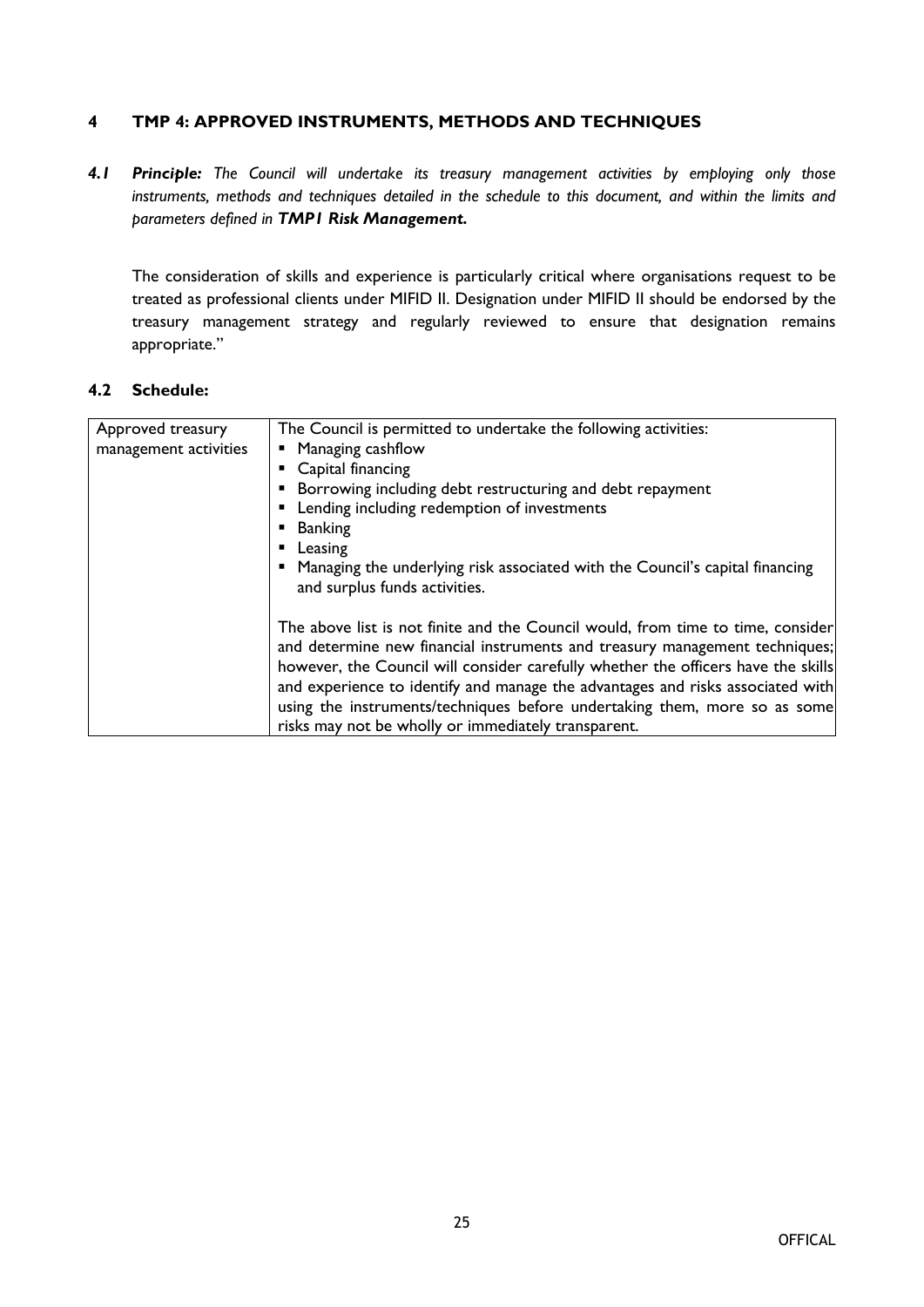| Approved capital         | • Public Works Loans Board (PWLB) or its successor                                                                  |
|--------------------------|---------------------------------------------------------------------------------------------------------------------|
| financing methods and    | • long term money market loans including LOBOs                                                                      |
| types/sources of funding | • temporary money market loans (up to 364 days).                                                                    |
|                          | bank overdraft<br>$\bullet$                                                                                         |
|                          | loans from bodies such as the European Investment Bank (EIB)                                                        |
|                          | Stock issues                                                                                                        |
|                          | Deferred Purchase                                                                                                   |
|                          | • Government and EU Capital Grants                                                                                  |
|                          | • Plymouth Bond                                                                                                     |
|                          | • Lottery monies                                                                                                    |
|                          | • Other Capital Grants and Contributions                                                                            |
|                          | Private Finance Initiative                                                                                          |
|                          | • Operating and finance leases                                                                                      |
|                          | ■ Hire purchase                                                                                                     |
|                          | Sale and leaseback                                                                                                  |
|                          | Internal Resources                                                                                                  |
|                          | • Capital Receipts                                                                                                  |
|                          | <b>Revenue Balances</b>                                                                                             |
|                          | Use of Reserves                                                                                                     |
|                          |                                                                                                                     |
|                          | Approved sources of long-term and short-term borrowing include                                                      |
|                          | • Public Works Loan Board (PWLB) and its successor body                                                             |
|                          | • Any institution approved for investments                                                                          |
|                          | • Any other bank or building society authorised to operate in the UK                                                |
|                          | • UK public and private sector pension funds (except PCC Pension Fund)                                              |
|                          | • Local Capital Finance Company and other special purpose vehicles created to<br>enable local authority bond issues |
|                          | • UK Municipal Bonds Agency and other special purpose vehicles created to                                           |
|                          | enable local authority bond issues                                                                                  |
|                          | • Any other counterparty you intend to borrow from                                                                  |
|                          | The level of debt will be consistent with the Treasury Management Strategy and                                      |
|                          | the Prudential Indicators.                                                                                          |
|                          |                                                                                                                     |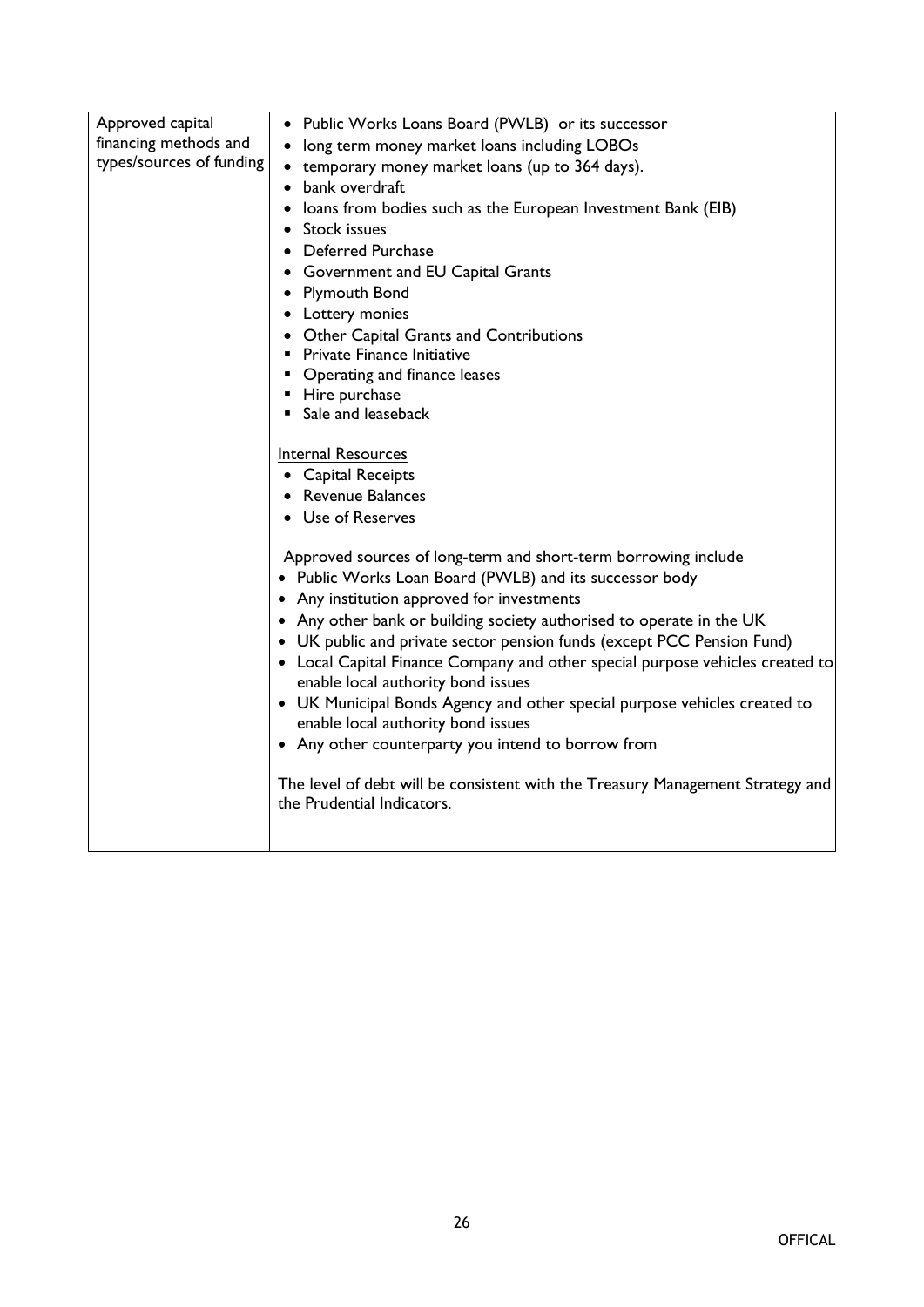| Approved investment                                                 | The Council will determine through its Annual Investment Strategy (AIS) which                                                                                                                                                                                                                                                                                                                                                                                                                                                                                                                                                                                                                                                                                                                                                                                                                                                                                                               |
|---------------------------------------------------------------------|---------------------------------------------------------------------------------------------------------------------------------------------------------------------------------------------------------------------------------------------------------------------------------------------------------------------------------------------------------------------------------------------------------------------------------------------------------------------------------------------------------------------------------------------------------------------------------------------------------------------------------------------------------------------------------------------------------------------------------------------------------------------------------------------------------------------------------------------------------------------------------------------------------------------------------------------------------------------------------------------|
| instruments                                                         | instruments it will use, giving priority to the security and liquidity (in that<br>order) of its invested monies. The investments will be categorised as<br>'Specified' or 'Non Specified' based on the criteria set out by the ODPM (now<br>MHCLG) in its Investment Guidance March 2004 (as amended).                                                                                                                                                                                                                                                                                                                                                                                                                                                                                                                                                                                                                                                                                     |
|                                                                     | The Council will, where applicable, use the Council's credit criteria.                                                                                                                                                                                                                                                                                                                                                                                                                                                                                                                                                                                                                                                                                                                                                                                                                                                                                                                      |
|                                                                     | examples<br>Deposits with the UK government, the Debt Management Agency Deposit<br>Facility (DMADF), and UK local authorities<br>Term deposits with banks and building societies<br>п<br>Banks and building societies unsecured short-term (call and notice<br>п<br>accounts, deposits, certificates of deposit)<br>Certificates of deposit<br>٠<br>Callable deposits<br>٠<br>Investments in Money Market Funds, i.e. 'AAA' liquidity funds with a 60-<br>٠<br>day Weighted Average Maturity (WAM)<br><b>Treasury Bills</b><br>٠<br>Gilts<br>٠<br>Bonds issued by multilateral development banks<br>٠<br>Sterling denominated bonds by non-UK sovereign governments<br>п<br>Covered bonds (i.e. those with underlying collateral)<br>٠<br>Unsecured corporate bonds<br>٠<br>Reverse Repurchase Agreements ('reverse repos')<br>٠<br>Investments with Registered Providers of Social Housing (i.e. housing<br>٠<br>associations)<br>Commercial paper<br>٠<br><b>Floating Rate Notes</b><br>п |
| Investments that are<br>not part of treasury<br>management activity | These are investments which the Council invests in other financial assets and<br>property primarily for financial return. Such activity includes loans supporting<br>service outcomes, investments in subsidiaries and the investment property<br>portfolio.                                                                                                                                                                                                                                                                                                                                                                                                                                                                                                                                                                                                                                                                                                                                |
|                                                                     | The Council ensures that it has the same robust procedures for the<br>consideration of risk and return and<br>ensures that all investments, including non treasury investments are<br>covered in the Capital Strategy.<br>maintains a schedule of existing material investments, subsidiaries, joint<br>ventures and liabilities including financial guarantees.                                                                                                                                                                                                                                                                                                                                                                                                                                                                                                                                                                                                                            |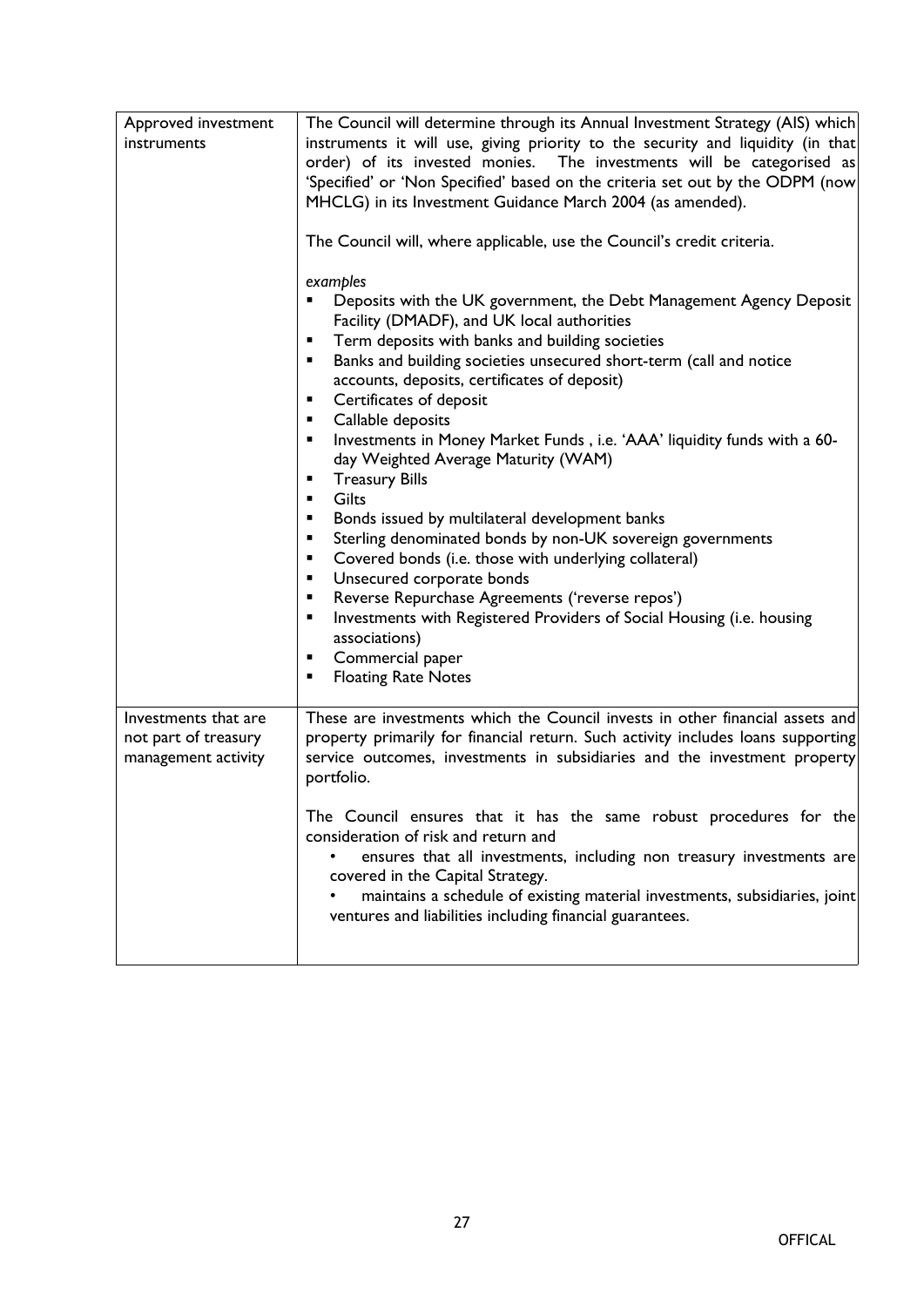| Use of Derivatives                     | The general power of competence in Section 1 of the Localism Act 2011<br>removes much of the uncertainty over local authorities' use of standalone<br>financial derivatives (i.e. those that are not embedded into a loan or<br>investment).                                                                    |
|----------------------------------------|-----------------------------------------------------------------------------------------------------------------------------------------------------------------------------------------------------------------------------------------------------------------------------------------------------------------|
|                                        | As the Council is unlikely to use derivatives, it is a requirement of the CIPFA<br>Code to clearly detail our policy in the annual treasury strategy.                                                                                                                                                           |
|                                        | The Council will only use the following standalone financial derivatives:<br>Swaps, forwards, futures and options as these can be clearly demonstrated to<br>reduce the overall level of the financial risks that the Council is exposed to                                                                     |
|                                        | risks presented, such as credit exposure to<br>Additional<br>derivative<br>counterparties, will be taken into account when determining the overall level<br>of risk.                                                                                                                                            |
|                                        | Embedded derivatives will not be subject to this policy, although the risks they<br>present will be managed in line with the overall treasury risk management<br>strategy.                                                                                                                                      |
|                                        | Financial derivative transactions may be arranged with any organisation that<br>meets the approved investment criteria. The current value of any amount due<br>from a derivative counterparty will count against the counterparty credit limit<br>and the relevant foreign country limit.                       |
| MiFID II professional<br>client status | The Council has reviewed its classification with financial institutions under<br>MiFID II and has registered as a professional client.                                                                                                                                                                          |
|                                        | The consideration of skills and experience is particularly critical where the<br>Council has requested to be treated as a professional client under MiFID II.<br>Designation under MiFID II will be endorsed by the treasury strategy and<br>reviewed frequently to ensure the designation remains appropriate. |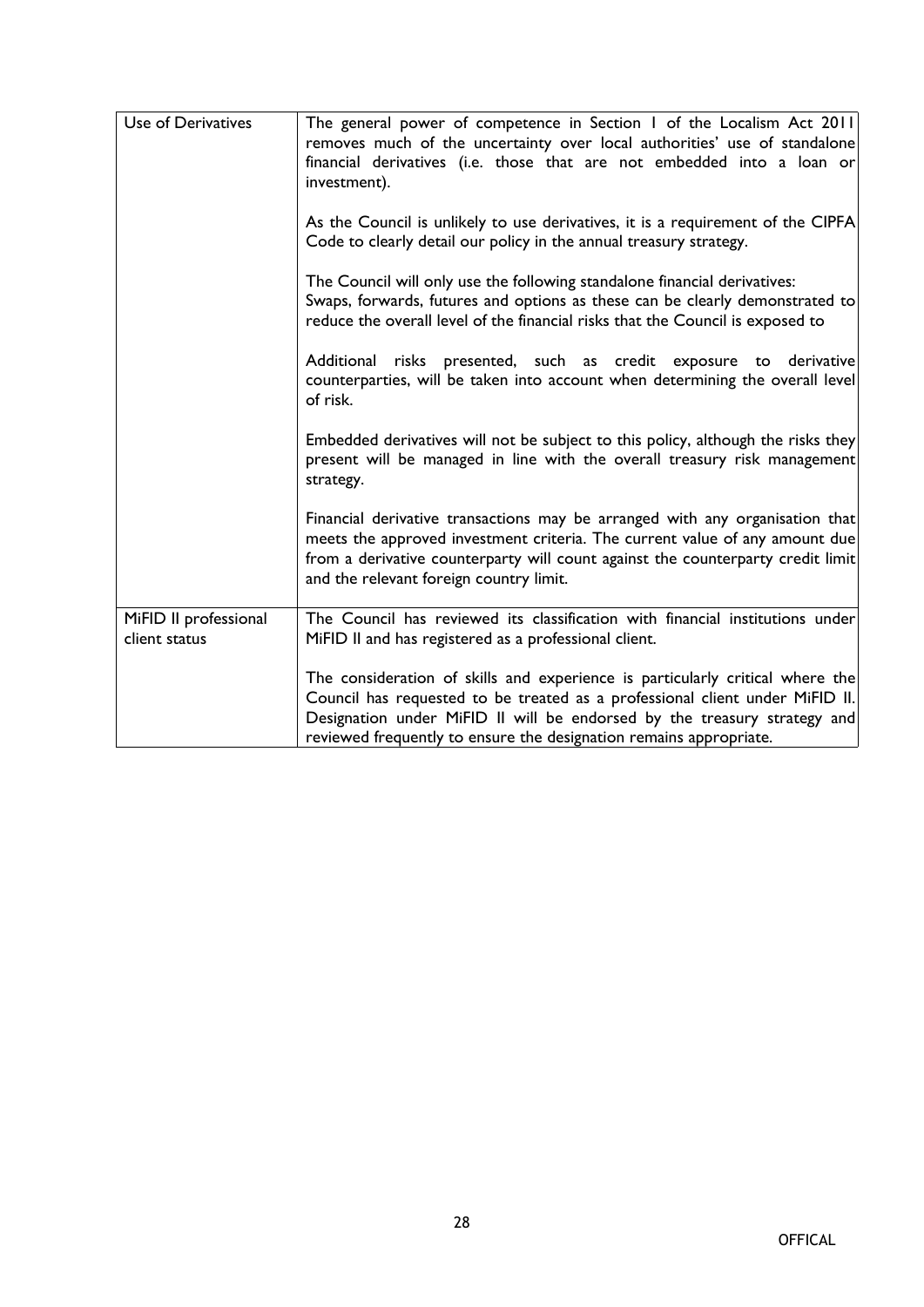#### **5 TMP 5: ORGANISATION, CLARITY AND SEGREGATION OF RESPONSIBILITIES, AND DEALING ARRANGEMENTS**

5.1 Principle: The Council considers it essential, for the purposes of the effective control and monitoring of its treasury management activities, for the reduction of the risk of fraud or error, and for the pursuit of optimum performance, that these activities are structured and managed in a fully integrated manner, and that there is *at all times a clarity of treasury management responsibilities.*

The principle on which this will be based is a clear distinction between those charged with setting treasury *management policies and those charged with implementing and controlling these policies, particularly with regard to the execution and transmission of funds, the recording and administering of treasury management decisions, and the audit and review of the treasury management function.*

If and when the Council intends, as a result of lack of resources or other circumstances, to depart from these principles, the Section 151 Officer will ensure that the reasons are properly reported in accordance with TMP6 *Reporting requirements and management information arrangements, and the implications properly considered and evaluated.*

The Section 151 Officer will ensure that there are clear written statements of the responsibilities for each post *engaged in treasury management, and the arrangements for absence cover. The Section 151 Officer will also* ensure that at all times those engaged in treasury management will follow the policies and procedures set out. *The present arrangements are detailed in the schedule below.*

The Section 151 Officer will ensure there is proper documentation for all deals and transactions, and that *procedures exist for the effective transmission of funds. The present arrangements are detailed in the schedule below.*

The delegations to the Section 151 Officer in respect of treasury management are set out in the schedule *below. The Section 151 Officer will fulfil all such responsibilities in accordance with the organisation's policy statement and TMPs and, if a CIPFA member, the Standard of Professional Practice on Treasury Management.*

#### **5.2 Schedule:**

*See Appendix 1 for Organisation Charts*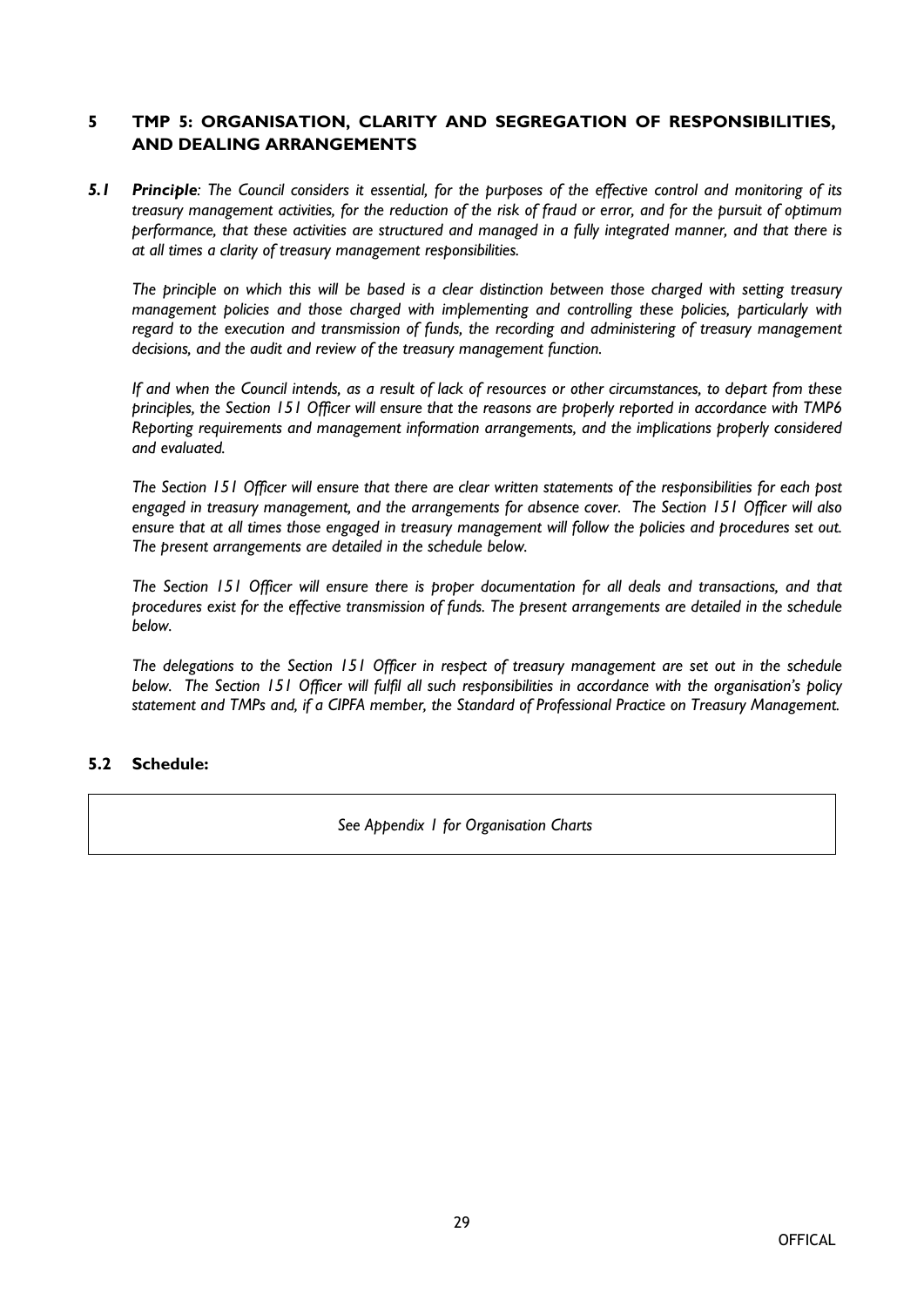| Limits to                              | Full Council: receiving and reviewing                                                                                                                                                                                                                                                                                                                                          |
|----------------------------------------|--------------------------------------------------------------------------------------------------------------------------------------------------------------------------------------------------------------------------------------------------------------------------------------------------------------------------------------------------------------------------------|
| responsibilities at                    | Prudential Indicators (Capital Expenditure, Authorised Limit, Operational                                                                                                                                                                                                                                                                                                      |
| <b>Executive levels</b>                | Boundary)                                                                                                                                                                                                                                                                                                                                                                      |
|                                        | Treasury Management Strategy including the annual Investment Strategy<br>(unless a Capital Strategy is approved by Full Council in which case only the<br>Investment Strategy needs to be approved by Full Council)<br>Capital Strategy<br>receiving and reviewing reports on treasury management policies, practices<br>and activities (following receipt by Audit Committee) |
|                                        |                                                                                                                                                                                                                                                                                                                                                                                |
|                                        | The Cabinet:                                                                                                                                                                                                                                                                                                                                                                   |
|                                        | approval of amendments to adopted clauses, treasury management policy<br>statement, Treasury management strategy and capital strateg                                                                                                                                                                                                                                           |
|                                        | budget consideration and approval                                                                                                                                                                                                                                                                                                                                              |
|                                        | receiving and reviewing external audit reports and acting on<br>recommendations                                                                                                                                                                                                                                                                                                |
|                                        | approving the selection of external service providers and agreeing terms of<br>appointment                                                                                                                                                                                                                                                                                     |
| Principles and<br>practices concerning | The segregation of duties will be determined by the Treasury Management Finance<br><b>Business Partner.</b>                                                                                                                                                                                                                                                                    |
| segregation of                         |                                                                                                                                                                                                                                                                                                                                                                                |
| duties                                 | Segregation of duties exists in that:                                                                                                                                                                                                                                                                                                                                          |
|                                        | the officers responsible for negotiating and closing treasury management<br>deals also record the transactions in the cash book and completing cheque<br>and bank reconciliations but are completely separate from the officer(s)<br>who authorise the deals and any payments.                                                                                                 |
|                                        | all borrowing/investments decisions must be authorised by the Section 151<br>officer or other nominated authorised officers (see below), depending on<br>authorisation levels.                                                                                                                                                                                                 |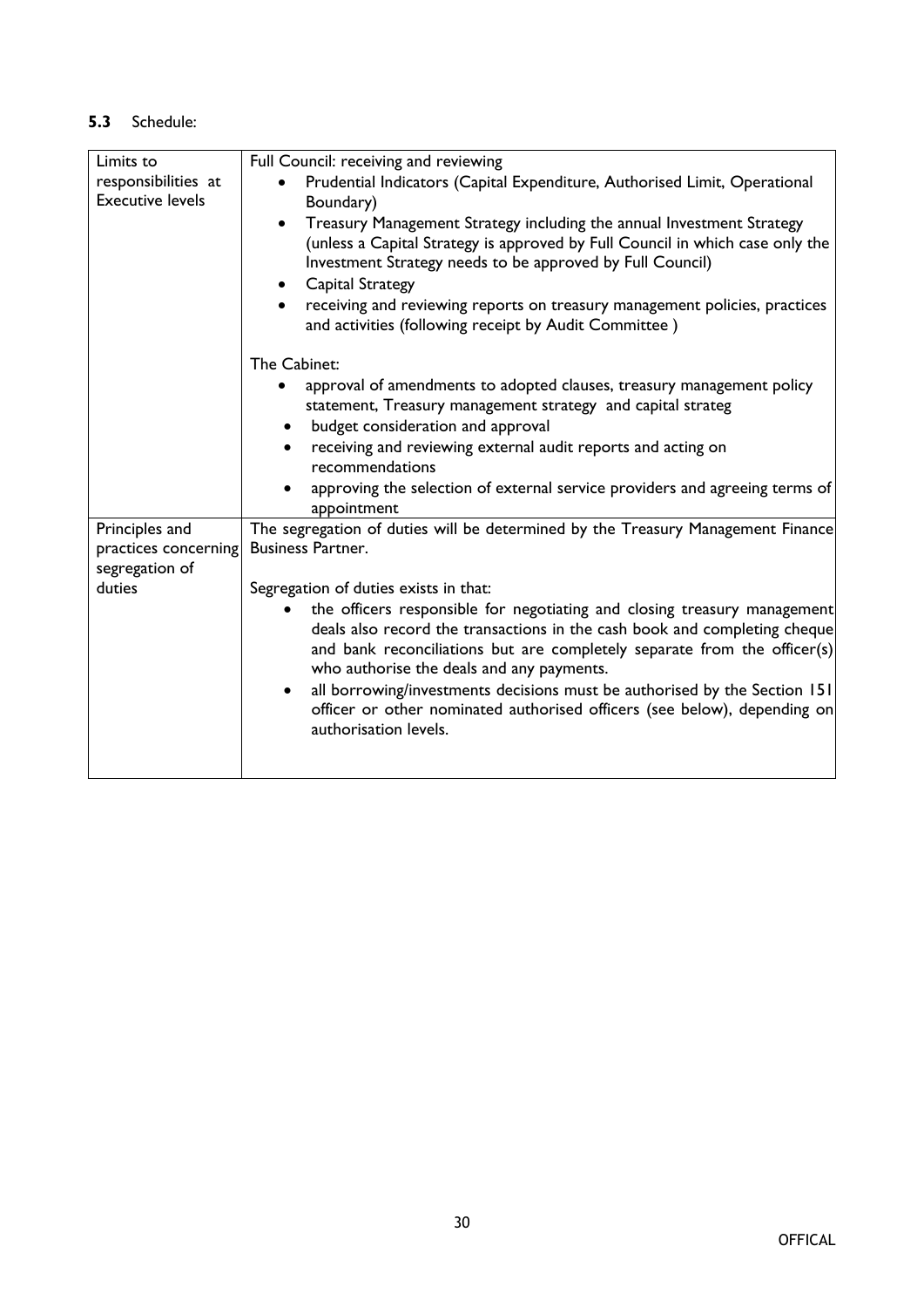| Statement of duties/<br>The Section 151 Officer<br>responsibilities of<br>Submit budgets and budget variations in accordance with Financial<br>each treasury post<br>Regulations and guidance.<br>Including absence<br>Recommend clauses, treasury management policy / practices for approval,<br>$\bullet$<br>cover arrangements<br>reviewing the same on a regular basis, and monitoring compliance                                                                                                                                                                                                      |  |
|------------------------------------------------------------------------------------------------------------------------------------------------------------------------------------------------------------------------------------------------------------------------------------------------------------------------------------------------------------------------------------------------------------------------------------------------------------------------------------------------------------------------------------------------------------------------------------------------------------|--|
| Determine Prudential Indicators and Treasury Management Strategy<br>$\bullet$<br>including the Annual Investment Strategy.<br>In setting the prudential indicators, be responsible for ensuring that all<br>$\bullet$<br>matters are taken into account and reported to the Council so as to<br>ensure the Council's financial plans are affordable, prudent and sustainable<br>in the long term.<br>Establish a measurement and reporting process that highlights significant<br>$\bullet$<br>variations from expectations.<br>Submit regular treasury management reports as required to the<br>$\bullet$ |  |
| council/cabinet/Audit Committee.                                                                                                                                                                                                                                                                                                                                                                                                                                                                                                                                                                           |  |
| Receiving and reviewing management information reports.<br>$\bullet$                                                                                                                                                                                                                                                                                                                                                                                                                                                                                                                                       |  |
| Review the performance of the treasury management function and<br>$\bullet$<br>promote best value reviews.                                                                                                                                                                                                                                                                                                                                                                                                                                                                                                 |  |
| Ensure the adequacy of treasury management resources and skills, and the<br>effective division of responsibilities within the treasury management<br>function.                                                                                                                                                                                                                                                                                                                                                                                                                                             |  |
| Ensure the adequacy of internal audit, and liaising with external audit.<br>$\bullet$                                                                                                                                                                                                                                                                                                                                                                                                                                                                                                                      |  |
| Recommend on appointment of external service providers in accordance<br>$\bullet$<br>with council standing orders.                                                                                                                                                                                                                                                                                                                                                                                                                                                                                         |  |
| Provide regular updates to relevant Cabinet Members.<br>$\bullet$                                                                                                                                                                                                                                                                                                                                                                                                                                                                                                                                          |  |
| Delegated authority to approve loans over I year and investments up to<br>$\bullet$<br>10 years.                                                                                                                                                                                                                                                                                                                                                                                                                                                                                                           |  |
| Delegated authority to approve loan repayments/rescheduling.<br>$\bullet$                                                                                                                                                                                                                                                                                                                                                                                                                                                                                                                                  |  |
| The Section 151 Officer may delegate his power to borrow and invest to<br>the Head of Financial Planning & Reporting, Finance Business Partners and<br>relevant Senior Technical Accountants and Technical Accounting Officers<br>as appropriate.                                                                                                                                                                                                                                                                                                                                                          |  |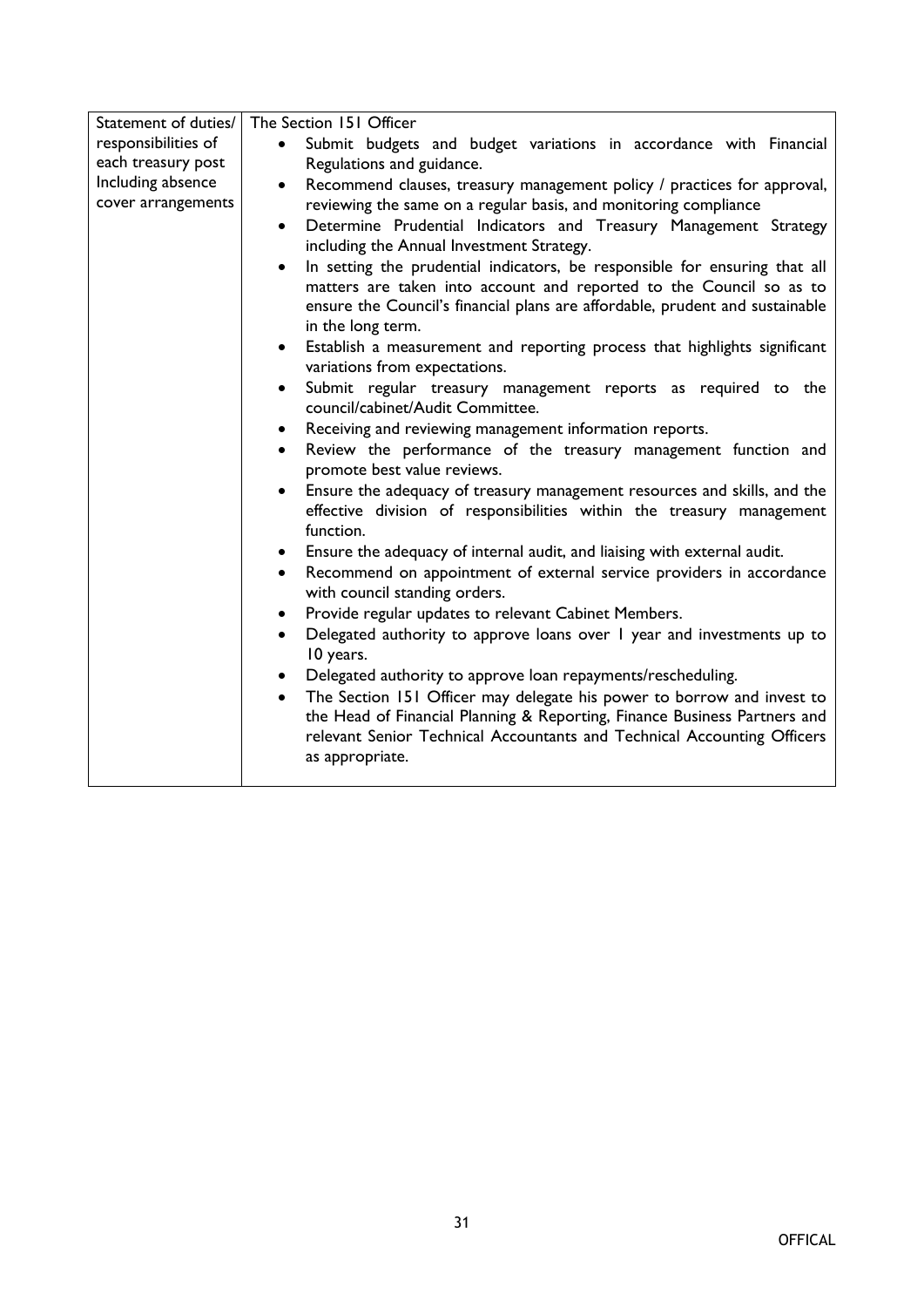| Head of Financial Planning & Reporting                                                                                                                                                                                     |
|----------------------------------------------------------------------------------------------------------------------------------------------------------------------------------------------------------------------------|
| The responsibilities of this post will include covering the full responsibilities<br>of the Section 151 Officer in their absence.                                                                                          |
| Delegated authority to approve loans over 1 year and investments up to 50<br>years.                                                                                                                                        |
| Delegated authority to approve loan repayments/rescheduling.                                                                                                                                                               |
| Submit budgets and budget variations in accordance with Financial<br>$\bullet$                                                                                                                                             |
| Regulations and guidance.                                                                                                                                                                                                  |
| Establish a measurement and reporting process that highlights significant                                                                                                                                                  |
| variations from expectations.                                                                                                                                                                                              |
| <b>Finance Business Partner</b>                                                                                                                                                                                            |
| Prepare draft Treasury Management Policy, Treasury Management strategy<br>$\bullet$<br>and investment strategy, mid-year and annual Treasury Management report<br>and Treasury Management Practices.                       |
| Recommend early repayment of debt over one year and subject to the<br>$\bullet$<br>approval of the Section 151 Officer, or the Head of Financial Planning &<br>Reporting arrange the repayment of these loans.             |
| Prepare budget for capital financing including all treasury management loan<br>$\bullet$<br>and investment activities including MTFS.                                                                                      |
| Submitting management information reports to the Treasury Management<br>$\bullet$<br>Board, Section 151 Officer and Head of Financial Planning & Reporting.<br>Finance Business Partner and Principal Technical Accountant |
| To provide cover in the absence of the Technical Accounting Officer and to                                                                                                                                                 |
| cover the full responsibilities of this post.                                                                                                                                                                              |
| Maintaining relationships with third parties and external service providers<br>$\bullet$<br>and reviewing their performance.                                                                                               |
| Adherence to agreed policies and practices on a day-to-day basis.<br>$\bullet$                                                                                                                                             |
| Identifying and recommending opportunities for improved practices.<br>$\bullet$                                                                                                                                            |
| Authority to borrow for periods up to I year and lending up to I month.<br>$\bullet$<br>Lending in excess of I month subject to the agreement of the Treasury                                                              |
| Management Board and/or the approval of the Section 151 Officer or<br>Head of Financial Planning & Reporting.                                                                                                              |
| Following approval by the Section 151 Officer undertake all borrowing<br>over I year and deposits/investments up to 10 year maturity.                                                                                      |
| Make recommendations on all lending up to 10 years and borrowing over<br>I year maturity.                                                                                                                                  |
| Updating the Treasury Management Board with information on credit<br>ratings, share prices, economic and press news impacting on the credit<br>quality of the Council's deposits.                                          |
| <b>Technical Accounting Officer</b>                                                                                                                                                                                        |
| Negotiates and closes treasury management deals and records the<br>transaction and payments obtaining authorisation as described above.                                                                                    |
| Carrying out the execution of transactions                                                                                                                                                                                 |
| Monitoring performance on a day-to-day basis.<br>٠                                                                                                                                                                         |
| Identifying and recommending opportunities for improved practices.<br>٠<br>Using the counterparties list provided by the Council's Treasury                                                                                |
| Management advisers.                                                                                                                                                                                                       |
| Maintaining the Council's cash flow forecast ensuring funds are available to<br>$\bullet$<br>meet the Council's financial commitments.                                                                                     |
| Cover is reviewed at least every 12 months, or as necessary.                                                                                                                                                               |
| Full procedure notes are available, detailing the processes required to enable<br>the day to day operation of the treasury management function.                                                                            |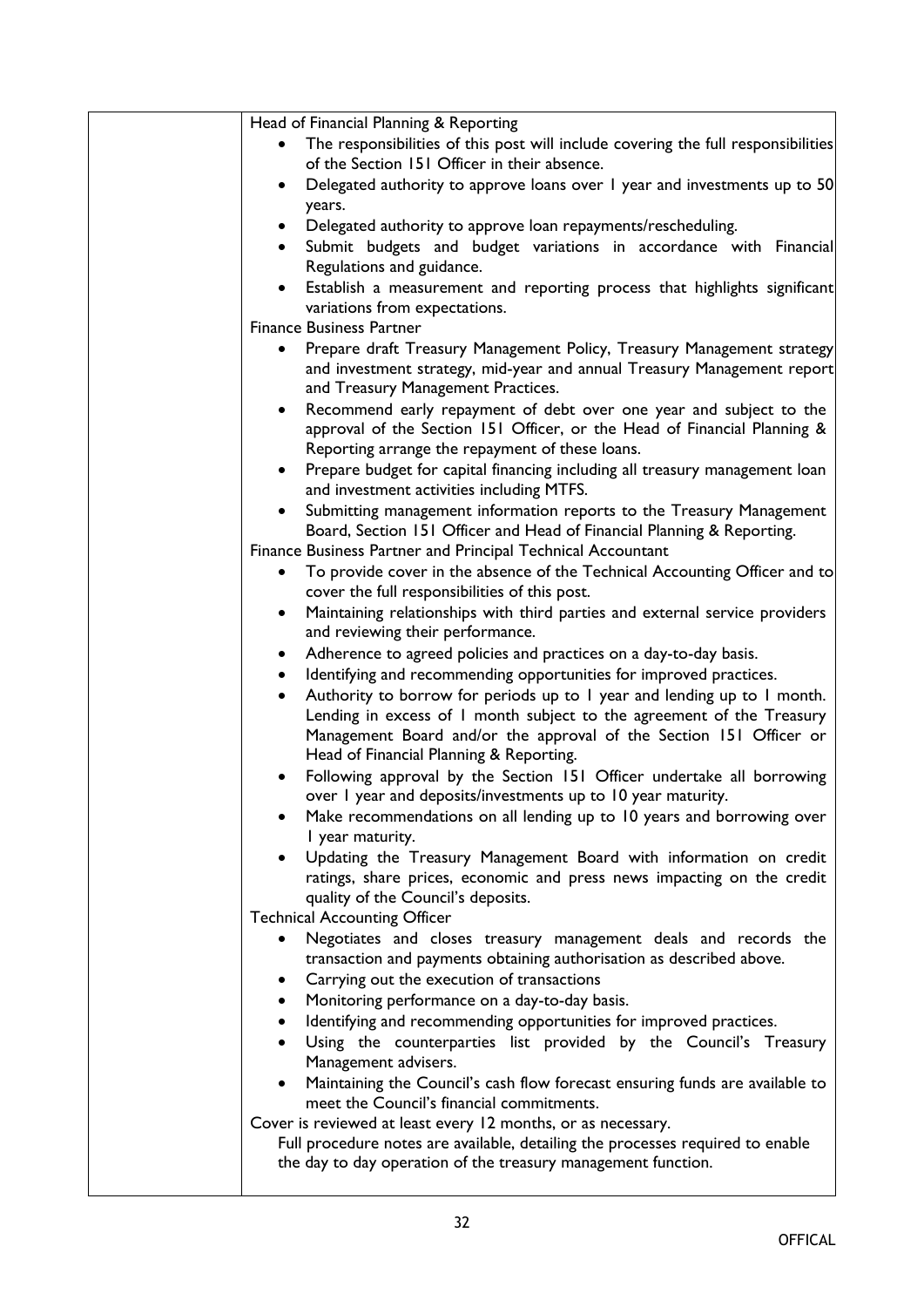|                                                                                                                                            | Cover in the absence of the relevant treasury management officer is provided by<br>(depending on authorisation levels:                                                                                                                             |
|--------------------------------------------------------------------------------------------------------------------------------------------|----------------------------------------------------------------------------------------------------------------------------------------------------------------------------------------------------------------------------------------------------|
| Description of the<br>relationships<br>between the chief<br>finance officer, the<br>monitoring officer<br>and the head of paid<br>service. | The Section 151 Officer (Chief Finance Officer) and the Head of Legal Services<br>(Monitoring Officer), report into the Strategic Director for Transformation and<br>Change, who in turn reports into the Chief Executive (Head of Paid Services). |

# **5.4 Dealing**

| <b>Authorised officers</b>  | Responsible officer for borrowing/investment decisions :                                                                                                                                                                                                                                                                                                                                               |
|-----------------------------|--------------------------------------------------------------------------------------------------------------------------------------------------------------------------------------------------------------------------------------------------------------------------------------------------------------------------------------------------------------------------------------------------------|
|                             | Borrowing activity:<br>Section 151 Officer<br>Head of Financial Planning & Reporting<br>Senior Finance Analyst<br><b>Finance Business Partner</b><br>Lending activity:<br>Section 151 Officer<br>$\bullet$<br>Head of Financial Planning & Reporting<br>Senior Finance Analyst<br>$\bullet$<br><b>Finance Business Partner</b>                                                                         |
|                             | Authorising payments for borrowing/lending<br>Overnight;<br>o Technical Accounting Officer<br>Under I year<br>$\bullet$<br><b>Finance Business Partner</b><br>$\circ$<br>Over I year<br>Section 151 Officer<br>$\cap$<br>Head of Financial Planning & Reporting<br>$\circ$<br>Transaction recording:<br><b>Principal Technical Accountant</b><br>٠<br><b>Technical Accounting Officer</b><br>$\bullet$ |
| Dealing limits              | Internally Managed Investments:<br>Deposits up to 3 months with unlimited value with the Debt<br>Management Office or £10m with a Local Government<br>organisation or £20m with an approved bank or building society<br>subject to the limits detailed in the Council's Annual Treasury<br>Management Strategy and the approved lending list.                                                          |
| List of approved<br>brokers | Brokers used by the Council are named in TMP 11: External Service<br>Providers                                                                                                                                                                                                                                                                                                                         |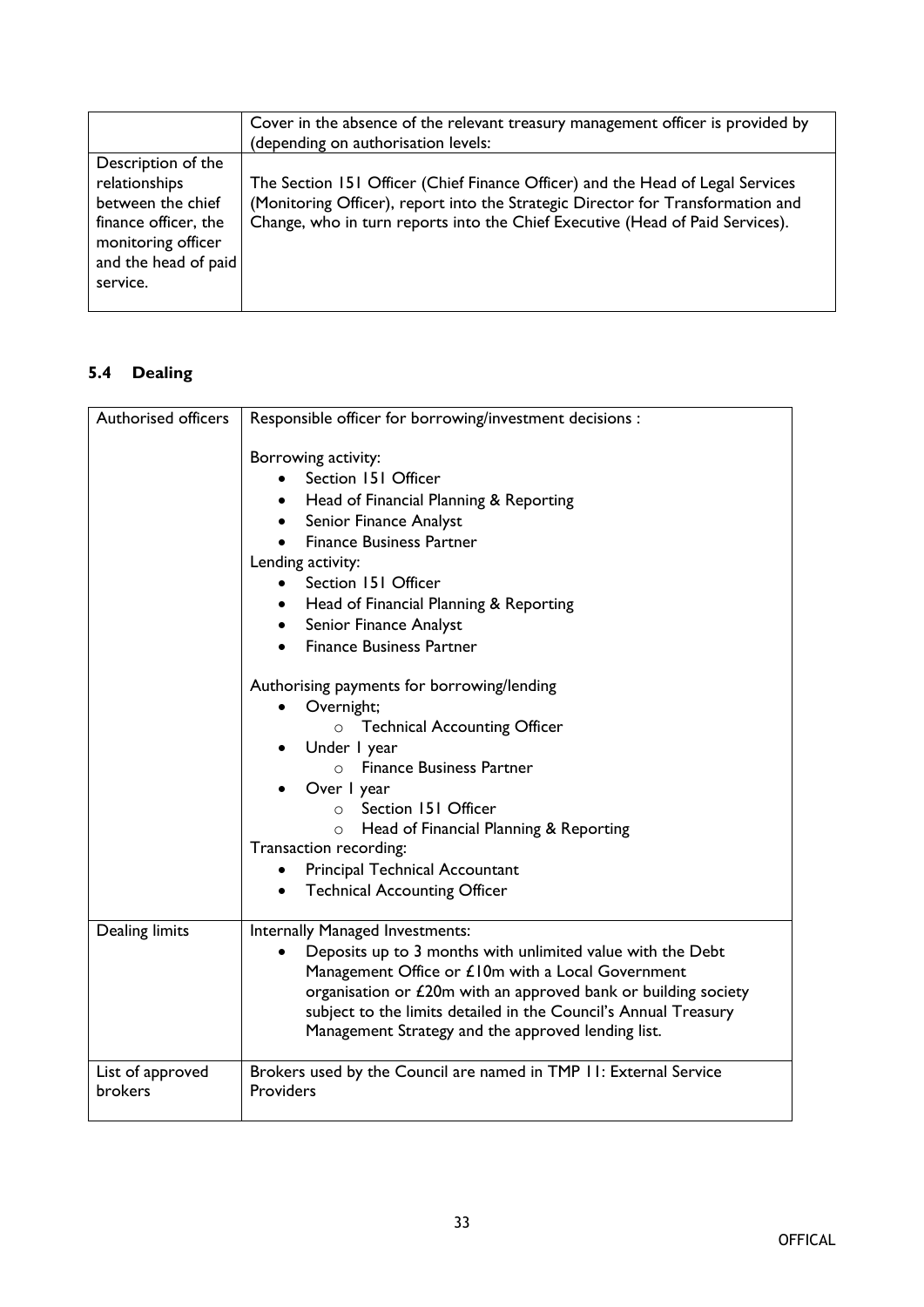| Policy on brokers'<br>services                                        | It is the Council's policy to utilise the services between at least two brokers.<br>The Council will maintain a spread of business between them in order to<br>avoid relying on the services of any one broker.                                                                                                                                                                                                              |
|-----------------------------------------------------------------------|------------------------------------------------------------------------------------------------------------------------------------------------------------------------------------------------------------------------------------------------------------------------------------------------------------------------------------------------------------------------------------------------------------------------------|
| Policy on taping of<br>conversations                                  | Conversations with brokers are taped by the brokers, but not by the<br>Council.                                                                                                                                                                                                                                                                                                                                              |
| Direct dealing<br>practices                                           | Direct dealing is carried out with institutions and with external<br>Ly managed pooled funds identified in the Operational Schedule subject to<br>counterparty and maturity limits and dealing limits.<br>Prior to undertaking direct dealing, the Council will ensure that each<br>counterparty / fund has been provided with the Council's list of authorised<br>dealers and the Council's Standard Settlement Procedures. |
|                                                                       | The template for the Council's Standard Settlement Procedures is included<br>in the Operational Schedule.                                                                                                                                                                                                                                                                                                                    |
| Inter-authority<br>dealing                                            | The Council also deals with other local government authorities to invest and<br>borrow funds for treasury management purposes.                                                                                                                                                                                                                                                                                               |
|                                                                       | A record of all deals, together with their specific terms, will be maintained<br>by the Council.                                                                                                                                                                                                                                                                                                                             |
| Deal Ticket pro-<br>forma                                             | Deals will be recorded as per the deal ticket pro-forma<br>(pro-forma maintained at operational level)                                                                                                                                                                                                                                                                                                                       |
| Settlement<br>transmission<br>procedures                              | settlements are made by CHAPS.<br>$\bullet$<br>all CHAPS payments relating to settlement transactions require<br>$\bullet$<br>authorisation by the Finance Business Partners in Finance.<br>all CHAPS payments require I bank signatures<br>$\bullet$<br>the details are transmitted online to the Council's bankers.<br>$\bullet$                                                                                           |
| Documentation                                                         | For each deal undertaken a record should be prepared giving details of                                                                                                                                                                                                                                                                                                                                                       |
| requirements                                                          | dealer, amount, period, counterparty, interest rate, dealing date, payments<br>date(s), broker.                                                                                                                                                                                                                                                                                                                              |
|                                                                       | Investments                                                                                                                                                                                                                                                                                                                                                                                                                  |
|                                                                       | deal ticket authorising the investment<br>confirmation from the broker<br>$\bullet$<br>confirmation from the counterparty<br>٠<br>Contract notes for purchase and sale of shares/units in pooled funds<br>$\bullet$<br>from the fund's manager/administrator<br>Chaps payment transmission document                                                                                                                          |
|                                                                       | Loans:<br>deal ticket with signature to agree loan<br>٠<br>confirmation from the broker<br>$\bullet$<br>confirmation from PWLB/market counterparty<br>٠<br>Chaps payment transmission document for repayment of loan.<br>$\bullet$                                                                                                                                                                                           |
| Arrangements<br>concerning the<br>management of<br>counterparty funds | Treasury Management<br>Finance<br><b>Business</b><br>The<br>Partner<br>has<br>$\bullet$<br>responsibility for updating the Council's records with any credit<br>developments.<br>The Treasury Management Finance Business Partner is tasked with<br>the responsibility for checking that records have been correctly<br>updated to reflect any credit developments.                                                          |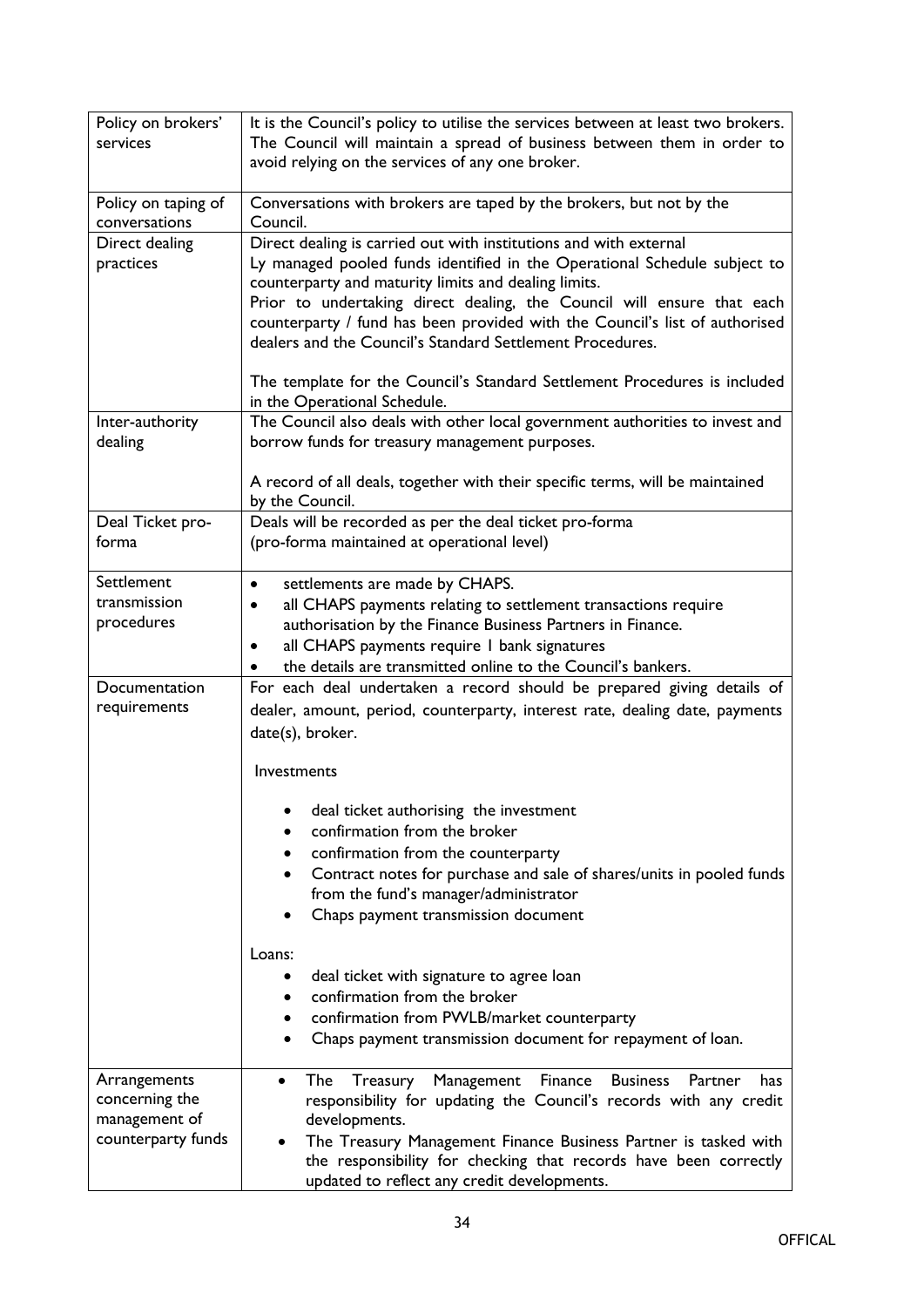# **6 TMP 6: REPORTING REQUIREMENTS AND MANAGEMENT INFORMATION ARRANGEMENTS**

6.1 Principle: The Council will ensure that regular reports are prepared and considered on the implementation of *its treasury management policies; on the effects of decisions taken and transactions executed in pursuit of those policies; on the implications of changes, particularly budgetary, resulting from regulatory, economic, market or other factors affecting its treasury management activities; and on the performance of the treasury management function.*

*As a minimum, the Council and Audit Committee will receive:*

- *An annual report on the strategy and plan to be pursued in the coming year*
- *A mid-year review*
- *An annual report on the performance of the treasury management function, on the effects of the decisions taken and the transactions executed in the past year, and on any circumstances of noncompliance with the organisation's treasury management policy statement and TMPs.*

*The Strategic Treasury Management Board will receive regular monitoring reports on treasury management activities and risks.*

*The Audit Committee will have responsibility for the scrutiny of treasury management policies and practices.*

*The present arrangements and the form of these reports are outlined below.*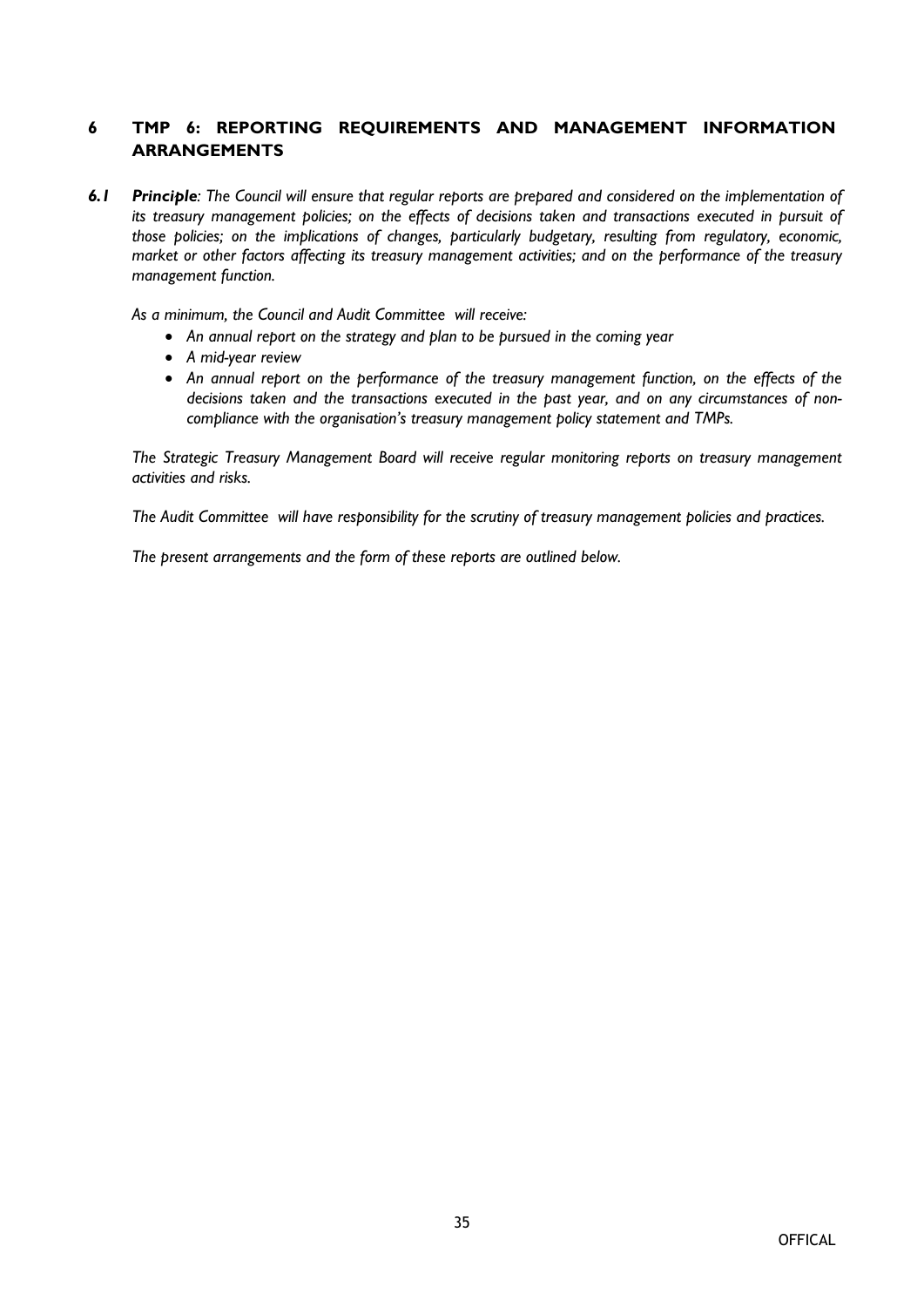| Capital Strategy: | The 2017 Prudential Code includes a new requirement for local authorities to                                                                                                                                                                                                                                                                                                                                                                                                                                                                                                                                                                                                                                                                                                                                                                                                                                                                                                                                                                                                           |
|-------------------|----------------------------------------------------------------------------------------------------------------------------------------------------------------------------------------------------------------------------------------------------------------------------------------------------------------------------------------------------------------------------------------------------------------------------------------------------------------------------------------------------------------------------------------------------------------------------------------------------------------------------------------------------------------------------------------------------------------------------------------------------------------------------------------------------------------------------------------------------------------------------------------------------------------------------------------------------------------------------------------------------------------------------------------------------------------------------------------|
|                   | produce a Capital Strategy, which is to be a summary document approved by                                                                                                                                                                                                                                                                                                                                                                                                                                                                                                                                                                                                                                                                                                                                                                                                                                                                                                                                                                                                              |
|                   | Full Council covering capital expenditure and financing, treasury management                                                                                                                                                                                                                                                                                                                                                                                                                                                                                                                                                                                                                                                                                                                                                                                                                                                                                                                                                                                                           |
|                   | and non-treasury investments.                                                                                                                                                                                                                                                                                                                                                                                                                                                                                                                                                                                                                                                                                                                                                                                                                                                                                                                                                                                                                                                          |
|                   | The Capital Strategy is intended to give a high-level overview of how capital<br>expenditure, capital financing and treasury management activity contribute to<br>the provision of services along with an overview of how associated risk is<br>managed and the implications for future financial sustainability.                                                                                                                                                                                                                                                                                                                                                                                                                                                                                                                                                                                                                                                                                                                                                                      |
|                   |                                                                                                                                                                                                                                                                                                                                                                                                                                                                                                                                                                                                                                                                                                                                                                                                                                                                                                                                                                                                                                                                                        |
|                   | The Capital Strategy should include:<br>Capital expenditure, including the approval process, long-term<br>financing strategy, asset management, maintenance requirements,<br>planned disposals and funding restrictions.<br>Commercial activities, including due diligence processes, the Council's<br>risk appetite, proportionality in respect of overall resources,<br>requirements for independent and expert advice and scrutiny<br>arrangements.<br>Long-term context in which capital expenditure decisions are made<br>for the above, risk and reward considerations and impact on the<br>achievement of priority outcomes.<br>Debt management, including projections for the level of borrowing,<br>capital financing requirement and liability benchmark, provision for the<br>repayment of debt, the authorised limit and operational boundary for<br>the coming year and the Council's approach to treasury management.<br>• Other long-term liabilities, such as financial guarantees.<br>Knowledge and skills, including a summary of that available to the<br>$\bullet$ |
|                   | Council and its link to the Council's risk appetite.                                                                                                                                                                                                                                                                                                                                                                                                                                                                                                                                                                                                                                                                                                                                                                                                                                                                                                                                                                                                                                   |
|                   | The strategy should include sufficient detail to allow all members to understand<br>how stewardship, value for money, prudence, sustainability and affordability will<br>be secured and to meet legislative requirements on reporting.                                                                                                                                                                                                                                                                                                                                                                                                                                                                                                                                                                                                                                                                                                                                                                                                                                                 |
|                   | The Section 151 Officer will report explicitly on the affordability and risk<br>associated with the Capital Strategy and, where appropriate, have access to<br>specialised advice to enable the members to reach their conclusions.                                                                                                                                                                                                                                                                                                                                                                                                                                                                                                                                                                                                                                                                                                                                                                                                                                                    |
|                   | The Section 151 Officer will also ensure that where detailed information is<br>required, this will be made available in a format to encourage active<br>engagement and, if necessary, any associated training needs of members.                                                                                                                                                                                                                                                                                                                                                                                                                                                                                                                                                                                                                                                                                                                                                                                                                                                        |
|                   | Although there is no requirement in the Code for this to be an annual<br>document, nor for it to be approved before the start of the financial year, the<br>Council will undertake this exercise in 2018/19.                                                                                                                                                                                                                                                                                                                                                                                                                                                                                                                                                                                                                                                                                                                                                                                                                                                                           |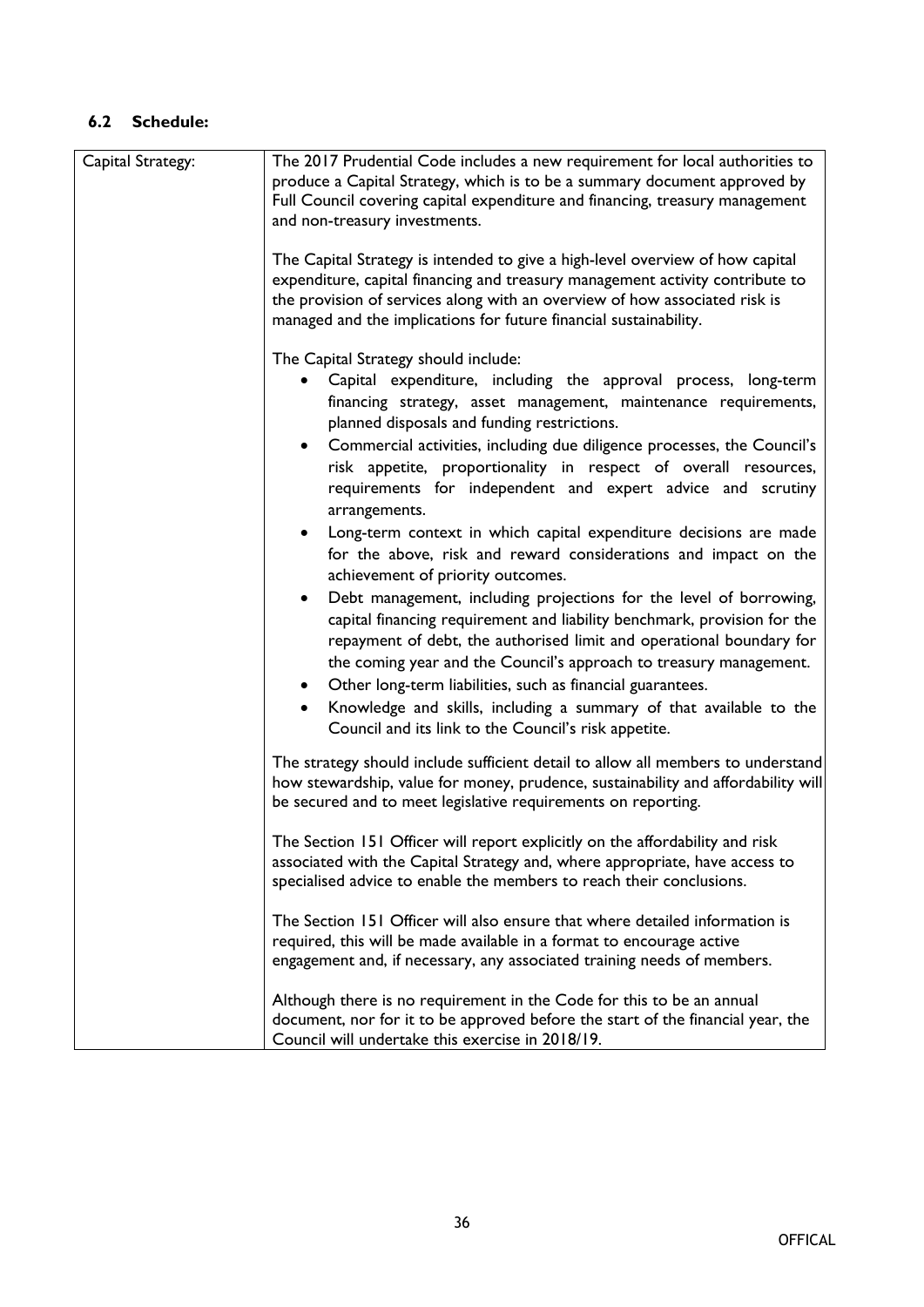| Frequency of executive<br>reporting requirements         | The Section 151 Officer will annually submit budgets and will report on budget<br>variations as appropriate.                                                                                                                                                                                                                                                                                                                                                                                                                                                                                                                                                                                                                                                                                                                                                                                          |
|----------------------------------------------------------|-------------------------------------------------------------------------------------------------------------------------------------------------------------------------------------------------------------------------------------------------------------------------------------------------------------------------------------------------------------------------------------------------------------------------------------------------------------------------------------------------------------------------------------------------------------------------------------------------------------------------------------------------------------------------------------------------------------------------------------------------------------------------------------------------------------------------------------------------------------------------------------------------------|
|                                                          | The Section 151 Officer will submit the Prudential Indicators and the<br>Treasury Strategy Statement (including Annual<br><b>Treasury</b><br>Management Strategy) and report on the projected borrowing and<br>investment strategy and activity for the forthcoming financial year to the<br>Council before the start of the year.                                                                                                                                                                                                                                                                                                                                                                                                                                                                                                                                                                    |
|                                                          | The Annual Treasury Report will be prepared as soon as practicable after<br>the financial year end and, in all cases, before the end of September.                                                                                                                                                                                                                                                                                                                                                                                                                                                                                                                                                                                                                                                                                                                                                    |
|                                                          | A Mid-Year Treasury Report will be prepared by the Section 151 Officer,<br>which will report on treasury management activities for the first part of the<br>financial year. The report will also provide a forecast for the current year. The<br>Mid-Year Report will be submitted to Council during the year.                                                                                                                                                                                                                                                                                                                                                                                                                                                                                                                                                                                        |
| <b>Content of Reporting:</b><br>I. Prudential Indicators | The Council will set the following Prudential Indicators, revise if necessary, and<br>in its annual / semi-annual reports publish 37 actual outturn (where<br>appropriate) in respect of:<br>Financing costs as a proportion of net revenue stream (estimate;<br>actual)<br>Capital expenditure (estimate; actual)<br>Capital Financing Requirement (estimates; actual)<br>Authorised limit for external debt<br>Operational boundary for external debt<br>٠<br>Actual external debt<br>Treasury indicators<br>Upper and lower limits to maturity structure of fixed rate borrowing<br>Upper limit to total of principal sums invested longer than 364 days.<br>The Prudential Indicators are approved and revised by Council and are<br>integrated into the Council's overall financial planning and budget process.<br>The Audit Committee will also receive a copy of this report to carry out its |
|                                                          | scrutiny role of treasury management.                                                                                                                                                                                                                                                                                                                                                                                                                                                                                                                                                                                                                                                                                                                                                                                                                                                                 |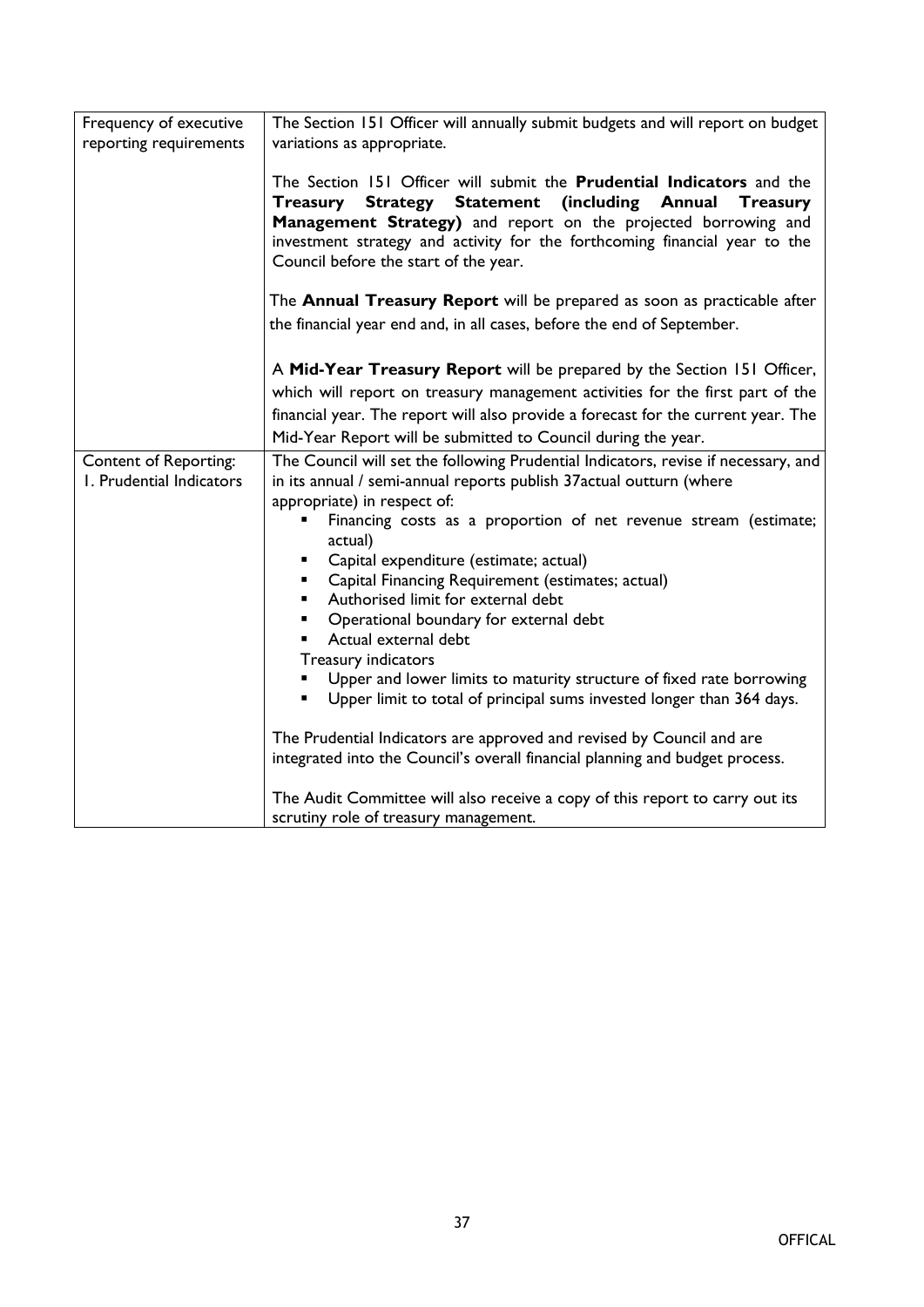| 2. Treasury Strategy    | The Treasury Strategy Statement integrates with the Prudential Indicators                  |
|-------------------------|--------------------------------------------------------------------------------------------|
| Statement including the | being set and will include the following:                                                  |
| Annual Investment       | Link to Capital Financing and Treasury Management Prudential Indicators                    |
| Strategy                | for the current and ensuing three years                                                    |
|                         | Strategy for financing new borrowing requirements (if any) and refinancing<br>$\bullet$    |
|                         | maturing borrowing (if any) over the next three years and for restructuring                |
|                         | of debt                                                                                    |
|                         | the extent to which surplus funds are earmarked for short term<br>$\bullet$                |
|                         | requirements                                                                               |
|                         | the investment strategy for the forthcoming year(s) (see below*)<br>$\bullet$              |
|                         | the minimum to be held in short term/specified investment during the<br>$\bullet$          |
|                         | coming year                                                                                |
|                         | the interest rate outlook against which the treasury activities are likely to<br>$\bullet$ |
|                         | be undertaken.                                                                             |
|                         |                                                                                            |
|                         | *Based on the HMCLG's Guidance on Investments, the Council will produce                    |
|                         | an Annual Investment Strategy (AIS) which sets out                                         |
|                         | the objectives, policies and strategy for managing its investments;<br>٠                   |
|                         | the determination of which Specified and Non Specified Investments the<br>٠                |
|                         | Council will utilise during the forthcoming financial year(s) based on the                 |
|                         | Council's economic and investment outlook and the expected level of                        |
|                         | investment balances;                                                                       |
|                         | the limits for the use of Non-Specified Investments.                                       |
|                         | The AIS will be integrated into the Treasury Strategy Statement.                           |
|                         | The Audit Committee will also receive a copy of this report to carry out its               |
|                         | scrutiny role of treasury management.                                                      |
| 3. Annual Treasury      | The Section 151 Officer will produce an annual report for the Audit                        |
| Report                  | Committee on all activities of the treasury management function (including the             |
|                         | performance of fund managers) as soon as practicable after year end and in all             |
|                         | cases no later than 30 September of the succeeding financial year.                         |
|                         |                                                                                            |
|                         | The main contents of the report will comprise:                                             |
|                         | confirmation that the Council calculated its budget requirements and set a                 |
|                         | balanced budget for the Financial Year;                                                    |
|                         | the prevailing economic environment<br>٠                                                   |
|                         | a commentary on treasury operations for the year, including their revenue<br>٠<br>effects; |
|                         | commentary on the risk implications of treasury activities undertaken and<br>٠             |
|                         | the future impact on treasury activities of the Council                                    |
|                         | compliance with agreed policies/practices and statutory/regulatory<br>٠                    |
|                         | requirements                                                                               |
|                         | compliance with Prudential Indicators;<br>٠                                                |
|                         | performance measures.<br>٠                                                                 |
|                         |                                                                                            |
|                         | The Audit Committee will also receive a copy of this report to carry out its               |
|                         | scrutiny role of treasury management.                                                      |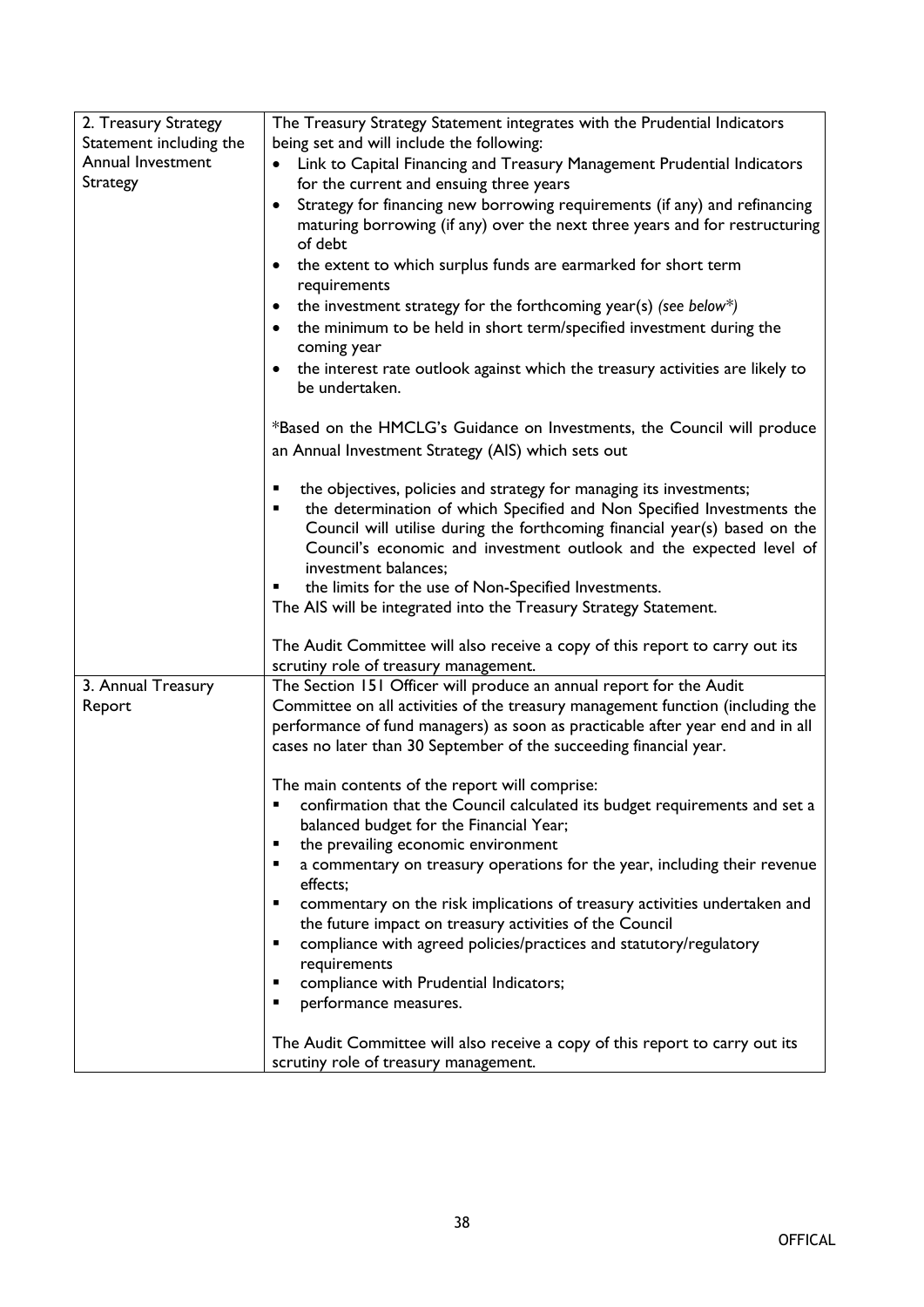| 4. Mid-Year Treasury     | The Section 151 Officer will produce a mid-year report for Council on the                              |
|--------------------------|--------------------------------------------------------------------------------------------------------|
| Report                   | borrowing and investment activities of the treasury management function                                |
|                          | (including performance of fund managers) for the first six months of the                               |
|                          | financial year.                                                                                        |
|                          |                                                                                                        |
|                          | The main contents of the report will comprise:                                                         |
|                          | Economic background<br>$\bullet$<br>Economic forecast (including interest rates forecast)<br>$\bullet$ |
|                          | Treasury Management Strategy Statement update<br>$\bullet$                                             |
|                          | Performance versus benchmarks<br>$\bullet$                                                             |
|                          | Borrowing information (including premature repayment, new loans<br>$\bullet$                           |
|                          | information)                                                                                           |
|                          | Information on investments, including current lending list<br>$\bullet$                                |
|                          | Prudential indicators relating to treasury management<br>$\bullet$                                     |
|                          | Governance framework and scrutiny arrangements<br>$\bullet$                                            |
|                          |                                                                                                        |
|                          | The Audit Committee will also receive a copy of this report to carry out its                           |
|                          | scrutiny role of treasury management.                                                                  |
| Content and frequency of | The Treasury Management Finance Business Partner provides information for                              |
| management information   | the council's Treasury Management advisors who then provide a quarterly                                |
| reports                  | monitoring report to the Strategic Treasury Management Board.                                          |
|                          | This report includes details of:                                                                       |
|                          | This report includes details of:                                                                       |
|                          | borrowing and investment activity undertaken including forward deals                                   |
|                          | brokers' fees                                                                                          |
|                          | performance of internal and external investments against benchmark                                     |
|                          | cash flow monitoring                                                                                   |
|                          | interest rates and forecasts                                                                           |
|                          | extent of compliance with the treasury strategy and reasons for                                        |
|                          | variance (if any)                                                                                      |
|                          | any other, e.g. details of daily bank balances against target balances                                 |
|                          | Prudential Indicator monitoring and compliance<br>$\bullet$                                            |
|                          |                                                                                                        |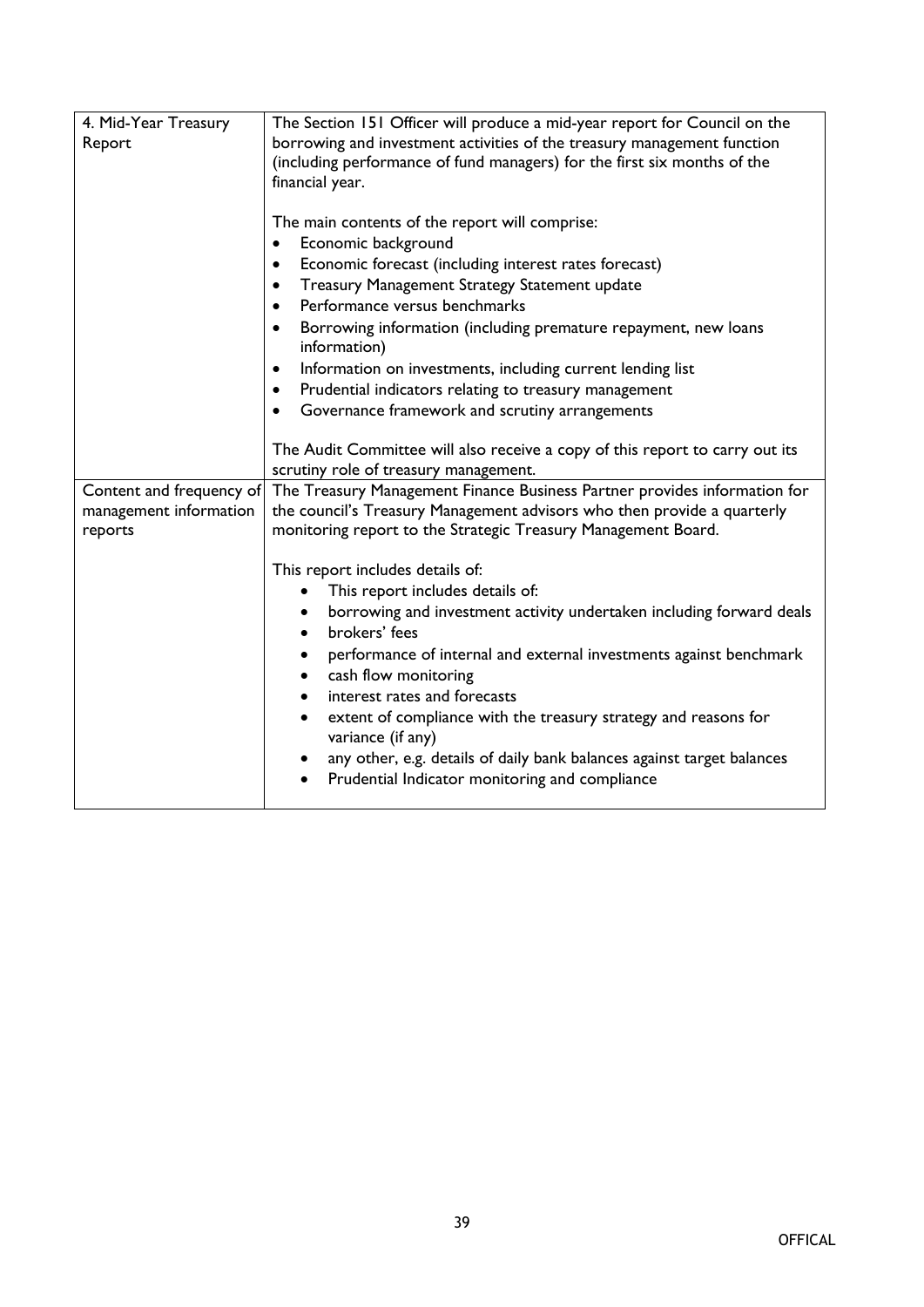#### **7 TMP 7: BUDGETING, ACCOUNTING AND AUDIT ARRANGEMENTS**

7.1 Principle: The Section 151 Officer will prepare, and the Council will approve and, if necessary, from time to time will amend, an annual budget for treasury management, which will bring together all of the costs involved *in running the treasury management function, together with associated income. The matters to be included in* the budget will at minimum be those required by statute or regulation, together with such information as will *demonstrate compliance with TMP1 Risk management, TMP2 Performance measurement, and TMP4 Approved instruments, methods and techniques. The form which the Council's budget will take is set out in the schedule below.* 

The Section 151 Officer will exercise effective controls over this budget, and will report upon and recommend *any changes required in accordance with TMP6 Reporting requirements and management information arrangements.*

*The Council will account for its treasury management activities, for decisions made and transactions executed, in accordance with appropriate accounting practices and standards, and with statutory and regulatory* requirements in force for the time being. The present form of the Council's accounts is set out in the schedule.

*The Council will ensure that its auditors, and those charged with regulatory review, have access to all information and papers supporting the activities of the treasury management function as are necessary for the proper fulfilment of their roles, and that such information and papers demonstrate compliance with external and internal policies and approved practices. The information made available under present arrangements is detailed below.*

| Statutory/regulatory<br>requirements | <b>Balanced Budget Requirement:</b> The provisions of S32 and S43 of the Local<br>Government Finance Act 1992 require this Council to calculate its budget<br>requirement for each financial year including, among other aspects:, |
|--------------------------------------|------------------------------------------------------------------------------------------------------------------------------------------------------------------------------------------------------------------------------------|
|                                      | (a) the expenditure which is estimated to be incurred in the year in<br>performing its functions and which will be charged to a revenue account<br>and                                                                             |
|                                      | (b) revenue costs which flow from capital financing decisions.                                                                                                                                                                     |
|                                      | \$33 of the Act requires the Council to set a council tax sufficient to meet<br>expenditure after taking into account other sources of income.                                                                                     |
| Proper accounting                    | CIPFA's Code of Practice on Local Authority Accounting in the United                                                                                                                                                               |
| practice                             | Kingdom: A Statement of Recommended Practice (the local authority SORP)<br>constitutes "proper accounting practice under the terms of S21 (2) of the<br>Local Government Act 2003".                                                |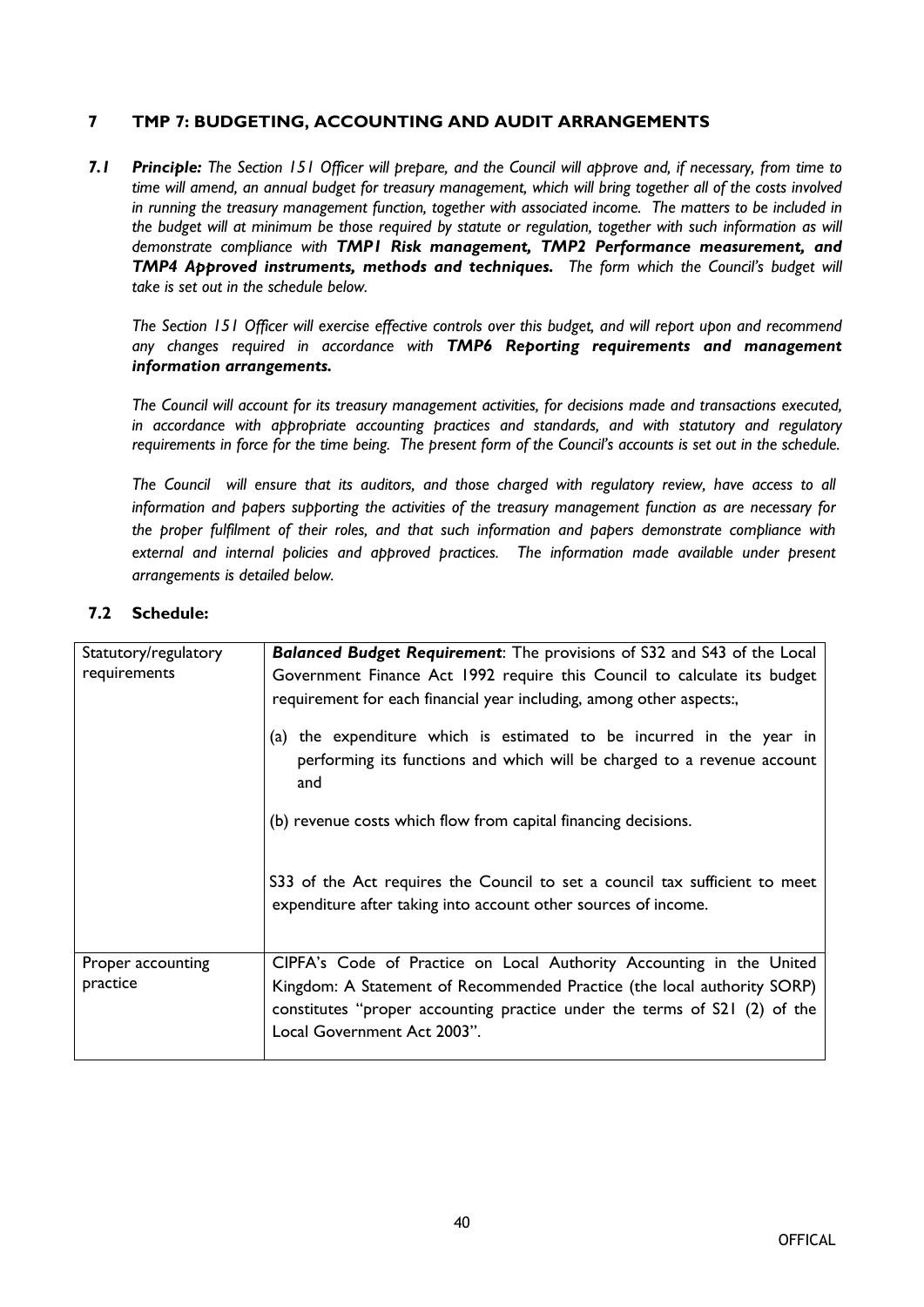| <b>Financial Statements</b>                                                                                                        | The Financial Statements comprise:                                                                                                                                                                                                                                                                                                                                                                                                          |
|------------------------------------------------------------------------------------------------------------------------------------|---------------------------------------------------------------------------------------------------------------------------------------------------------------------------------------------------------------------------------------------------------------------------------------------------------------------------------------------------------------------------------------------------------------------------------------------|
|                                                                                                                                    | An explanatory foreword<br>Accounting policies, changes in accounting estimates and errors<br>п<br>Presentation of financial statements<br>Movement in reserves statement<br>Comprehensive income and expenditure statement<br><b>Balance sheet</b><br>٠<br>Cash flow statement<br>Housing revenue account<br>٠<br>Collection Fund (England)<br>٠<br><b>Statement of Responsibilities</b><br>٠<br>The Accounting Statements<br>$\mathbf{r}$ |
| Fund)<br>Notes to the financial statements<br>٠<br>controls<br>Events after the reporting period<br>Related party disclosures<br>٠ | Additional Financial Statements (Housing Revenue Account, Collection<br>Statements reporting reviews of internal controls or internal financial                                                                                                                                                                                                                                                                                             |
| Format of the Council's<br>accounts                                                                                                | The current form of the Council's accounts is available within the Finance<br>Department.                                                                                                                                                                                                                                                                                                                                                   |
| Disclosures relating to<br>treasury management                                                                                     | Due regard will be given to the disclosure requirements under CIPFA's<br>Accounting Code of Practice.                                                                                                                                                                                                                                                                                                                                       |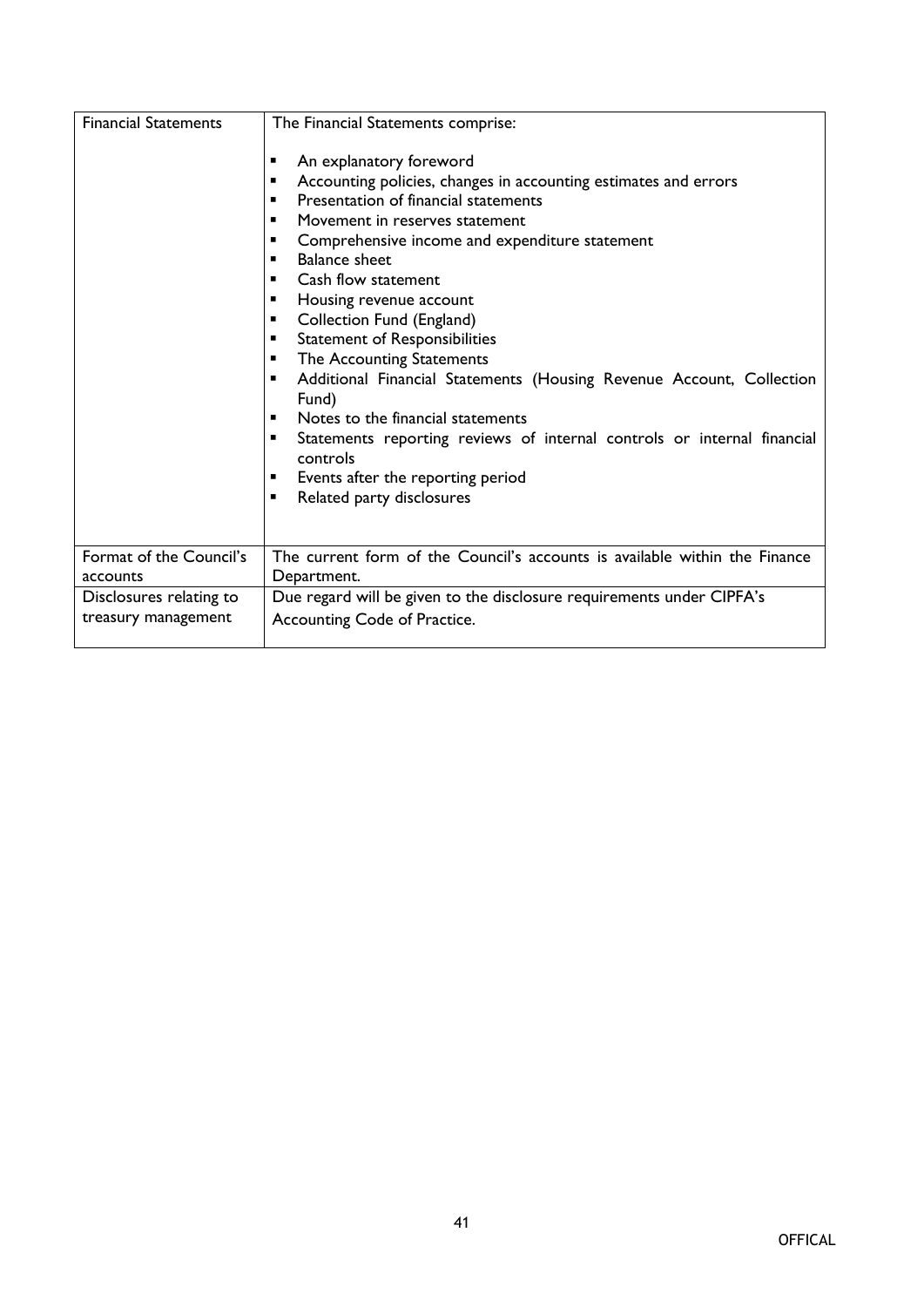| Treasury-related         | The following information is specifically requested by the external auditor            |
|--------------------------|----------------------------------------------------------------------------------------|
| information requirements | and should be considered an initial request for information. It is usually             |
| of external auditors     | followed by more detailed audit testing work which often requires further              |
|                          | information and/or explanations from the Council's officers.                           |
|                          |                                                                                        |
|                          | Information is this context includes internally generated documents including          |
|                          | those from the Council's Treasury Management System, externally generated              |
|                          | documents, observation of treasury management practices which support and              |
|                          | explain the operation and activities of the treasury management function.              |
|                          |                                                                                        |
|                          | Determination of Affordable Borrowing Limit under Section 3 of the<br>٠                |
|                          | Local Government Act 2003.                                                             |
|                          | Prudential Indicators.<br>٠                                                            |
|                          | Treasury Management Strategy including Annual Investment Strategy.                     |
|                          | <b>External borrowing:</b>                                                             |
|                          | New loans borrowed during the year : PWLB certificates /<br>$\bullet$                  |
|                          | documentation in relation to market loans borrowed (including copy                     |
|                          | of agreements, schedule of commitments)                                                |
|                          | Loan maturities.<br>$\bullet$                                                          |
|                          | Compliance with proper accounting practice, regulations and                            |
|                          | determinations for the amortisation of premiums and discounts arising                  |
|                          | on loans restructured during the year and previous years.                              |
|                          | Analysis of loans outstanding at year end including maturity analysis.<br>٠            |
|                          | Analysis of borrowing between long- and short-term                                     |
|                          | Debt management and financing costs                                                    |
|                          | calculation of (i) interest paid (ii) accrued interest                                 |
|                          | interest paid<br>٠                                                                     |
|                          | MRP calculation and analysis of movement in the CFR.<br>$\bullet$                      |
|                          | Bank overdraft position.                                                               |
|                          | Brokerage/commissions/transaction related costs.<br>$\bullet$                          |
|                          |                                                                                        |
|                          | Investments:                                                                           |
|                          | Investment transactions during the year including any transaction-related<br>٠         |
|                          | costs                                                                                  |
|                          | cash and bank balances at year end<br>٠                                                |
|                          | Short-term investments at year end<br>٠                                                |
|                          | Long-term investments at year end (including investments in associates                 |
|                          | and joint ventures) by asset type, including unrealised gains or losses at             |
|                          | year end                                                                               |
|                          | calculation of (i) interest received (ii) accrued interest<br>٠                        |
|                          | actual interest received<br>$\bullet$                                                  |
|                          | External fund manager valuations including investment income schedule<br>$\bullet$     |
|                          | and movement in capital values, transaction confirmations received (if any)            |
|                          | Basis of valuation of investments<br>$\bullet$                                         |
|                          | Evidence of existence and title to investments (e.g. Custodian's Reports.<br>$\bullet$ |
|                          | Schedule of any investments in companies together with their latest                    |
|                          | financial statements); statement of transactions between the company                   |
|                          | and the Council.                                                                       |
|                          |                                                                                        |
|                          |                                                                                        |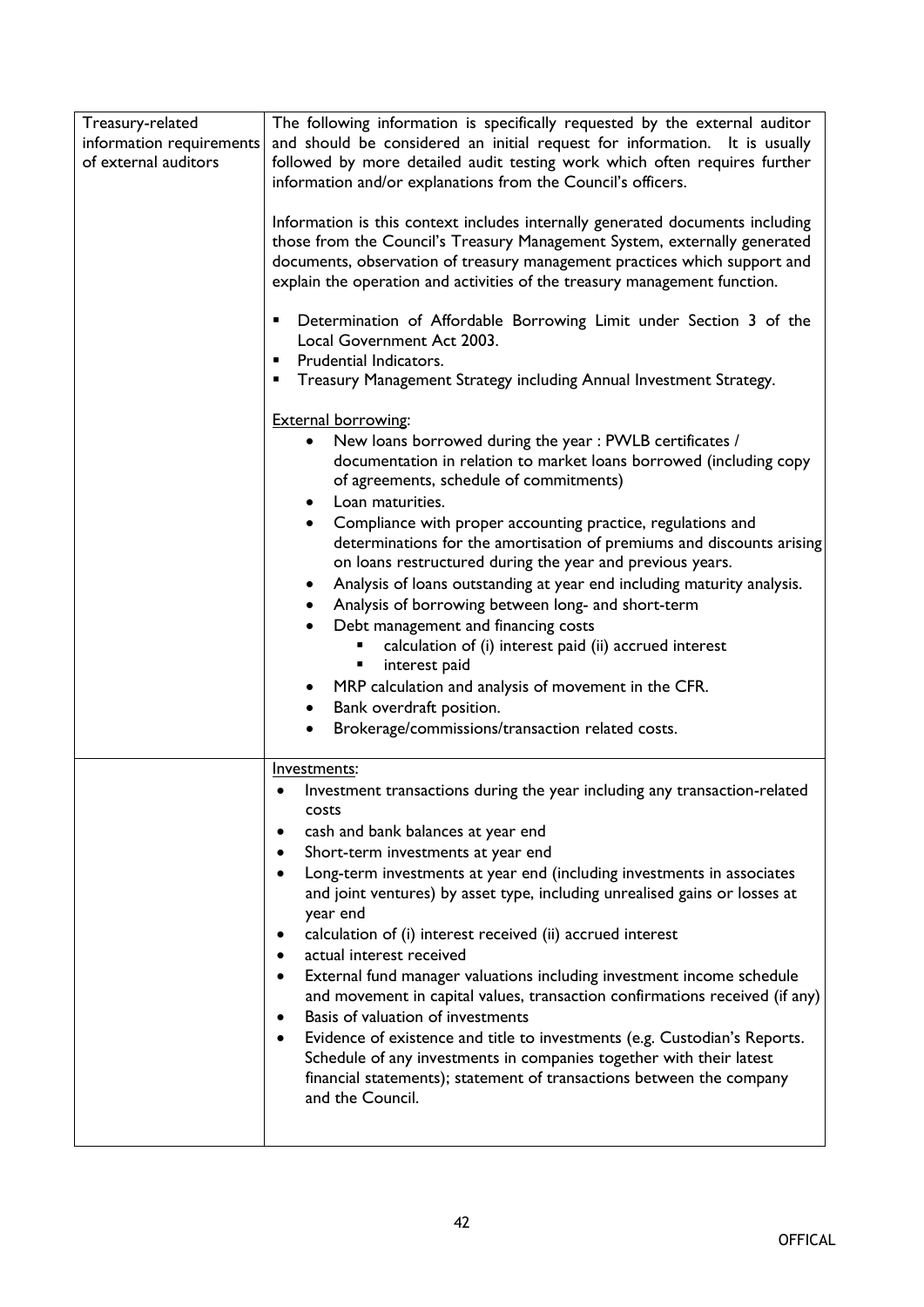|                                                                             | Cash Flow<br>Reconciliation of the movement in cash to the movement in net debt<br>٠<br>Cash inflows and outflows (in respect of long-term financing)<br>٠<br>Cash inflows and outflows (in respect of purchase/sale of long-term<br>٠<br>investments)<br>Net increase/decrease in (i) short-term loans (ii) short-term deposits (iii)<br>٠<br>other liquid resources<br>Other<br>Amounts which are held on behalf of schools, amounts which are held by<br>schools under delegated schemes<br>Details of (treasury-related) material events after balance sheet date not<br>reflected in the financial statements.<br>External advisors'/consultants' charges<br>٠ |
|-----------------------------------------------------------------------------|---------------------------------------------------------------------------------------------------------------------------------------------------------------------------------------------------------------------------------------------------------------------------------------------------------------------------------------------------------------------------------------------------------------------------------------------------------------------------------------------------------------------------------------------------------------------------------------------------------------------------------------------------------------------|
| <b>Internal Audit</b>                                                       | Internal Audit conducts a review of the treasury management function and<br>probity testing, as per their annual plan.<br>The internal auditors will be given access to treasury management<br>information/documentation as required by them.                                                                                                                                                                                                                                                                                                                                                                                                                       |
| Compliance with CIPFA<br><b>Treasury Management</b><br>and Prudential Codes | Auditors may require evidence/demonstration of compliance with external and<br>internal treasury management policies and strategy.<br>Any serious breach of the TM Code's recommendations or Prudential<br>Indicators should be brought to the attention of the external auditor.                                                                                                                                                                                                                                                                                                                                                                                   |
| Costs for treasury<br>management                                            | The budget for treasury management forms part of the Finance budget.                                                                                                                                                                                                                                                                                                                                                                                                                                                                                                                                                                                                |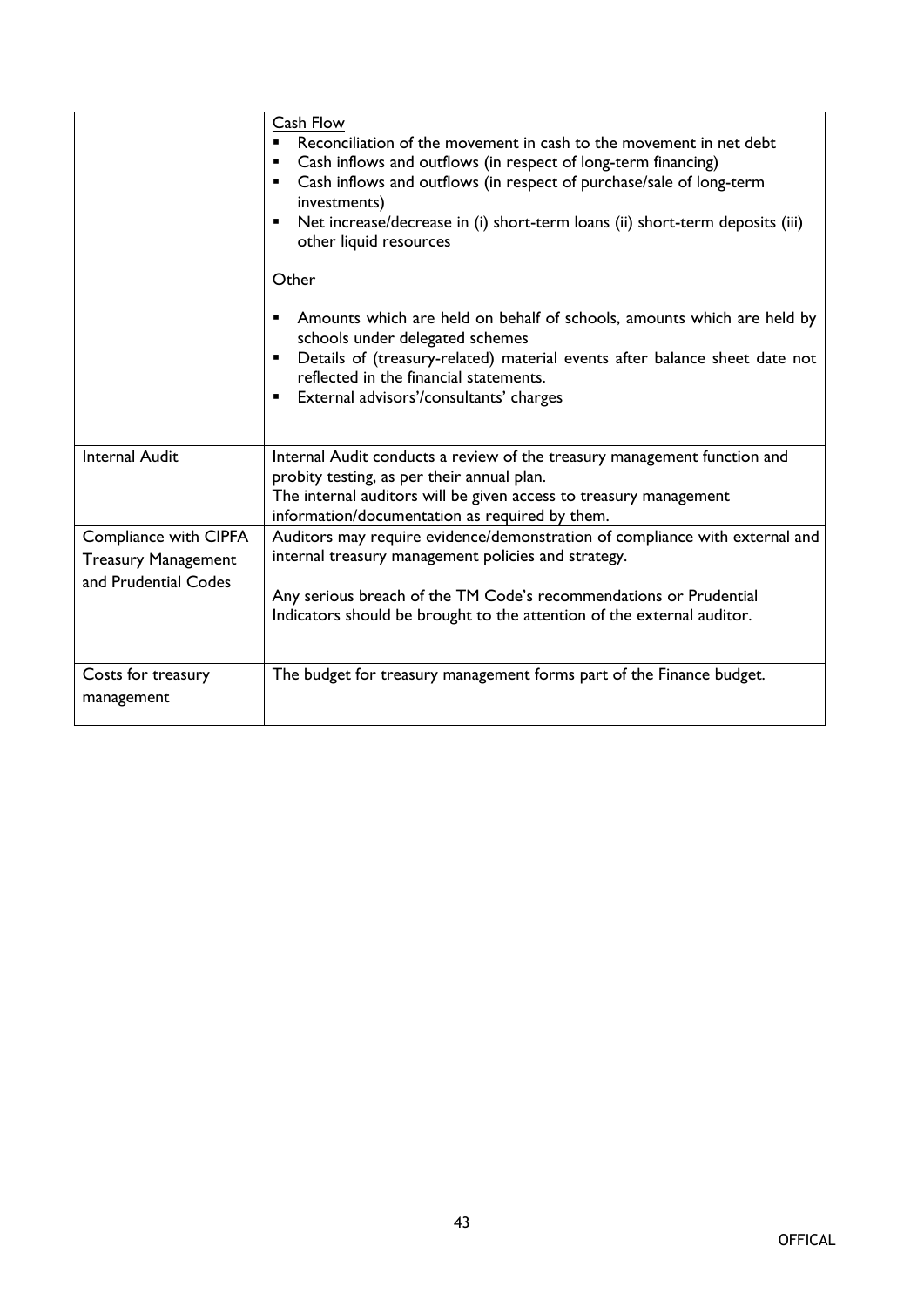# **8 TMP 8: CASH AND CASH FLOW MANAGEMENT**

8.1 Principle: Unless statutory or regulatory requirements demand otherwise, all monies in the hands of the Council will be under the control of the Section 151 Officer and will be aggregated for cash flow and *investment management purposes. Cash flow projections will be prepared on a regular and timely basis, and* the Section 151 Officer will ensure that these are adequate for the purposes of monitoring compliance with *TMP1 [2] liquidity risk management. The present arrangements for preparing cash flow projections and their form are set out in the schedule below.*

| Arrangements for<br>preparing /submitting<br>cash flow statements | Cash flow forecasts will be viewed over one time horizons and will be used<br>to formulate the Council's borrowing and investment strategy by identifying<br>periods of surplus or shortfall of cash balances.                                                                                                                                                                                                                                                                                                                                                  |
|-------------------------------------------------------------------|-----------------------------------------------------------------------------------------------------------------------------------------------------------------------------------------------------------------------------------------------------------------------------------------------------------------------------------------------------------------------------------------------------------------------------------------------------------------------------------------------------------------------------------------------------------------|
|                                                                   | The cash flow forecasts and statements are held at operational level.                                                                                                                                                                                                                                                                                                                                                                                                                                                                                           |
|                                                                   | The accuracy and effectiveness of the Council's cash flows are dependent on<br>the accuracy of estimating expenditure, income and their corresponding time<br>periods.                                                                                                                                                                                                                                                                                                                                                                                          |
|                                                                   | An outline medium-term cash flow model is prepared as part of the<br>MTFS budget process, with projections for 2 further years. It is highly<br>summarised and looks mainly at cash flows arising from the capital<br>programme, the in-year capital financing requirement, scheduled loan<br>repayments and long-term investment maturities, and anticipated movements<br>in reserves.                                                                                                                                                                         |
|                                                                   | A detailed annual cash flow is prepared for the financial year once the<br>budget for the ensuing year has been agreed, which is monitored and<br>updated on a monthly basis. It identifies the major inflows and outflows on a<br>month by month basis.<br>It is prepared using the agreed revenue budget and capital programme for<br>the financial year and based on the knowledge obtained from the Council's<br>various service sections incurring the expenditure /receiving the income and<br>can be supplemented by the experience from previous years. |
|                                                                   | Daily cash flows show forecast and planned movements of cash on a daily<br>basis, including the matching of known inflows and payments. This is<br>recorded in the excel cashflow document.                                                                                                                                                                                                                                                                                                                                                                     |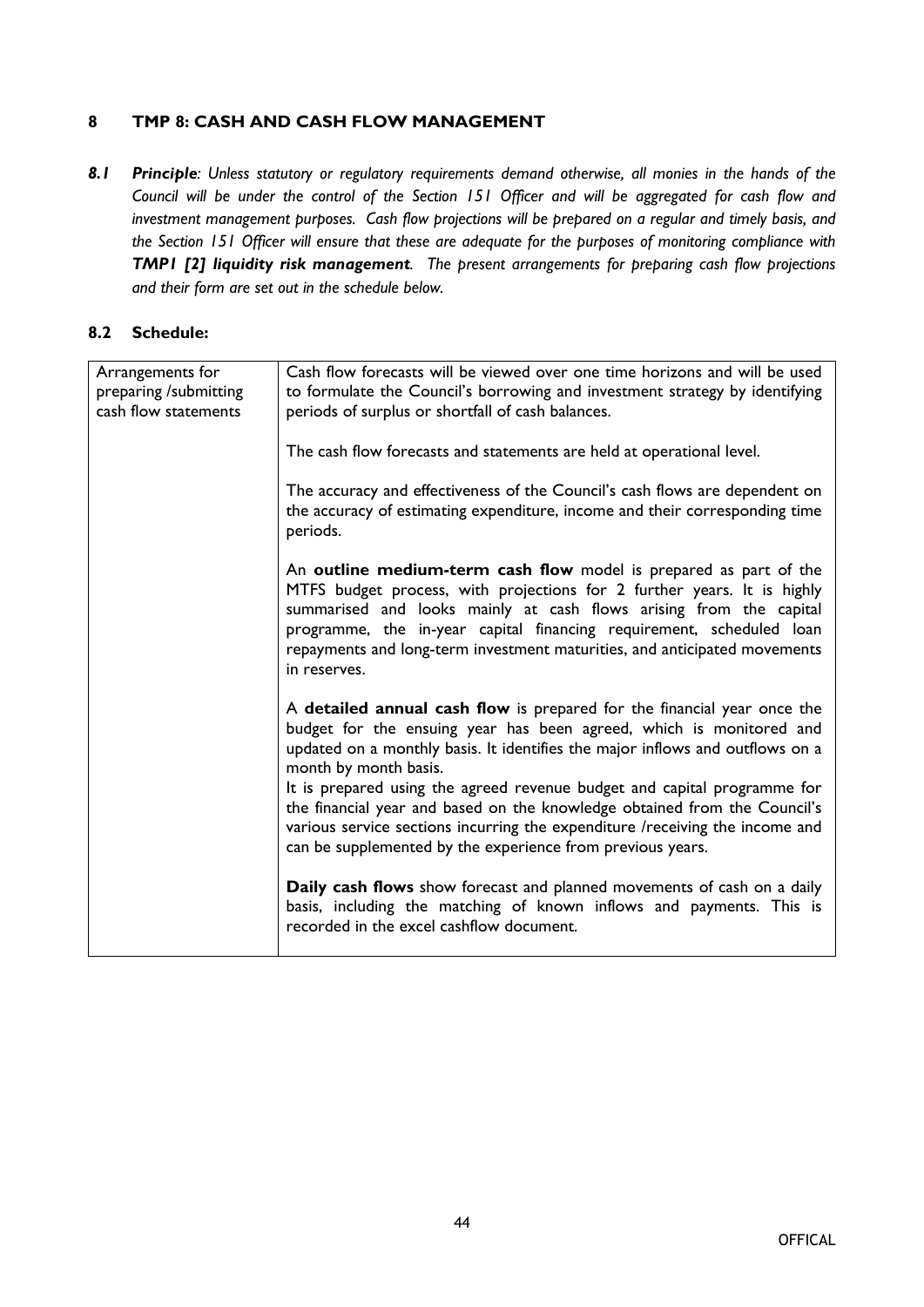| Content and frequency of | The detailed annual cash flow model includes the following:     |
|--------------------------|-----------------------------------------------------------------|
| cash flow projections    | revenue income and expenditure based on the budget.             |
|                          | profiled capital income and expenditure as per the capital<br>٠ |
|                          | programme.                                                      |
|                          |                                                                 |
|                          | <b>Revenue activities:</b>                                      |
|                          | Inflows:                                                        |
|                          | Revenue Support Grant<br>٠                                      |
|                          | Precepts received                                               |
|                          | Non domestic rates receipts<br>٠                                |
|                          | NDR receipts from national pool<br>٠                            |
|                          | Council tax receipts<br>٠                                       |
|                          | DSS / other government grants<br>٠                              |
|                          | Cash for goods and services<br>٠                                |
|                          | Other operating cash receipts<br>٠                              |
|                          | Outflows:                                                       |
|                          | Salaries and payments on behalf of employees<br>٠               |
|                          | Operating cash payments<br>٠                                    |
|                          | Housing Benefit paid                                            |
|                          | Precepts paid<br>٠                                              |
|                          | NNDR payments to national pool<br>٠                             |
|                          | Payments to the capital receipts pool<br>٠                      |
|                          |                                                                 |
|                          | Capital activities including financing                          |
|                          | Inflows:                                                        |
|                          | Capital grants received<br>٠                                    |
|                          | Sale of fixed assets                                            |
|                          | Other capital cash receipts                                     |
|                          |                                                                 |
|                          | Outflows:                                                       |
|                          | Purchase of fixed assets                                        |
|                          | Purchase of long-term investments                               |
|                          | Other capital cash payments                                     |
|                          | Financing, Servicing of Finance/Returns on Investments          |
|                          | Inflows:<br>٠                                                   |
|                          | New long-term loans raised                                      |
|                          | New short-term loans raised<br>Interest received                |
|                          | Discount on premature repayment of loan<br>٠                    |
|                          |                                                                 |
|                          | Outflows:                                                       |
|                          | Loan repayments<br>٠                                            |
|                          | Premium on premature repayment of loan<br>٠                     |
|                          | Short-term investments<br>٠                                     |
|                          | Capital element of finance lease rental payments<br>٠           |
|                          | Interest paid<br>٠                                              |
|                          | Interest element of finance lease rental payments<br>٠          |
|                          |                                                                 |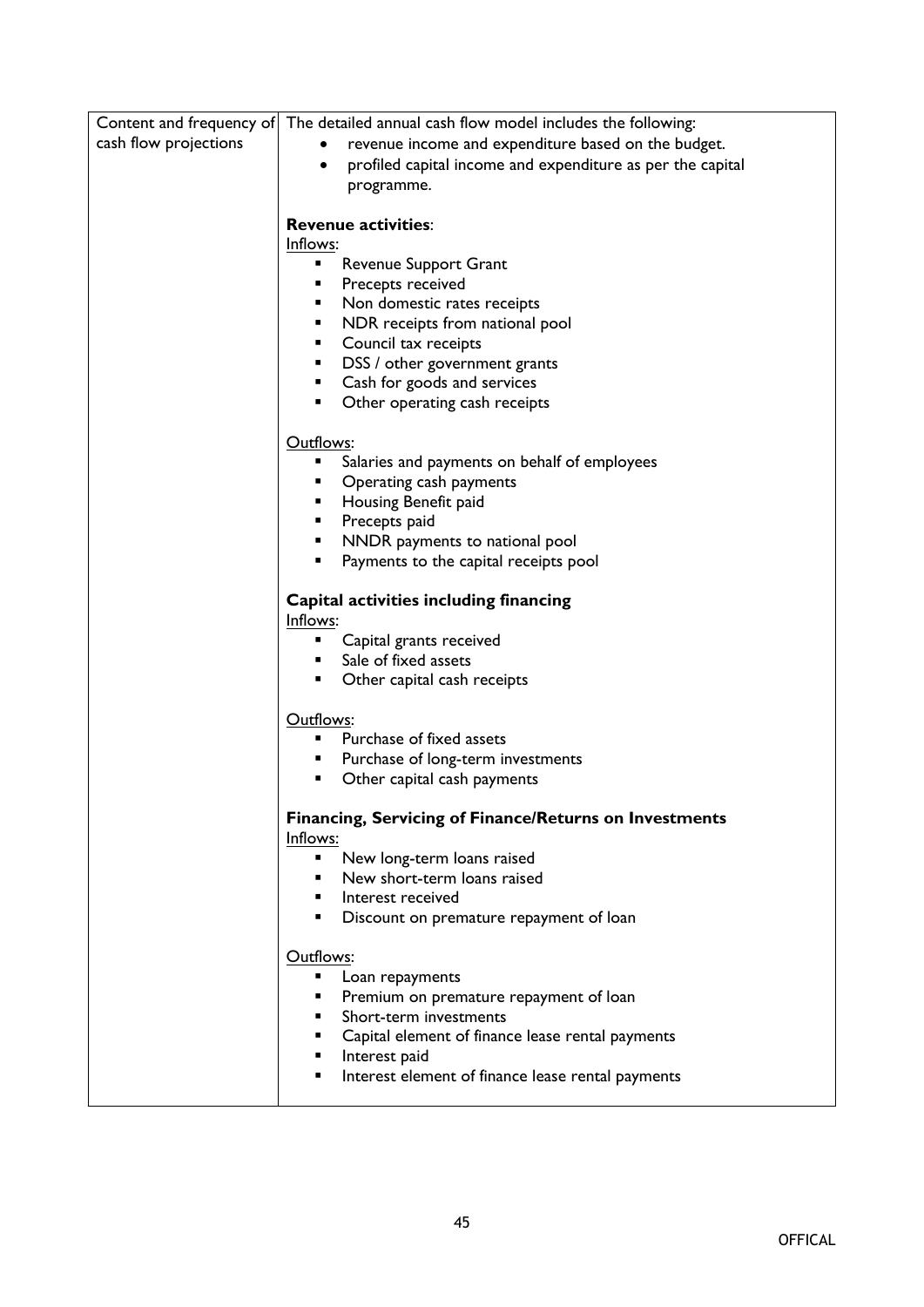| Monitoring, frequency of<br>cash flow updates<br><b>Bank statements</b> | net RSG and NDR payments as notified;<br>٠<br>statements;<br>$\bullet$<br>statements;<br>actual council tax received;<br>$\bullet$<br>actual housing benefit;<br>actual capital programme expenditure and receipts. | The annual cash flow statement is updated monthly with the actual cash<br>inflows and outflows after taking account of any revisions including those<br>relating to grant income and capital expenditure and will be reconciled with:<br>actual salaries and other employee costs paid from account bank<br>actual payments to Inland Revenue from general account bank<br>The Council receives online bank statements uploaded on a daily basis.      |
|-------------------------------------------------------------------------|---------------------------------------------------------------------------------------------------------------------------------------------------------------------------------------------------------------------|--------------------------------------------------------------------------------------------------------------------------------------------------------------------------------------------------------------------------------------------------------------------------------------------------------------------------------------------------------------------------------------------------------------------------------------------------------|
| procedures                                                              | the general ledger on a monthly basis.                                                                                                                                                                              | These are posted independent of the treasury function and are reconciled to                                                                                                                                                                                                                                                                                                                                                                            |
| Payment scheduling                                                      | and the following service standards:                                                                                                                                                                                | The Council has a policy of paying suppliers in line with agreed terms of trade<br>Small and medium enterprises (SME's - business employing up to 250<br>people) to be paid within 15 days of receipt of invoice.<br>All other creditors to be paid within 30 days of receipt of invoice.                                                                                                                                                              |
| Monitoring debtor/<br>creditor levels                                   | recovery status.<br>spreadsheet.                                                                                                                                                                                    | Debtor levels are monitored by a monthly Sundry Debtors Monitoring<br>Report which will include an analysis of debt by age and details and details of<br>The level of Creditor invoices being processed / remaining unpaid is<br>monitored on a daily basis by the Transaction Centre. A report is produced<br>within three days of the BACS run with details all BACS and cheque<br>payments for the next day in advance and recorded in the cashflow |
| Banking of funds                                                        | weekly.                                                                                                                                                                                                             | Instructions for the banking of income are set out in the Financial<br>Regulations. Cash and cheques received in the cashiers section are banked<br>All the Council's sections are advised of the requirement to bank on a<br>regular basis in order to comply with recommended best practice and also<br>remain within the particular insurance limits for the Council's premises.                                                                    |
| Listing of sources of<br>information                                    | persons/departments:<br>Type of Information<br>Capital Spend and Receipts<br><b>Government Grants</b><br>Payroll<br><b>Debtors and Creditors</b><br>Loans and Deposits                                              | The treasury function receives cash flow information from the following<br>Source<br><b>Capital Accounting Team</b><br>Logasnet<br>HR payroll department<br><b>Transaction Centre</b><br><b>Treasury Management Team</b>                                                                                                                                                                                                                               |
| Practices concerning<br>prepayments to obtain<br>benefits               | benefits:<br>respective department.                                                                                                                                                                                 | The following practices concerning prepayments are followed to obtain<br>All prepayments must be authorised by the approved signatory in the                                                                                                                                                                                                                                                                                                           |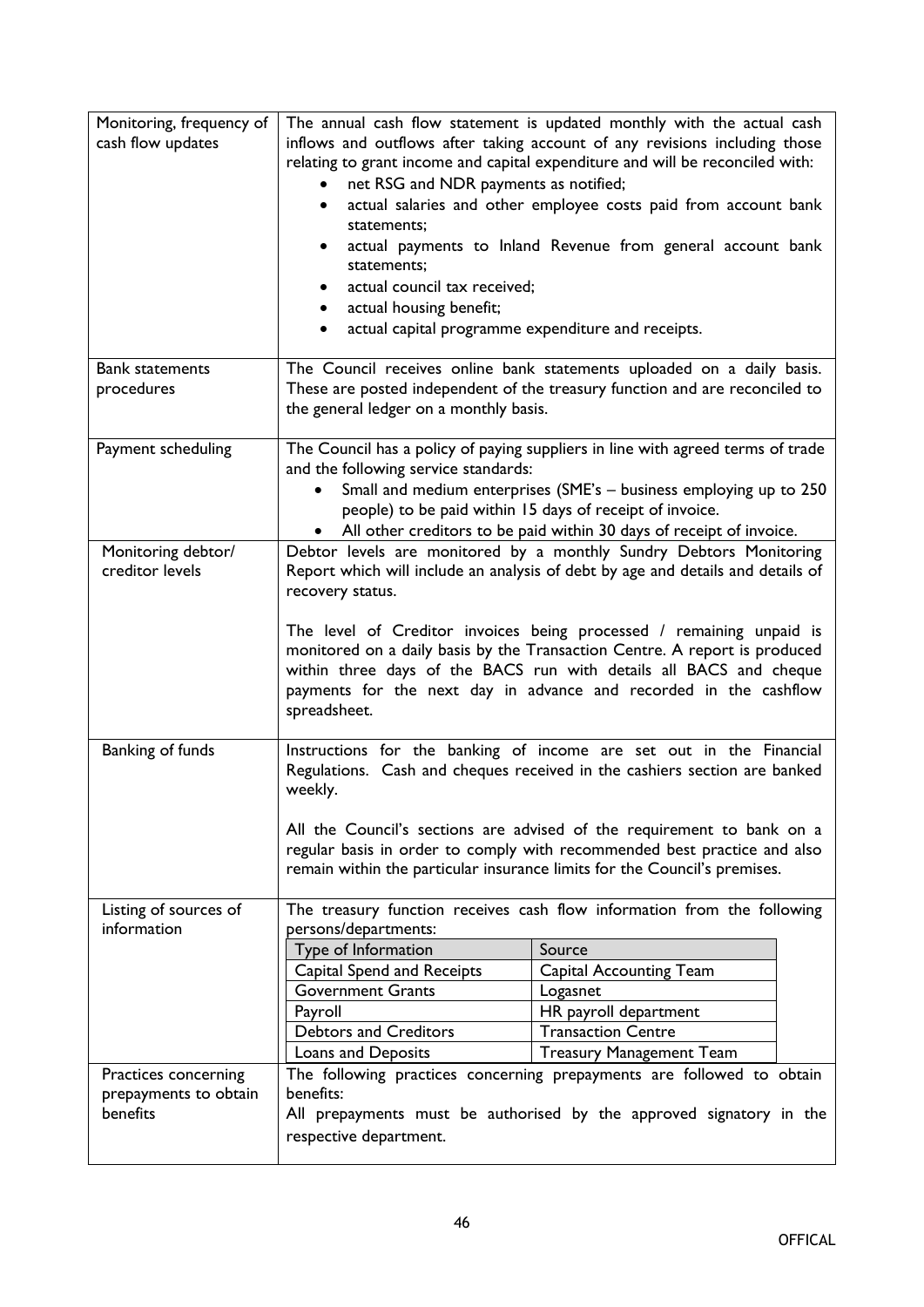# **9 TMP 9: MONEY LAUNDERING**

9.1 Principle: The Council is alert to the possibility that it may become the subject of an attempt to involve it in *a transaction involving the laundering of money. Accordingly, it will maintain procedures for verifying and recording the identity of counterparties and reporting suspicions, and will ensure that staff members involved in this are properly trained. The present arrangements, including the name of the officer to whom reports should be made, are detailed in the schedule below.*

| Anti money laundering<br>policy         | This Council's policy is to prevent, wherever possible, the organisation and its<br>staff being exposed to money laundering, to identify the potential areas where<br>it may occur and to comply with all legal and regulatory requirements,<br>especially with regard to the reporting of actual or suspected cases.<br>The Council has accepted responsibility to ensure that those of its staff who<br>are most likely to be exposed to money laundering can make themselves fully<br>aware of the law and, where necessary, are suitably trained.                                                                                                                                                                   |
|-----------------------------------------|-------------------------------------------------------------------------------------------------------------------------------------------------------------------------------------------------------------------------------------------------------------------------------------------------------------------------------------------------------------------------------------------------------------------------------------------------------------------------------------------------------------------------------------------------------------------------------------------------------------------------------------------------------------------------------------------------------------------------|
| Treasury<br>documentation               | The Council will reflect the anti-laundering measures it has in place as part of<br>its treasury documentation. Such measures include:<br>Awareness of what constitutes money laundering;<br>- The obligation to report knowledge of/having reasonable grounds to<br>believe an offence might be committed;<br>Maintaining up-to-date direct dealing<br><b>SSI</b><br>mandates<br>and<br>with<br>$\overline{\phantom{m}}$<br>counterparties                                                                                                                                                                                                                                                                             |
| Nomination of<br>Responsible Officer(s) | (a) The Council has nominated the Section 151 Officer to be the responsible<br>officer(s) to whom any suspicions relating to transactions involving the<br>Council will be communicated.<br>(b) The responsible officer(s) will be conversant with the requirements of the<br>Proceeds of Crime Act 2002 and will ensure relevant staff are<br>appropriately trained and informed so they are alert for suspicious<br>transactions.<br>(c) The responsible officer(s) will make arrangements to receive and manage<br>the concerns of staff about money laundering and their suspicion of it, to<br>make internal enquiries and to make reports, where necessary, to<br>National Criminal Intelligence Services (NCIS). |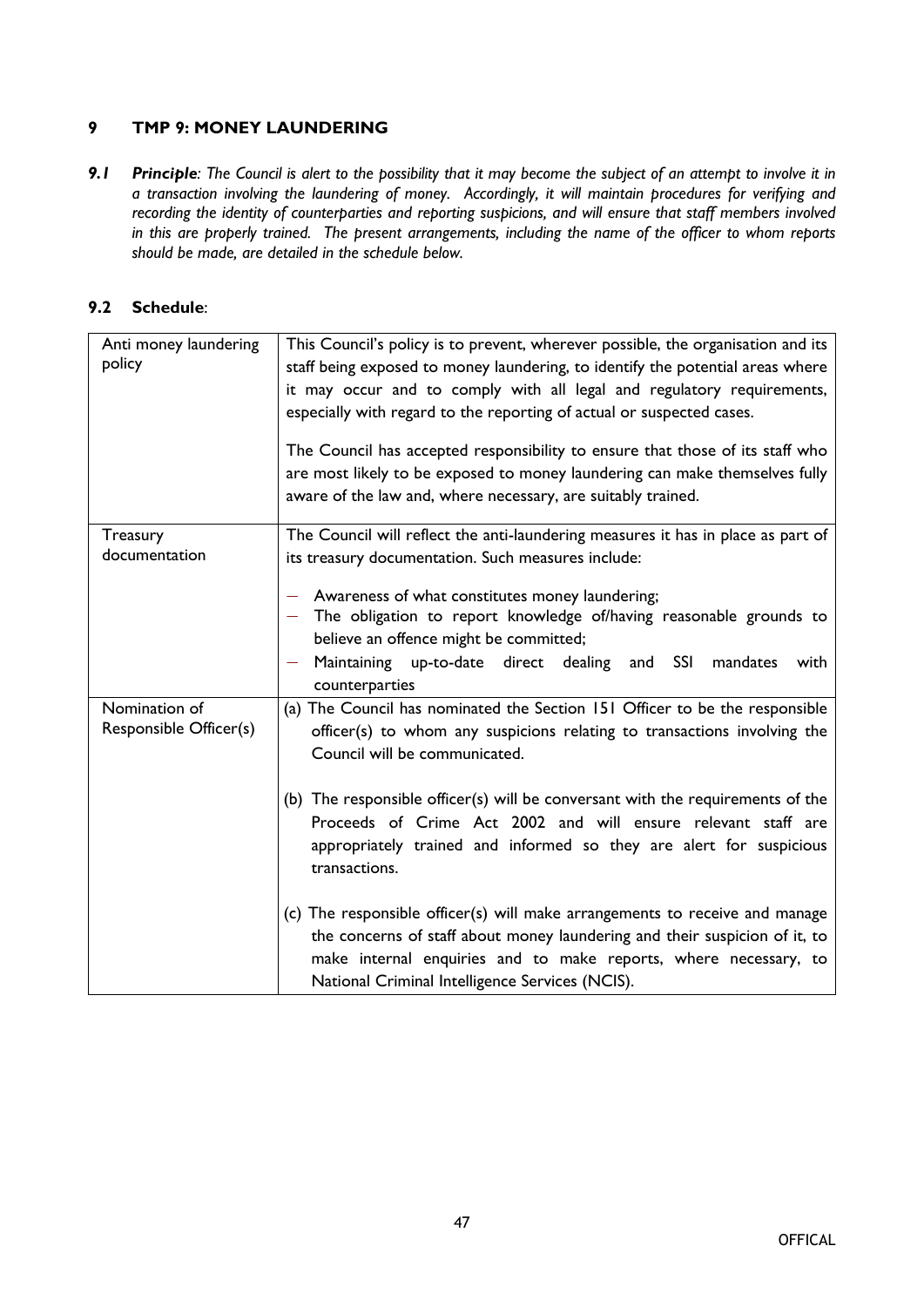| Procedures for<br>establishing the Identity<br>of Lenders and | (a) In the course of its treasury activities, the Council will only borrow from<br>permitted sources identified in TMP 4.                                                                                                                                                               |
|---------------------------------------------------------------|-----------------------------------------------------------------------------------------------------------------------------------------------------------------------------------------------------------------------------------------------------------------------------------------|
| <b>Borrowers</b>                                              | (b) The Council will not accept loans from individuals.                                                                                                                                                                                                                                 |
|                                                               | (c) In the course of its treasury activities, the Council will only invest with<br>those counterparties which are on its approved lending list.                                                                                                                                         |
|                                                               | (d) The identity and authenticity of commercial institutions (banks, building<br>societies and other financial institutions) authorised to carry out<br>borrowing and lending activity in the UK will be checked via the Bank of<br>England/ Prudential Regulation Authority's website. |
|                                                               | (e) All receipts/disbursements of funds will be undertaken by BACS or<br><b>CHAPS</b> settlement.                                                                                                                                                                                       |
|                                                               | (f) Direct Dealing mandates: The Council will provide (in the case of<br>lending) / obtain (in the case of borrowing) and maintain on file dealing<br>mandates with any new money market counterparty. The mandates<br>should be on letter-headed paper, dated and signed.              |
|                                                               | (g) All banking transactions will only be undertaken by the personnel<br>authorised to operate the Council's banks accounts.                                                                                                                                                            |
|                                                               | (h) If the Council takes/provides loans from individuals, it will establish<br>robust procedures for verifying and recording the appropriate financial<br>and personal information of such individuals.                                                                                 |
|                                                               | (i) When receiving requests for change of payment details, due care will be<br>exercised to ascertain the bona fide of the request and avoid potential<br>fraud. Additional checks will be made through pre-existing contact<br>details for the payee before altering payment details.  |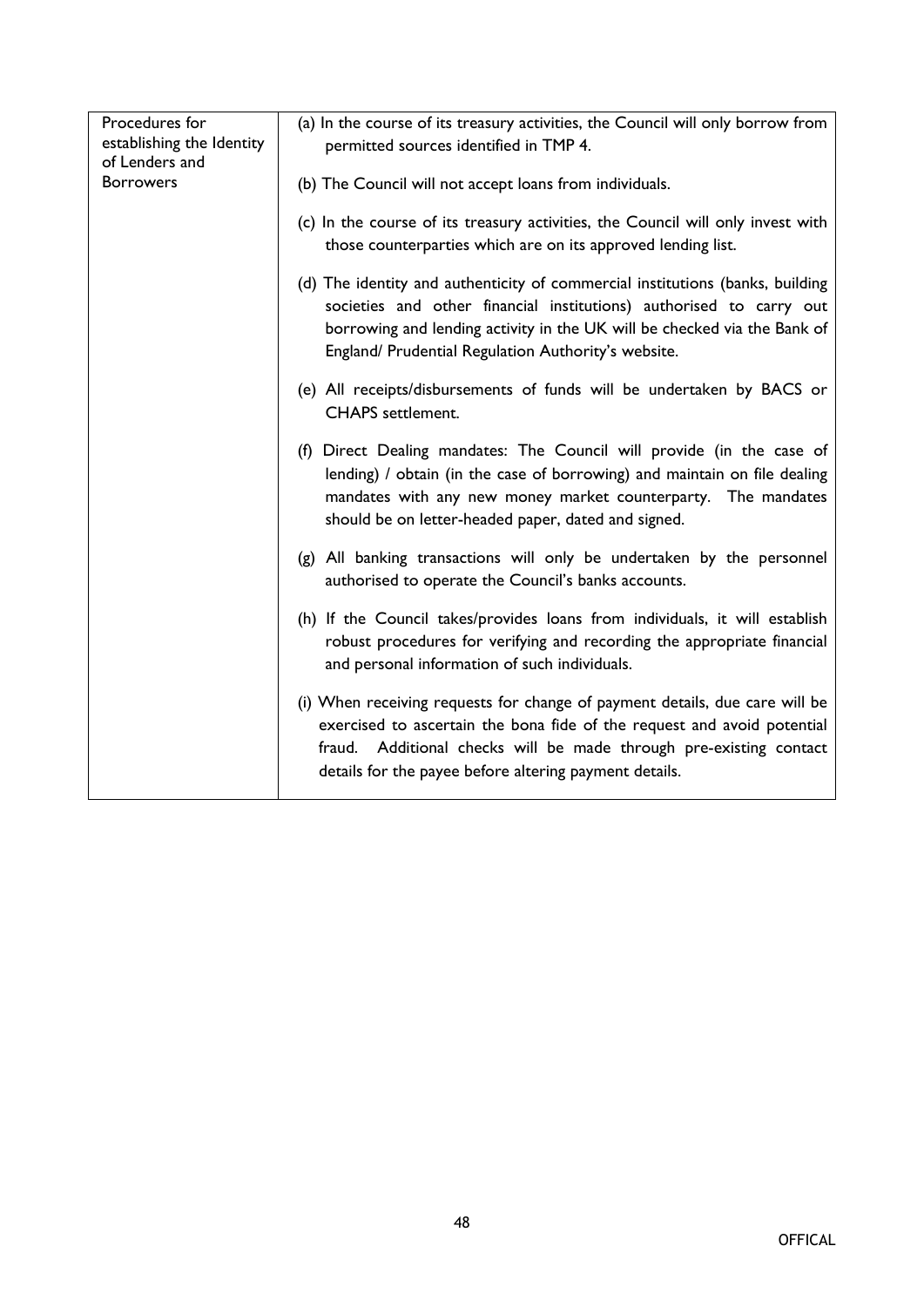#### **10 TMP 10: TRAINING AND QUALIFICATIONS**

*10.1 Principle: The Council recognises the importance of ensuring that all staff involved in the treasury management function are fully equipped to undertake the duties and responsibilities allocated to them. It will* therefore seek to appoint individuals who are both capable and experienced and will provide training for staff *to enable them to acquire and maintain an appropriate level of expertise, knowledge and skills. The Section 151 Officer will recommend and implement the necessary arrangements.*

*The Section 151 Officer will ensure that council members tasked with treasury management responsibilities, including those responsible for scrutiny, have access to training relevant to their needs and responsibilities.*

*Those charged with governance recognise their individual responsibility to ensure that they have the necessary skills to complete their role effectively.*

*The present arrangements are detailed in the schedule below.*

| Qualifications/<br>experience for treasury<br>staff                    | Part or fully qualified or training towards qualification of one of the accepted<br>accountancy bodies, i.e. CIPFA, ACA, ACCA, CIMA.<br>Member of the Association of Accounting Technicians (AAT) part or fully<br>qualified.<br>Attend treasury training as provided by our Treasury Advisors.                                                                                                                                                                                                                                                                                                                         |
|------------------------------------------------------------------------|-------------------------------------------------------------------------------------------------------------------------------------------------------------------------------------------------------------------------------------------------------------------------------------------------------------------------------------------------------------------------------------------------------------------------------------------------------------------------------------------------------------------------------------------------------------------------------------------------------------------------|
| Details of approved<br>training courses                                | The courses/events the Council would expect its treasury personnel to<br>consider are:<br>" Training courses for Accounting, Auditing, Best Value/Competition,<br>Budgeting, Capital Finance & Borrowing, Financial Management run by<br>CIPFA and IPF<br>Any courses/seminars run by Treasury Management Consultants.<br><b>Attending CIPFA seminars and workshops</b><br>" Training attended by those responsible for scrutiny of the treasury<br>function<br>The Council participates in a CIPFA Employer Accreditation Scheme for CPD<br>purposes which is based on planning, recording and evaluating development. |
| Records of training<br>received by treasury<br>staff                   | Treasury-related training records are maintained.                                                                                                                                                                                                                                                                                                                                                                                                                                                                                                                                                                       |
| Records of training<br>received by those<br>charged with<br>governance | Training records are maintained of those people/committees responsible for<br>governance of treasury management.                                                                                                                                                                                                                                                                                                                                                                                                                                                                                                        |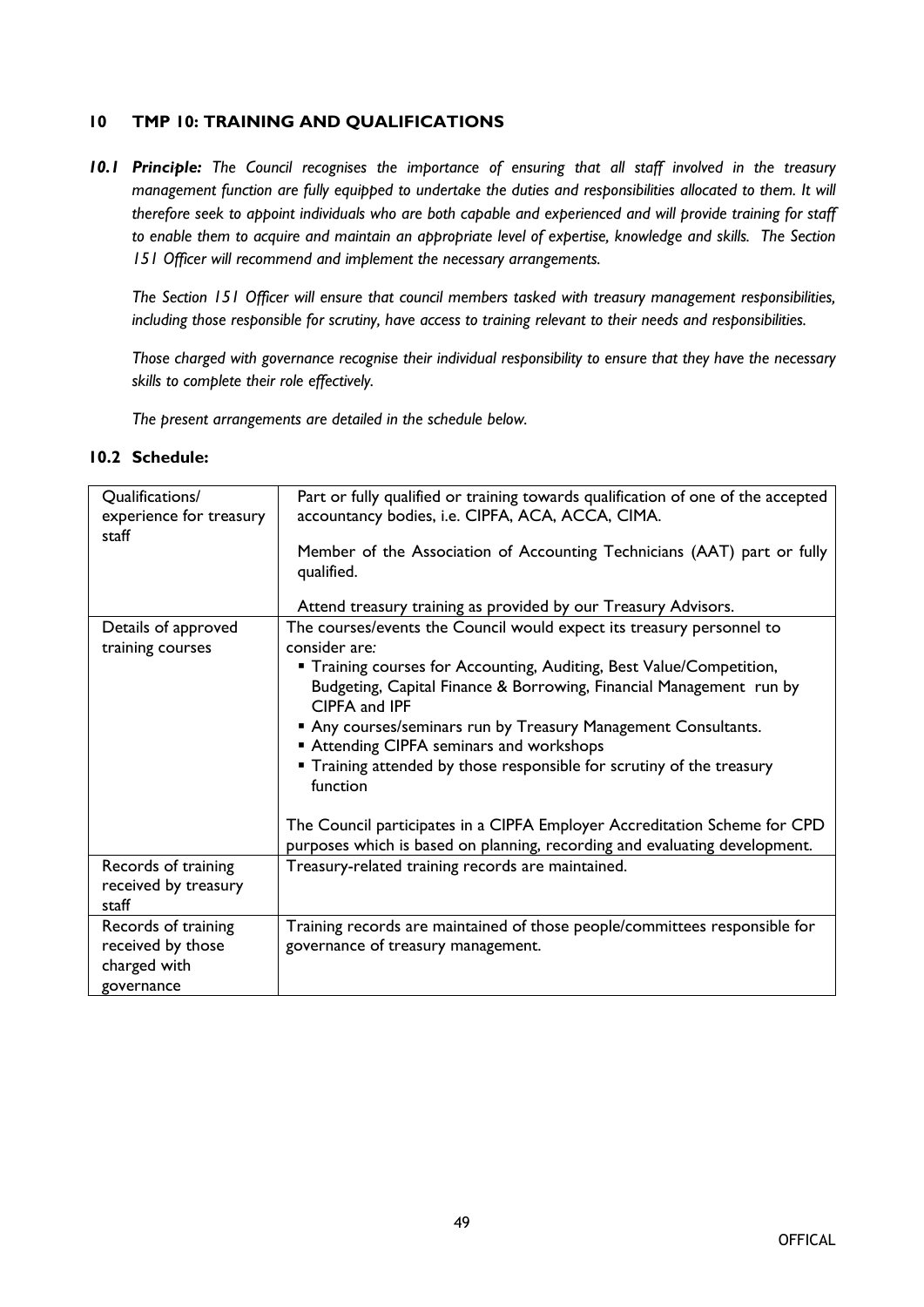# **11 TMP 11: USE OF EXTERNAL SERVICE PROVIDERS**

*11.1 Principle: The Council recognises that responsibility for the treasury management decisions remains with the organisation at all times. It recognises the potential value of employing external providers of treasury management services, in order to acquire access to specialist skills and resources. When it employs such* service providers, it will ensure it does so for reasons which will have been submitted to a full evaluation of the costs and benefits. It will also ensure that the terms of their appointment and the methods by which their *value will be assessed are properly agreed and documented, and subjected to regular review. And it will* ensure, where feasible and necessary, that a spread of service providers is used, to avoid over reliance on one *or a small number of companies. Where services are subject to formal tender or re-tender arrangements, legislative requirements will always be observed. The monitoring of such arrangements rests with the Section 151 Officer, and details of the current arrangements are set out in the schedule below.*

| Contract threshold                  | The Council's Financial Regulations require that a formal contract is in place |
|-------------------------------------|--------------------------------------------------------------------------------|
|                                     | with external service providers where the contract value is £200k and          |
|                                     | above. The contract will clearly state the services to be provided and the     |
|                                     | terms on which they will be provided.                                          |
| Details of service                  | <b>Bankers to the Council</b><br>(a)                                           |
| providers and                       | <b>Barclays Bank</b>                                                           |
| procedures and                      | 3 Bedford Street                                                               |
| frequency for tendering<br>services | Exeter                                                                         |
|                                     | EXI ILX                                                                        |
|                                     | Tel: 0345 3010 927                                                             |
|                                     | Contract period: Commenced 1st April 2014                                      |
|                                     | (b)<br>Treasury advisor                                                        |
|                                     | Arlingclose Limited                                                            |
|                                     | 35 Chiswell Street, London, EC1Y 4SE                                           |
|                                     | Tel: 08448 808 200                                                             |
|                                     | Contract period: Commenced 1 <sup>st</sup> January 2015                        |
|                                     | <b>External Fund Manager</b><br>(c)                                            |
|                                     | King & Shaxson                                                                 |
|                                     | 6th Floor, Candlewick House, 120 Cannon Street                                 |
|                                     | London, EC4N 6AS                                                               |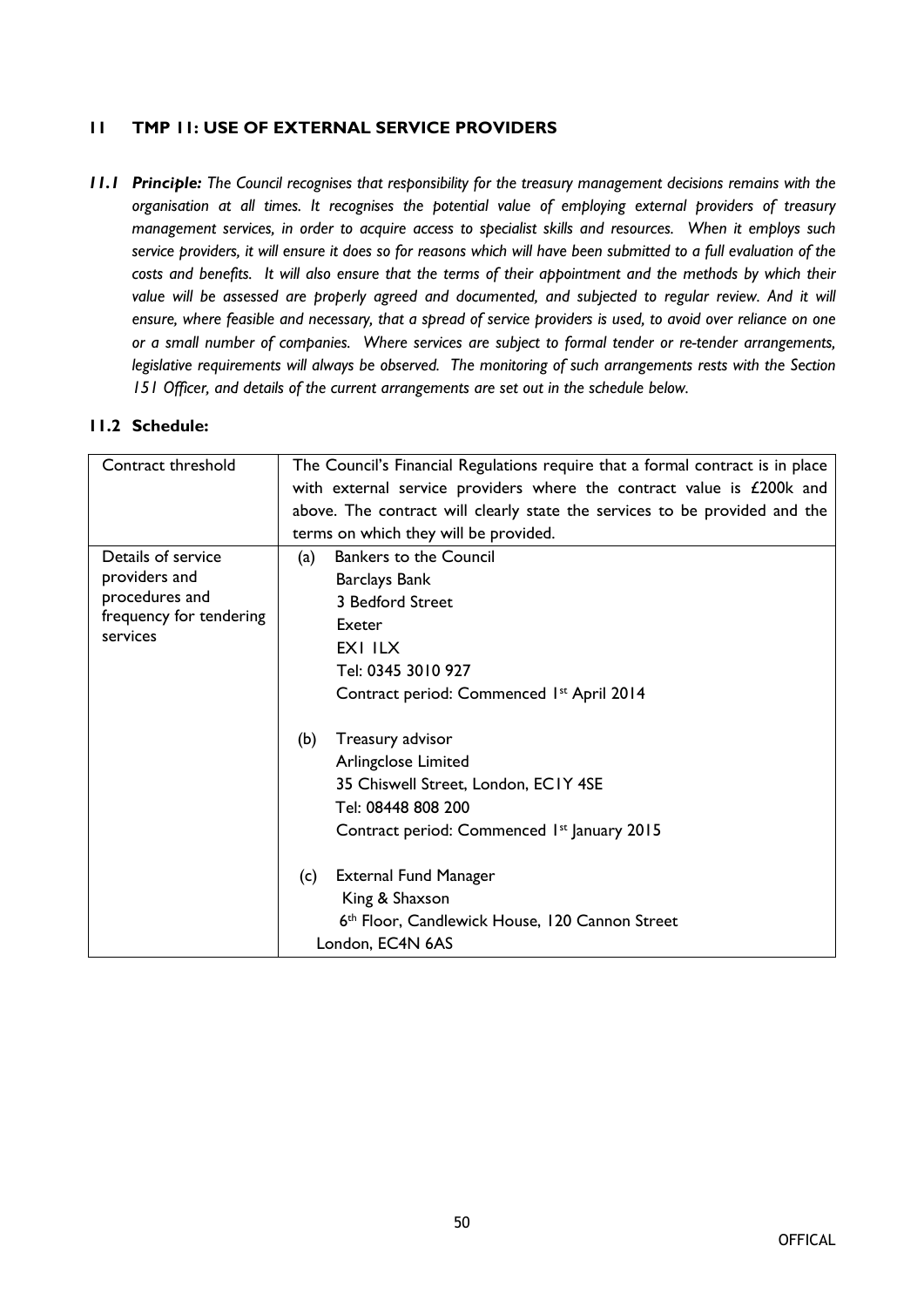| Details of service<br>providers and<br>procedures and<br>frequency for tendering<br>services (cont'd) | <b>Brokers:</b><br>(d)<br>It is considered good practice for the Council to have at least two<br>brokers and to spread business between them.<br><b>Tullett Prebon Limited</b><br>Level 3, 155 Bishopsgate, London, EC2M 3TQ<br>Tel: 020 7200 7000 |
|-------------------------------------------------------------------------------------------------------|----------------------------------------------------------------------------------------------------------------------------------------------------------------------------------------------------------------------------------------------------|
|                                                                                                       | Tradition (UK),<br>Beaufort House, 15 St. Botolph Street, London, EC3A 7QX.<br>Tel: 020 7198 1500                                                                                                                                                  |
|                                                                                                       | London Currency Brokers,<br>LCB House, 8A The Broadway, Pitsea, Essex, SS13 3AY.                                                                                                                                                                   |
|                                                                                                       | Martin Brokers (UK) Plc,<br>I Churchill Place, Canary Wharf, London, E14 5RD.<br>Tel: 020 7469 9000                                                                                                                                                |
|                                                                                                       | Sterling International Brokers Limited<br>I Churchill Place, 18th Floor, London, EC4 5RD.<br>Tel: 020 7962 9960                                                                                                                                    |
|                                                                                                       | Arlingclose Limited<br>35 Chiswell Street, London, ECIY 4SE<br>Tel: 08448 808 200                                                                                                                                                                  |
| Regulatory status of<br>services provided                                                             | The Council's external service providers are listed below, along with their<br>regulatory status:                                                                                                                                                  |
|                                                                                                       | All financial services providers are regulated by the Financial Conduct<br>Authority (FCA).                                                                                                                                                        |
| Details of service<br>provided by Treasury<br>Advisor                                                 | The Council will seek to take expert advice on interest rate forecasts, annual<br>treasury management strategy, debt rescheduling and use of various<br>borrowing and investment instruments.                                                      |
| <b>Bribery Act</b>                                                                                    | The Council is mindful of the requirements of the Bribery Act 2011 in its<br>dealings with external providers                                                                                                                                      |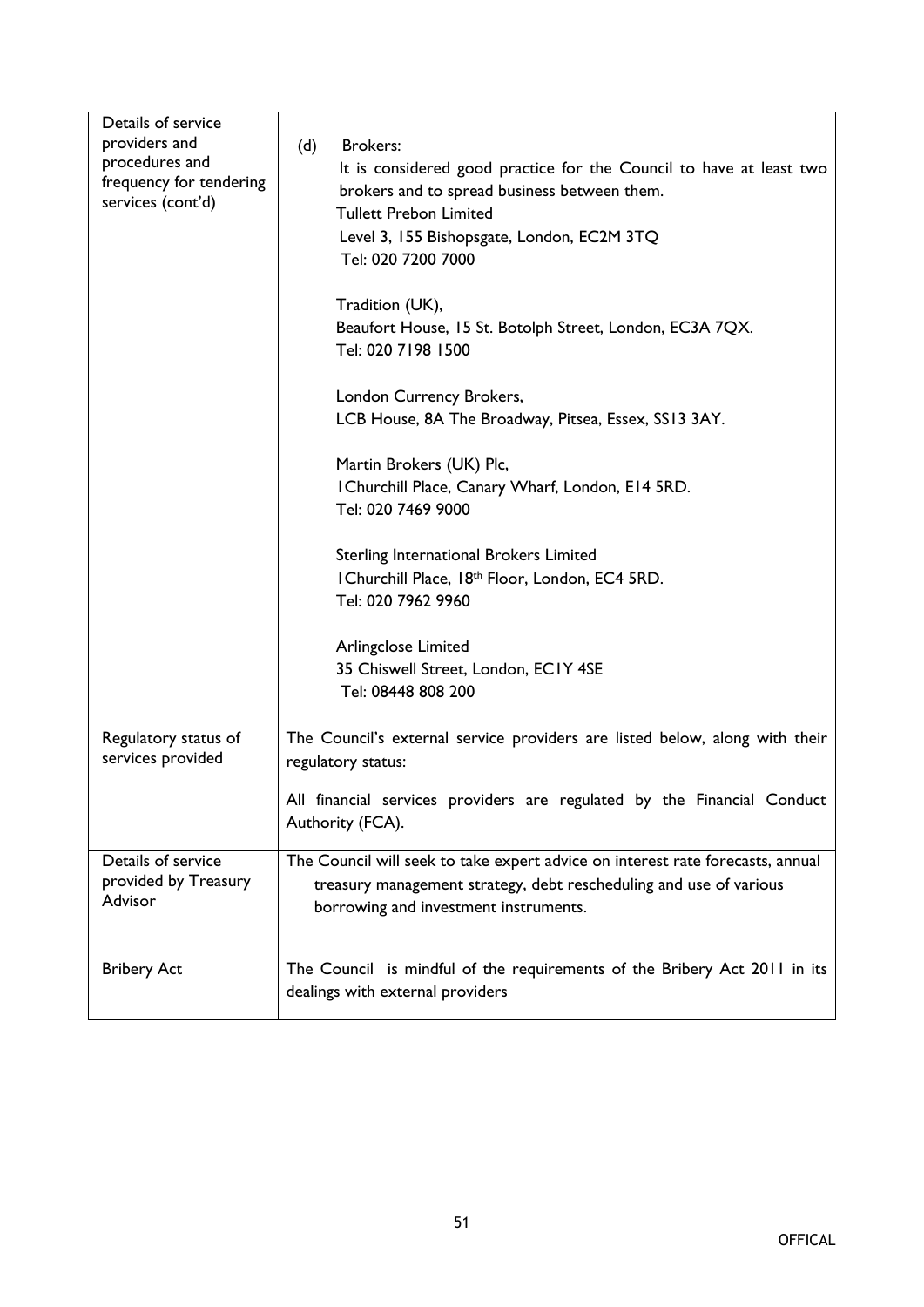# **12 TMP 12: CORPORATE GOVERNANCE**

*12.1 Principle: The Council is committed to the pursuit of proper corporate governance throughout its businesses and services, and to establishing the principles and practices by which this can be achieved. Accordingly, the treasury management function and its activities will be undertaken with openness and transparency, honesty, integrity and accountability.*

*The Council has adopted and has implemented the key recommendations of the Treasury Management Code of Practice (Revised 2009). This, together with the other arrangements detailed in the schedule below, are considered vital to the achievement of proper corporate governance in treasury management, and the Section 151 Officer will monitor and, if and when necessary, report upon the effectiveness of these arrangements.*

| Stewardship<br>responsibilities                                     | The S151 Officer ensures that systems exist to deliver proper financial<br>administration and control and maintaining a framework for overseeing and<br>reviewing the treasury management function. |
|---------------------------------------------------------------------|-----------------------------------------------------------------------------------------------------------------------------------------------------------------------------------------------------|
| List of documents to be<br>made available for public<br>inspection. | The following documents are freely available for public inspection:<br><b>Annual Statement of Accounts</b>                                                                                          |
|                                                                     | <b>Budget Book</b><br>■                                                                                                                                                                             |
|                                                                     | 5 Year Capital Plan<br>٠                                                                                                                                                                            |
|                                                                     | <b>Treasury Management Policy</b><br>٠                                                                                                                                                              |
|                                                                     | <b>Treasury Management Strategy</b>                                                                                                                                                                 |
|                                                                     | Capital Strategy                                                                                                                                                                                    |
|                                                                     | <b>Budget Monitoring Reports</b><br>■                                                                                                                                                               |
|                                                                     | Annual and Half Year Treasury Report<br>п                                                                                                                                                           |
| Council's website.                                                  | Financial information is additionally available on the Council's website.                                                                                                                           |
| Procedures for<br>consultation with<br>stakeholders.                | Members and senior officers of the Council are consulted via reports to the<br>Audit Committee and officer/member briefing sessions.                                                                |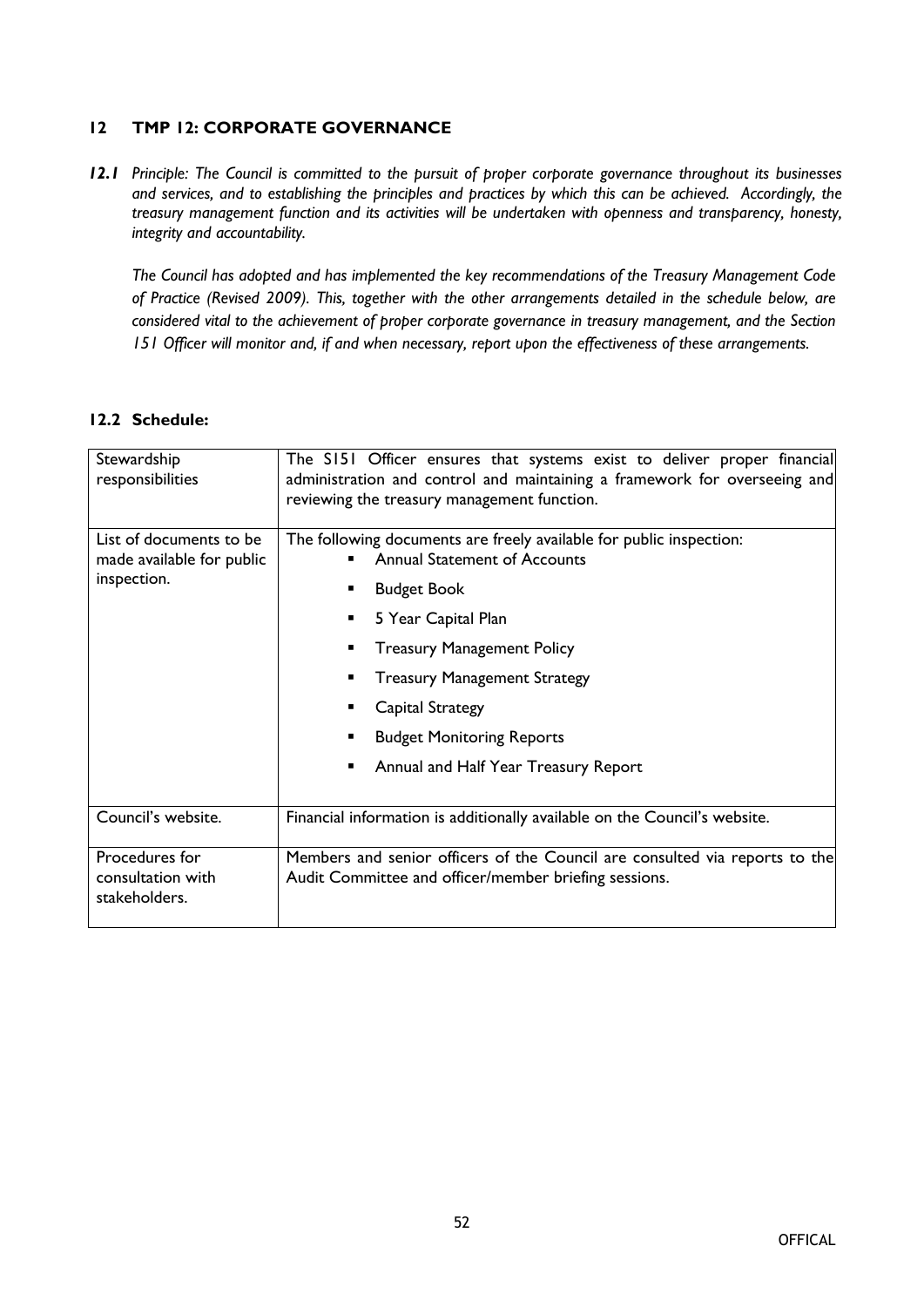# **TMP 13: INVESTMENTS THAT ARE NOT PART OF TREASURY MANAGEMENT ACTIVITY**

**13 The Council** recognises that investment in other financial assets and property primarily for financial return, taken for non-treasury management purposes, requires careful investment management. Such activity includes loans supporting service outcomes, investments in subsidiaries, and investment property portfolios.

The Council will ensure that all the organisation's investments are covered in the capital strategy, investment strategy and will set out, where relevant, the Council's risk appetite and specific policies and arrangements for non-treasury investments. It is recognised that the risk appetite for these activities may differ from that for treasury management.

The Council will maintain a schedule setting out a summary of existing material investment, subsidiaries, joint ventures and liabilities including financial guarantees and the organisation's risk exposure.

The Council recognises that many of the principles underlying TMPs 1 to 12 will apply to nontreasury investments as they do to treasury investments. However, some aspects are likely to differ significantly, and these are laid out below. A published schedule has been agreed by Council that sets out the investment practices for non-treasury investments and this will be complied with by all officers or agencies responsible for such investments.

| Register of non-treasury<br>investments and financial<br>guarantees | The Council will regularly updated a list of non-treasury investments, existing<br>material investment, subsidiaries, joint ventures and liabilities and financial<br>guarantees. An outline of such investments is in the Council's Capital Strategy.                                                                                                                                                                                                             |
|---------------------------------------------------------------------|--------------------------------------------------------------------------------------------------------------------------------------------------------------------------------------------------------------------------------------------------------------------------------------------------------------------------------------------------------------------------------------------------------------------------------------------------------------------|
| Schedules to be<br>maintained                                       | The published schedule is agreed by full Council and sets out the<br>organisation's<br>investment<br>management<br>practices<br>for<br>non-treasury<br>investments. Details are set out in the Council's capital strategy and will<br>cover the following areas:<br>Risk management<br>Decision making, governance and organisation<br>$\bullet$<br>Reporting and management information<br>Performance measurement and management<br>Training and qualifications. |
| <b>Risk Management</b>                                              | Follow TMPI and schedules as detailed previously, including investment and<br>risk management criteria for any material non-treasury investment portfolios.<br>Due diligence processes and procedures are undertaken to reflect the<br>additional risk the Council is taking on.                                                                                                                                                                                   |
| Independent and expert<br>advice                                    | Independent expert advice is sought for property purchases as part of the due<br>diligence.                                                                                                                                                                                                                                                                                                                                                                        |
|                                                                     | Training and qualifications Relevant knowledge and skills in relation to non-treasury investments will be<br>arranged and maintained                                                                                                                                                                                                                                                                                                                               |

# **13.1 Schedule**